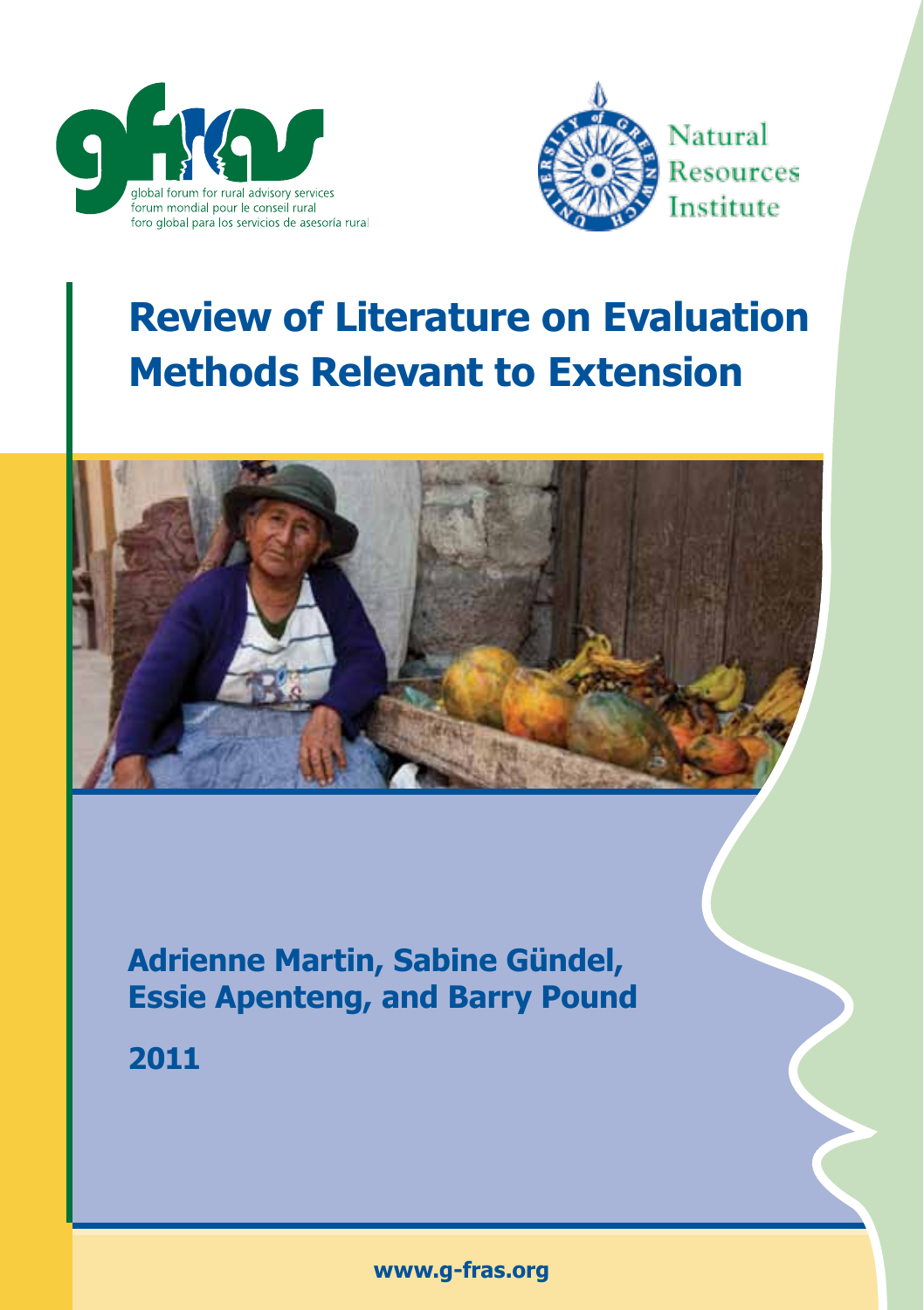GFRAS is the Global Forum for Rural Advisory Services. The GFRAS forum is made up of various stakeholders worldwide who have an interest and role in rural advisory services (RAS). The mission of this forum is to provide advocacy and leadership on pluralistic, demand-driven rural and agricultural advisory services within the global development agenda. GFRAS advocates for better recognition of the essential role of RAS and to see this recognition reflected in the policies of international development organisations, better investment in RAS, and more influence by RAS providers in international fora. The GFRAS vision is to see rural advisory services effectively contributing to the sustainable reduction of hunger and poverty worldwide.

Published by:

GFRAS – Global Forum for Rural Advisory Services c/o Agridea Eschikon 28 8315 Lindau **Switzerland** Tel: +41 (0)52 354 97 64 Info@g-fras.org www.g-fras.org

Text contributors Adrienne Martin\* Sabine Gündel Essie Apenteng Barry Pound

Design & Layout: Ana María Hintermann-Villamil, webhint.ch Gümligen, Switzerland

2011, Lindau, Switzerland

*<sup>\*</sup> Lead author: Natural Resources Institute, University of Greenwich, Chatham, Kent ME44TB, UK. A.M.Martin@gre.ac.uk*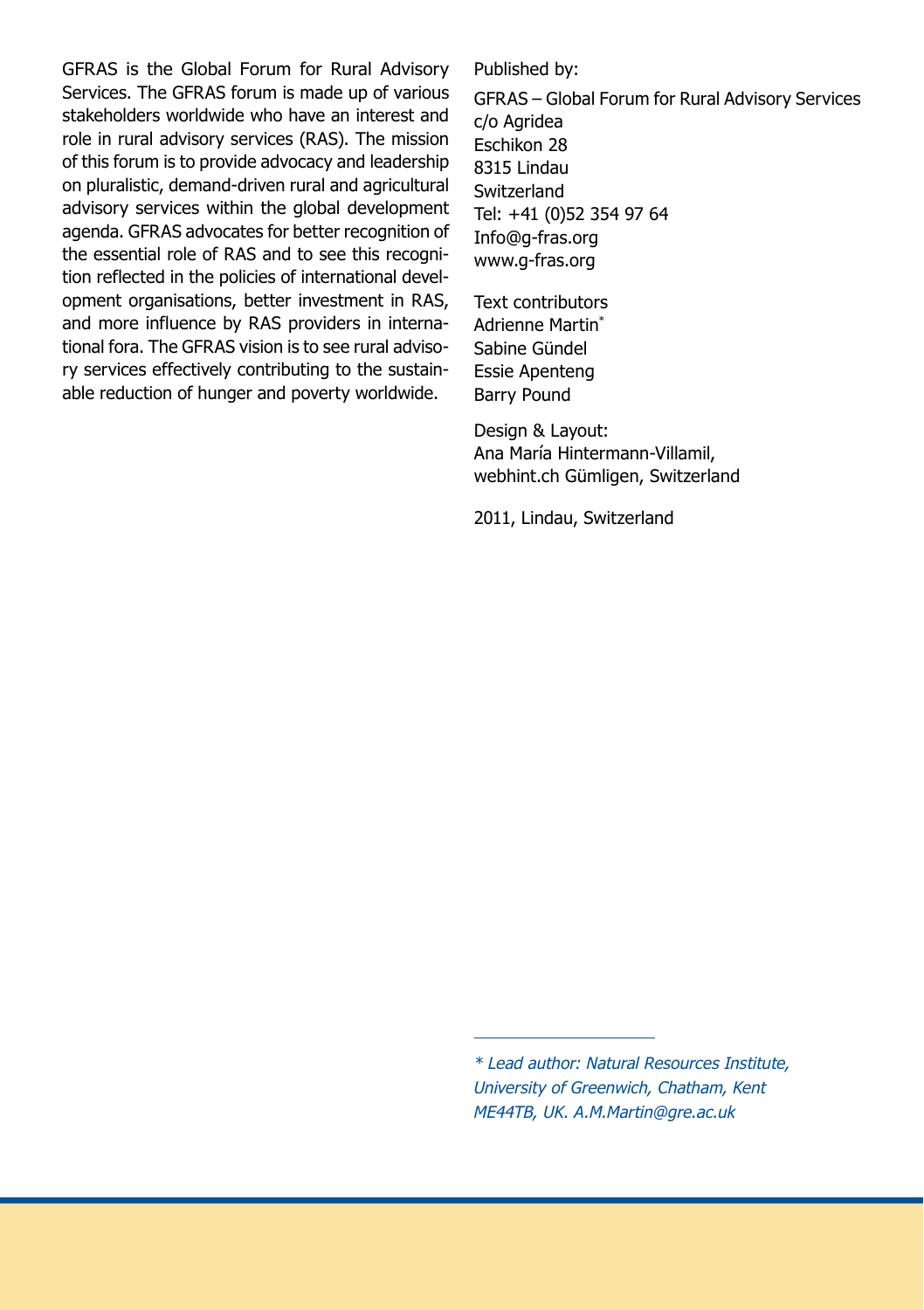### **Introduction**

The Global Forum for Rural Advisory Services (GFRAS) has commissioned work to develop guidance for the evaluation of extension (projects, programmes, tools and initiatives). The purpose of the overall project is to identify methods for better evaluation of extension through the development of a Guidance Kit for extension evaluation.

This review of literature on evaluation methods, in combination with a metaevaluation<sup>1</sup> of extension evaluation<sup>2</sup> case studies , is intended to be a resource for developing the Guidance Kit. It is envisaged that this paper will be of interest to those involved in managing and implementing evaluations of rural advisory services as well as to extension and evaluation specialists.

The literature review focuses specifically on approaches and methodologies in evaluation which are relevant for evaluating initiatives in extension or rural advisory services. The review adopts the following definition of extension:

*Rural advisory services, also called extension, are all the different activities that provide the information and services needed and demanded by farmers and other actors in rural settings to assist them in developing their own technical, organisational, and management skills and prac-* *tices so as to improve their livelihoods and well-being (GFRAS 2010a).*

This includes the processes and actions which facilitate access and interaction with and among partners in research, education, agribusiness and other relevant institutions (Christoplos 2010). It also includes capacity-strengthening functions and the interface between extension and agricultural research, such as action learning approaches and participatory research. However, the review does not specifically address the evaluation of other rural services such as health and education.

The definition of evaluation, from the OECD Development Assistance Committee is the basis for the discussion of evaluation, although as will be explained, there are different types of evaluation.

*An evaluation is an assessment, as systematic and objective as possible, of an ongoing or completed project, programme or policy, its design, implementation and results. The aim is to determine the relevance and fulfilment of objectives, devel-*

*<sup>1</sup> Meta-evaluation is an evaluation of an evaluation or a number of evaluations. It examines their utility, feasibility, propriety and accuracy in order to guide the evaluation and to publicly report its strengths and weaknesses (Stufflebeam 2000). 2 Pound, B., S. Gündel, A. Martin, and E. Apenteng. 2011. Meta-evaluation of extension evaluation case studies, Lindau: NRI/GFRAS.*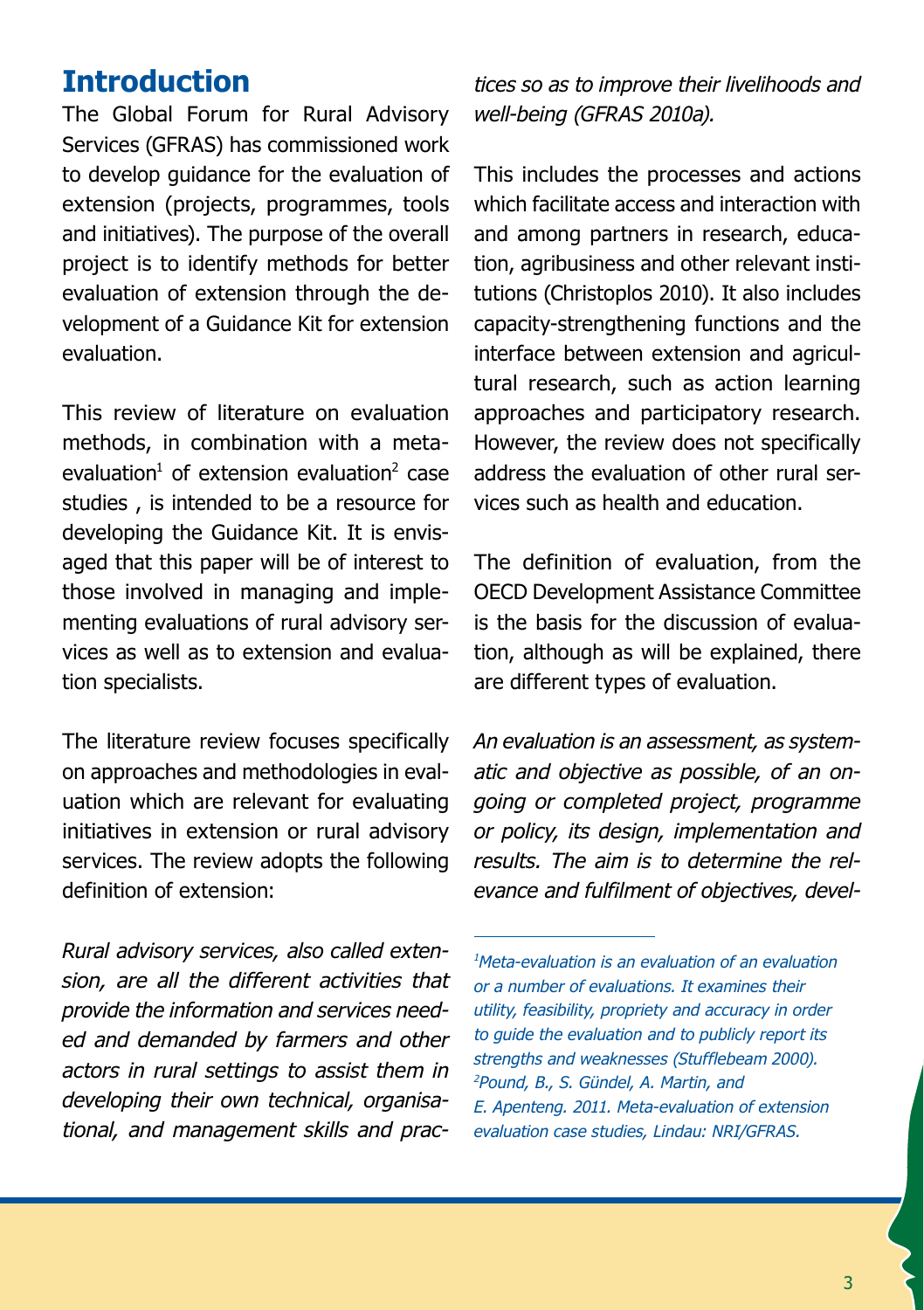*opmental efficiency, effectiveness, impact and sustainability. An evaluation should provide information that is credible and useful, enabling the incorporation of lessons learned into the decision-making process of both recipients and donors* (OECD 1991, 5)

The materials reviewed include academic papers, existing evaluation toolboxes and major evaluation guidelines and frameworks. Firstly, the context and scope of the review are discussed, followed by sections addressing the purposes, users and uses of evaluation, evaluation standards and criteria, approaches, rigour and attribution. The final three sections discuss the principles for evaluation of rural advisory services in highly complex situations, the strengths, weaknesses and gaps in existing approaches, and the ways forward.

# **The changing orientation of extension**

Extension services in the past were closely linked to the agricultural sector and to agricultural development programmes. Despite signing up for the United Nations 'halving hunger' goals in 1996 and again in 2000, donor countries reduced official aid to agriculture from 16.8% of all official development spending in 1979, to just 3.4% in 2004 (ActionAid 2009). In

addition, this trend was mirrored by reductions in developing country national budget allocations for agriculture (Global Donor Platform for Rural Development 2008). Agriculture has suffered drastic declines in development investment and assistance (Global Donor Platform for Rural Development 2006), with farreaching consequences for agricultural infrastructure, including extension services. Over the last decade, projects and programmes in agricultural extension have been to a large extent superseded by other development approaches such as environmental protection, good governance, poverty reduction, etc. (World Bank 2008). These initiatives were often established as separate programmes rather than building on and integrating with existing rural services.

These trends have resulted in severe under-funding or closure of national extension services and also in a lack of research and publications in this field. There is now a renewed interest in, and recognition of, the role of agriculture in food security and wider environmental services, which has put this sector back on the global agenda (Nagel 2003; Anderson 2007; World Bank 2008). Whereas in the past the focus was on production increases through modern agricultural technologies, the recent focus takes into account the wider set of functions agriculture has in provision of ecosystem services and in rural livelihoods.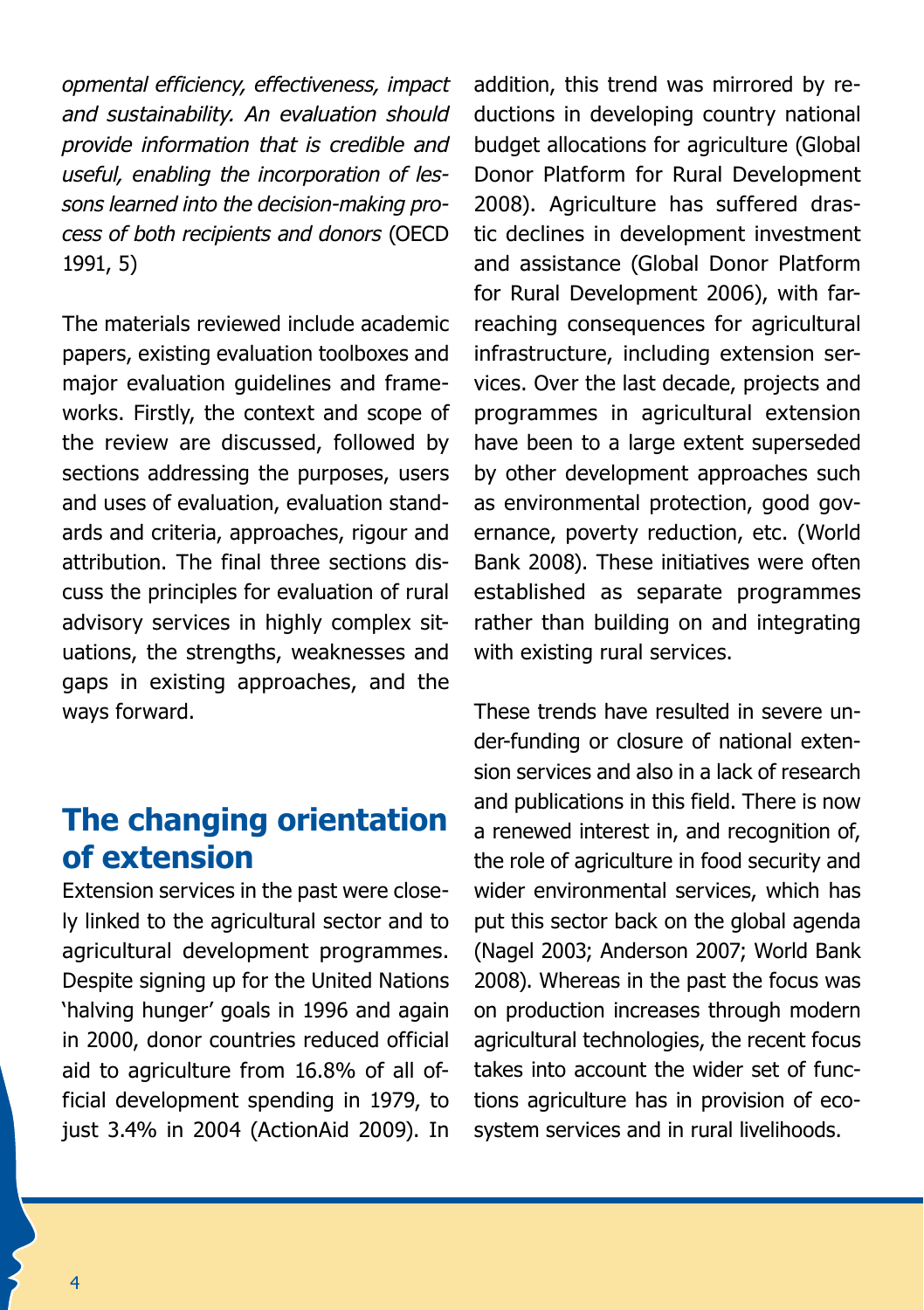Birner et al. (2006) describe the shift in focus as follows: *"This shift emphasizes the continued need for agricultural advisory services as a means of promoting agricultural productivity, increasing food security, improving rural livelihoods, and promoting agriculture as an engine of propoor economic growth. Agricultural advisory services are also needed to meet the new challenges agriculture is confronted with: changes in the global food and agricultural system, including the rise of supermarkets and the growing importance of standards and labels; growth in non-farm rural employment and agribusiness; constraints imposed by HIV/AIDS, and other health challenges that affect rural livelihoods; and the deterioration of the natural resource base and climate change."*

This shift in focus is also reflected in the changing perspective on extension systems. Whereas production-oriented agricultural focus was served by linear, commodity-focused, top-down extension approaches (e.g. 1970s and 1980s, the Training and Visit system (T&V)) and later, by more participatory bottom-up approaches such as Farmer-Field Schools (FFSs), the recent focus on the multi-functionality of agriculture requires a more pluralistic and demand-driven extension or rural advisory approach, *"accounting* 

*for the complexity of agricultural systems within diverse social and ecological contexts"* ( IAASTD 2009, 4). This diversity of contexts requires regional or even local extension approaches, as no single approach can simultaneously increase market orientation, food security and mitigate climate change (Christoplos 2010).

The definition below by Leeuwis and van den Ban (2004) emphasises the complexity in terms of the actors and innovation requirements involved.

*Extension [is] a series of embedded communicative interventions that are meant, among others, to develop and/or induce innovations which supposedly help to resolve (usually multi-actor) problematic situations* (Leeuwis and van den Ban 2004).

In addition to the above, The Common Framework on Agricultural Extension (Neuchâtel Group 1999 and 2000) emphasises the following drivers for change in extension services:

- **•** Decentralization, liberalization, privatisation, and democratization
- New actors are becoming involved in "extension" activities
- **•** Public spending on extension is shrinking
- The aims of official development assistance are becoming more focused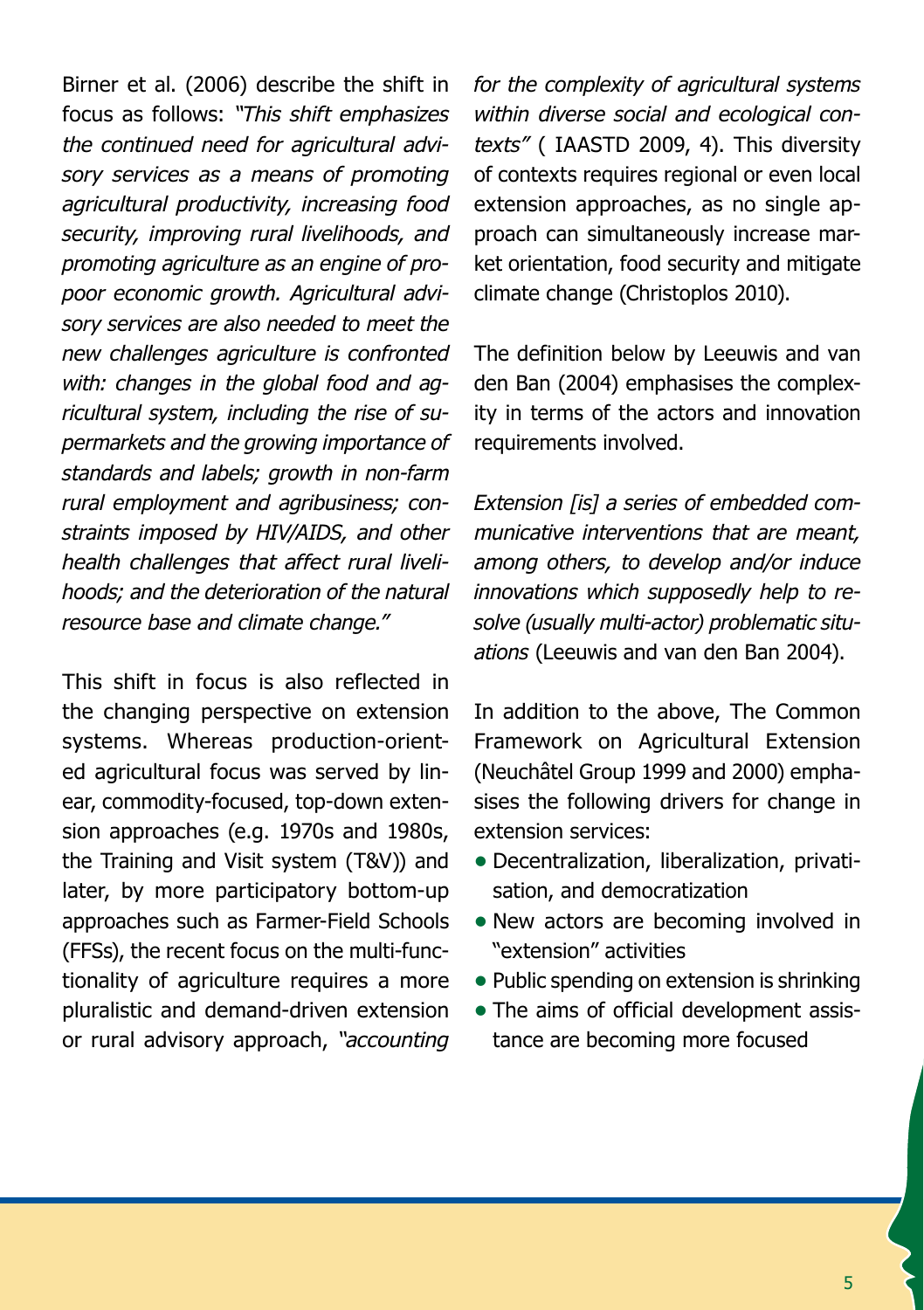GFRAS interprets Rural Advisory Services (RAS) as follows:

*RAS are about strengthening capacities, empowering rural people, and promoting innovations. RAS support people to obtain skills and information, and to address challenges so as to improve their livelihoods and well-being. Traditionally, RAS disseminate information about technologies, markets, inputs and financial services, and assist farmers to develop their farming and management skills. But RAS also broker interactions between farmers, the private sector, research, education, and government. RAS coach different actors to improve market access, deal with changing patterns of risk, and protect the environment.'* 

*Source: GFRAS web site, http://www.g-fras.org/*

Furthermore, the Neuchâtel Group (2006) identified the following principles for Demand-Driven Service Delivery Systems:

- Services shall be driven by user demand
- **•** Service providers shall be accountable to the users
- **•** Users shall have a free choice of service providers

The change in terminology tries to capture the more holistic perspective and complexities of modern extension service, although so far it seems difficult to leave the well-established terminology behind.

# **The changing orientation of evaluation**

The importance of evaluation has long been recognized, but there have been some important shifts in the understanding of its function and significance in the context of globalization and changing policy objectives, international aid modalities, and the Paris Declaration and Accra Agenda for Action, with their focus on delivering and accounting for results (OECD 2005/2008). Evaluation practice has had to adjust to accommodate this level of complexity. It has to play its traditional role of generating information on the implementation and results of a programme or project, but in addition assess policy impacts and also provide the basis for improved management and decision-making as well as for transparent accountability to citizens (Commission of the European Communities 2007).

There have been shifts in international donor support to agriculture, from project-based approaches to sector support programmes (e.g. Uganda, Rwanda, Tanzania and Mozambique), trends towards decentralisation of agricultural service provision through local government, and a new emphasis on the inter-connectedness of local agricultural development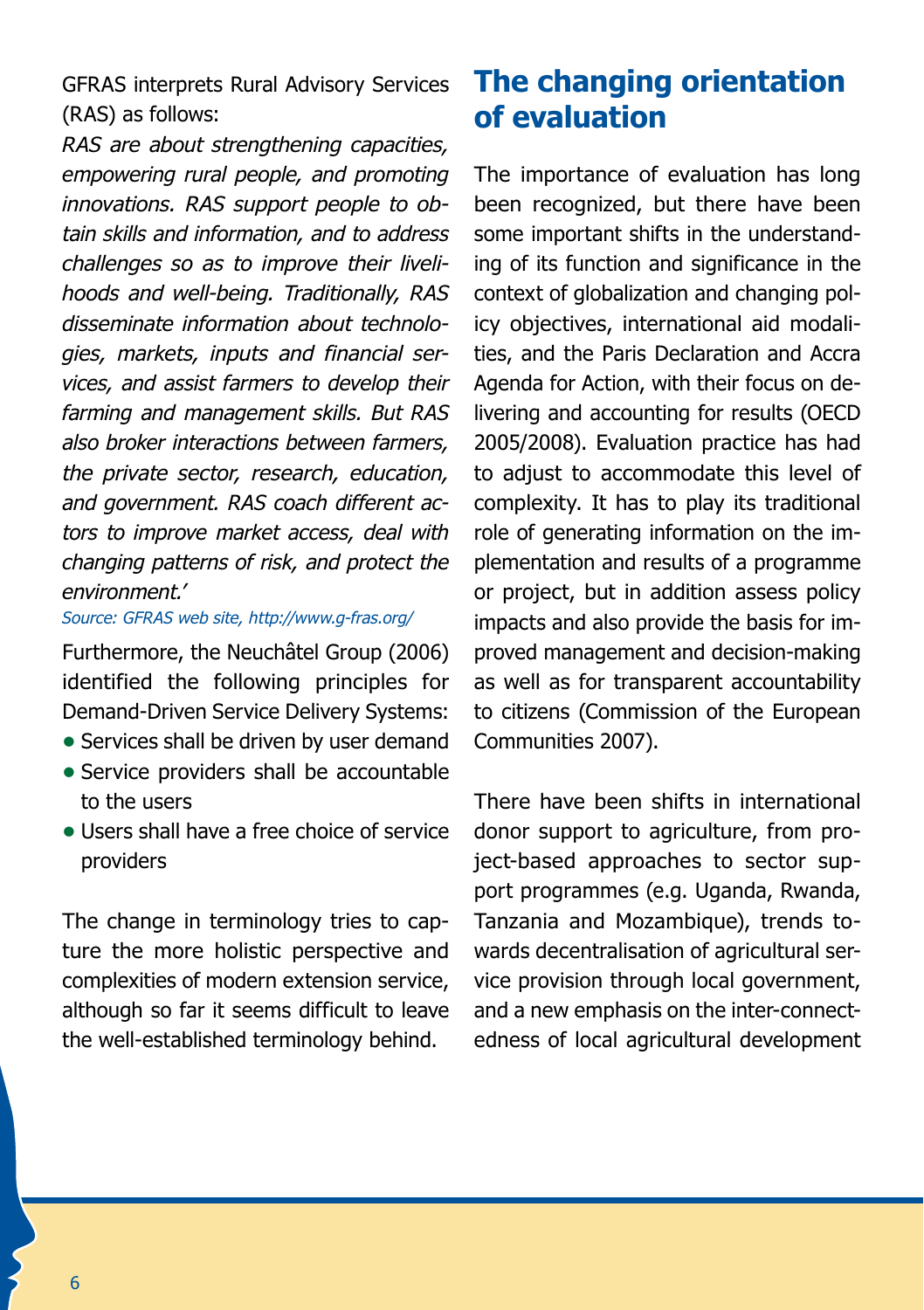with wider national and international processes. A further change has been in the conceptualization of extension as involving complex processes of innovation – multiple and new sources of information, multiple and differentiated actors, market-driven trends in production and supply, linked to national and international trade policy and regulations. Similarly, the recognition of the range of actors participating has widened to include private sector companies, non-governmental bodies, national and international NGOs and charitable foundations, and a range of government service providers and political actors. Accompanying this has been the mainstreaming of concerns for capacity strengthening among actors at different levels, and for the 'empowerment' of farmers, particularly through farmers' groups and associations.

The changes have required a different approach to evaluation of agricultural development projects, including those involved in agricultural extension and advisory service provision. These have included shifts from single technology focused evaluations, e.g. introduction of a new crop variety or new methods of crop or livestock management, to more complex assessments of changes in agricultural institutions, farming systems, human resource capacity and trade relationships, together with the impact on the incomes and livelihoods of participants. Evaluations are

also concerned with the effects of policy changes relating to agricultural service provision and the extent to which these foster flexible and equitable relationships among different service providers, including the private sector (Swanson and Rajalahti (2010). A growing interest in participatory evaluation (Rajalahti et al. 2005, 35) has developed, partly in response to the empowerment agenda.

It is also clearly recognized that there is a difference between evaluations which are intended to account to investors and the public (including donors, governments, tax payers, farmers' organizations, etc.) for money that has been appropriately spent in accordance with agreed deliverables providing a satisfactory return on investment, and those which are more learningoriented and concerned with what works and what doesn't work and what adjustments should be made.

There have been different phases of donor interest in evaluation theory and approaches. The current resurgence of interest in evaluation and impact assessment in general, is linked in part to the international financial crisis, the need for expenditure cuts and a renewed emphasis on value for money. It is consistent with the emphasis on measuring progress and development effectiveness articulated in the Paris declaration (OECD/DAC Working Party on Aid Effectiveness 2008).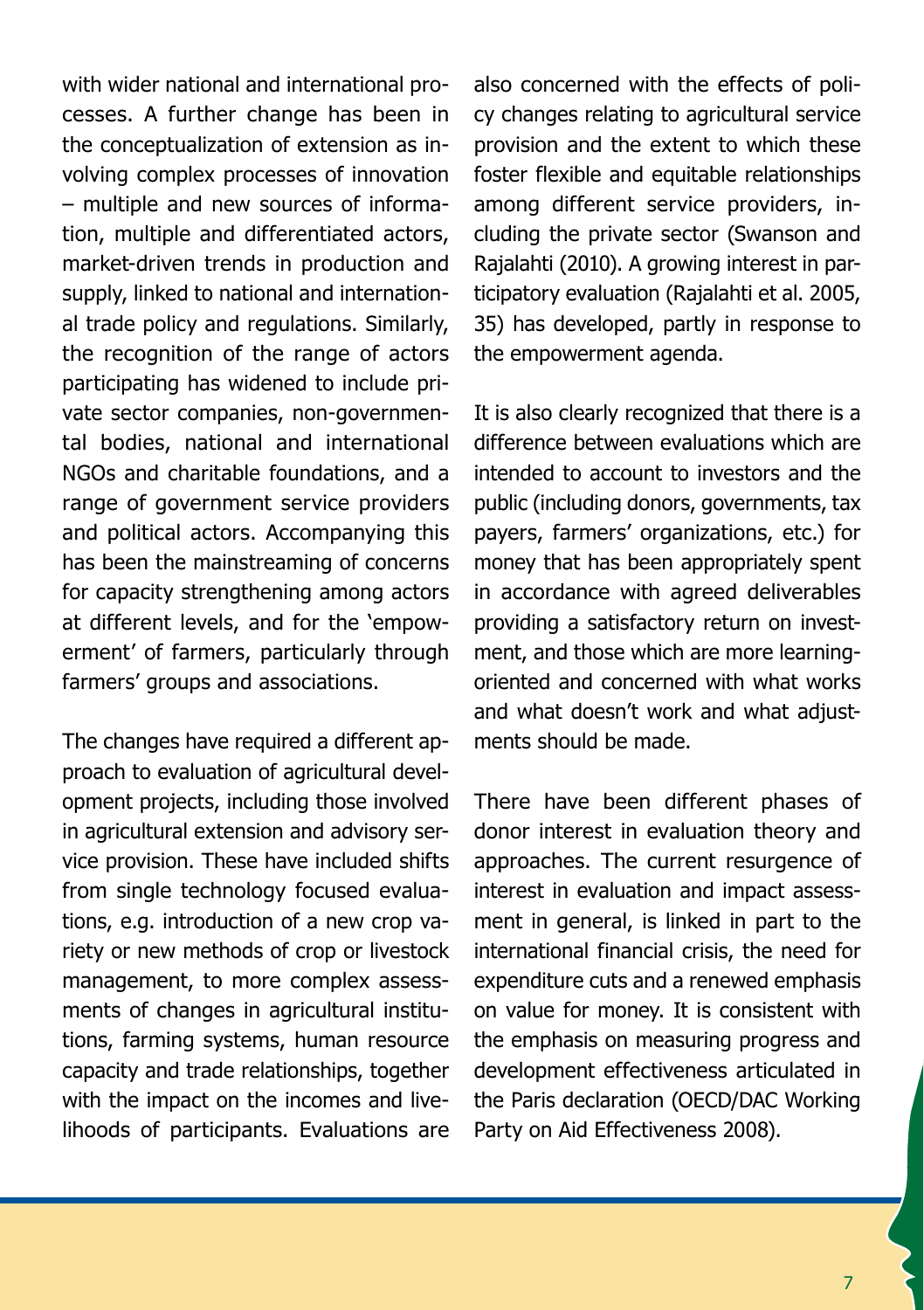The scope of evaluation practice has extended to more sophisticated ex ante evaluation of proposed projects, more emphasis on outcomes and impacts rather than the immediate outputs of projects  $$ particularly in view of concerns on aid effectiveness and contribution to the MDGs. There have been considerable advances in the theory and practice of impact evaluation and a particular interest in evaluations which can attribute changes in selected outcomes to a specific intervention. This reflects an interest in understanding whether development interventions actually have a significant effect on outcomes and whether they are cost effective.

Thus there has been a co-existence of methods and approaches in evaluation – some providing detailed quantitative assessments of economic benefits, others using qualitative methods (Patton 2002a) to examine transformation in agricultural extension processes and access to services and to learn lessons about effective approaches to building capacity and empowerment, etc. Underlying these are different values and objectives in evaluation and in development (Alkin and Christie 2004). While it could be argued that the range of methods and approaches provides a more effective choice depending on the context and purpose of an evaluation, in some cases the result has been polarization and contestation concerning evaluation methods, or merely confusion

(White 2009a). In particular, methods for assessing projects emphasizing processes of change, complex interrelationships and learning are less well developed and are perceived as lacking the rigour of methods used for assessing the outcomes and impacts of technical interventions. However, it is increasingly argued that multiple and complementary evaluation approaches are needed to address the complexity of RAS.

A recent statement by Anderson (2007) indicates that 'hard' data on newly emerging RAS are still in short supply and are urgently needed to support the functioning of RAS and inform extension policy. He cites the framework proposed by the Extension Research Group at IFPRI for addressing this knowledge gap by assisting the design and analysis of pluralistic extension systems. The aim of this framework is to identify and learn from "best-fit" solutions.

The framework "disentangles" the major characteristics of agricultural advisory services: (1) governance structures, (2) capacity, management and organization, and (3) advisory methods. Four sets of frame conditions have been identified that need to be considered when deciding on these characteristics: (1) the policy environment, (2) the capacity of potential service providers, (3) the type of farming systems and the market access of farm households; and (4) the nature of the local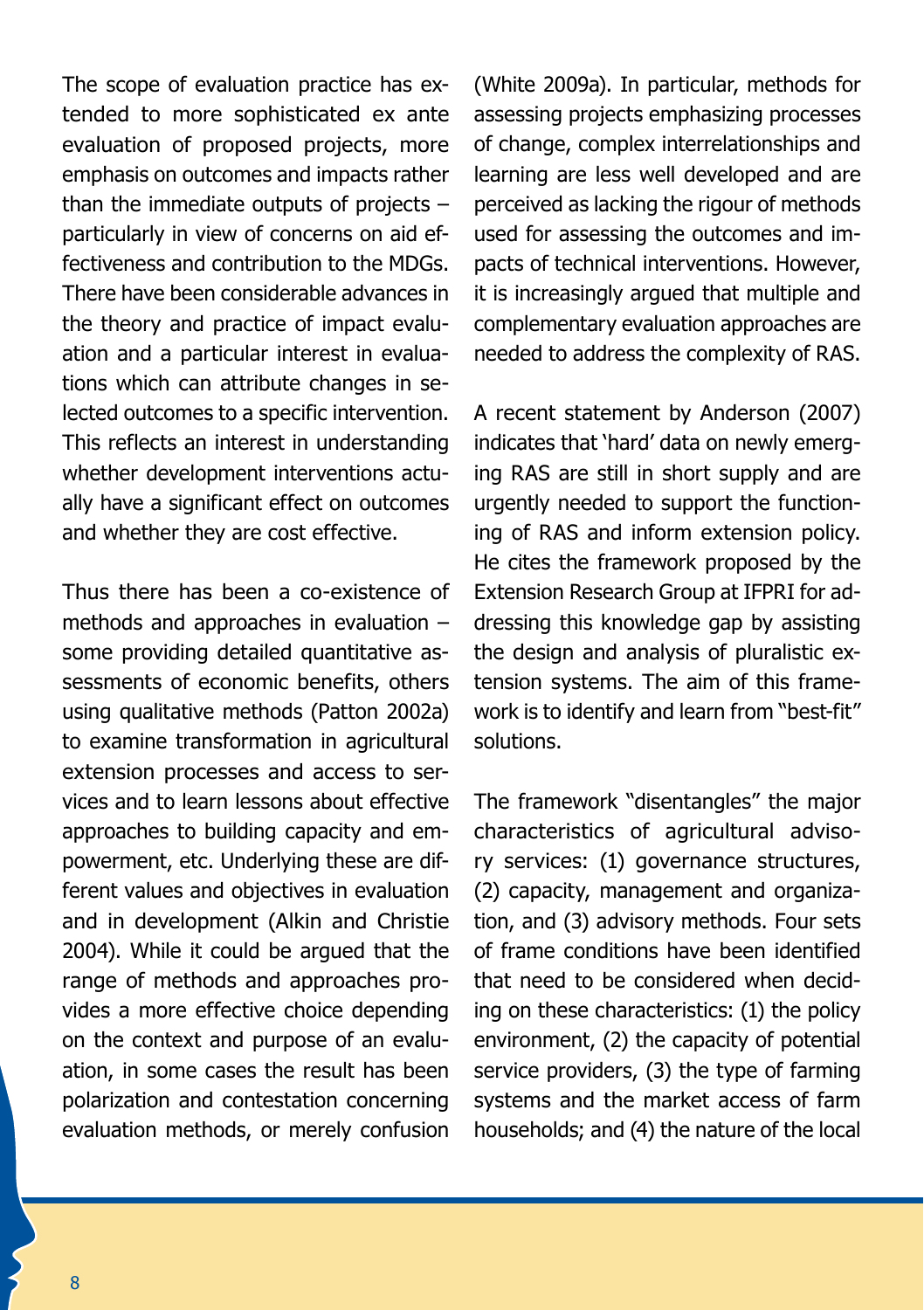communities, including their ability to cooperate. The framework suggests an impact-chain approach to analyze the performance and impact of advisory services. The framework can be applied in a dynamic perspective to analyze processes of change over time. Focusing on the question "What works, where, and why?", the framework aims to support a shift from a "best practice" or "one-size-fits-all" to a "best fit" approach in the reform of public advisory services (Anderson 2007; Birner et al. 2006).

## **Scope of review**

Taking as a guiding principle the purpose of GFRAS (2010b), which is *'to provide a space for advocacy and leadership on pluralistic, demand-driven rural advisory services within the global development* 

#### Figure 1



*Source: Patton 2007*

*agenda that promote sustainable rural growth and help the poor',* this review focuses specifically on recent and current literature on evaluation which is relevant to rural advisory services characterized by a high level of social and technical complexity, as noted in Section 2 above.

The diagram below taken from Patton (2007) depicts a range of extension and/ or evaluation situations, which can range from "simple", in terms of their level of social and technical complexity, to "complicated". The social dimension is shown on the vertical axis and technical on the horizontal. As social complexity increases, agreements between the range of different stakeholders are more of a challenge, and with greater technical complexity, technical interventions may require further experimentation and adaptation.

This spectrum could be further increased by taking into account uncertainties such as potential climate tipping-points or global economic developments, which leads to a "complex" situation in which extension needs to function. Such complexity is characterized by dynamic and unpredictable change.

Funnell and Rogers (2011) describe key elements of these different situations.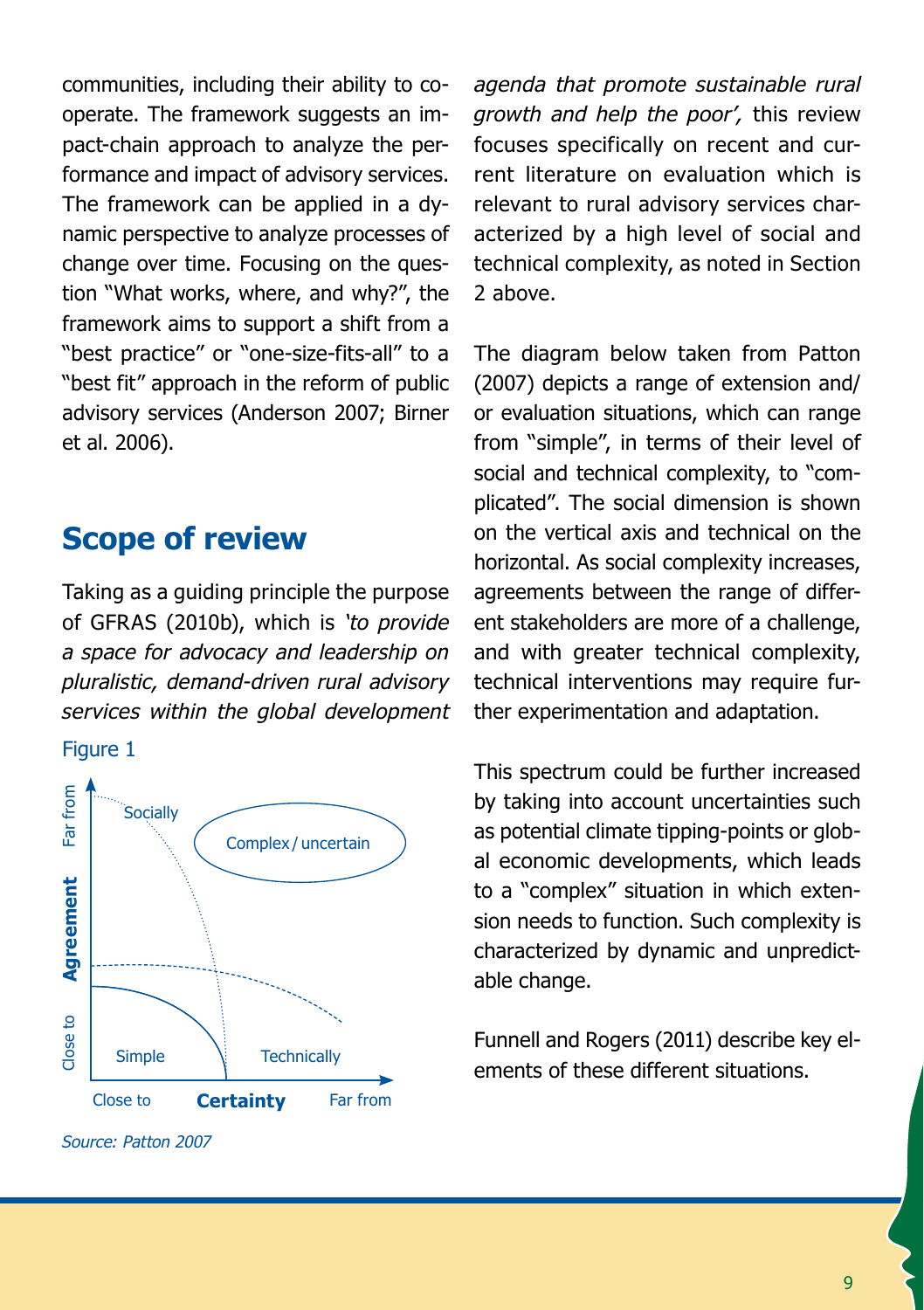### **Table 1 Key elements of simple, complicated and complex situations**

|                                       | <b>Simple</b>                                                                           | <b>Complicated</b>                                                                                                                                                           | <b>Complex</b>                                                                                                        |
|---------------------------------------|-----------------------------------------------------------------------------------------|------------------------------------------------------------------------------------------------------------------------------------------------------------------------------|-----------------------------------------------------------------------------------------------------------------------|
| 1.<br><b>Focus</b>                    | Single set of<br>objectives                                                             | Different objectives<br>valued by different<br>stakeholders:<br>Multiple, competing<br>Objectives at<br>multiple levels<br>of system.                                        | <b>Emerging objectives</b>                                                                                            |
| $\overline{2}$ .<br><b>Governance</b> | Single organization                                                                     | <b>Specific organizations</b><br>with formalized<br>requirements                                                                                                             | Emergent<br>organizations in<br>flexible ways                                                                         |
| 3.<br><b>Consistency</b>              | Standardized                                                                            | <b>Adapted</b>                                                                                                                                                               | <b>Adaptive</b>                                                                                                       |
| 4.<br><b>Necessity</b>                | Only way to achieve<br>the intended impact                                              | One of several<br>ways to achieve the<br>intended impact                                                                                                                     |                                                                                                                       |
| 5.<br><b>Sufficiency</b>              | Sufficient to achieve<br>the intended impact.<br>Works for everyone<br>in the same way. | Only works in<br>conjunction with<br>other interventions<br>(previously,<br>concurrently, or<br>subsequently); Only<br>works in favourable<br>implementation<br>environments |                                                                                                                       |
| 6.<br><b>Change</b><br>trajectory     | Simple relationship -<br>readily understood                                             | Complicated<br>relationship-<br>needs expertise<br>to understand<br>and predict                                                                                              | Complex relationship<br>(including tipping<br>points)- cannot<br>be predicted but<br>only understood<br>in retrospect |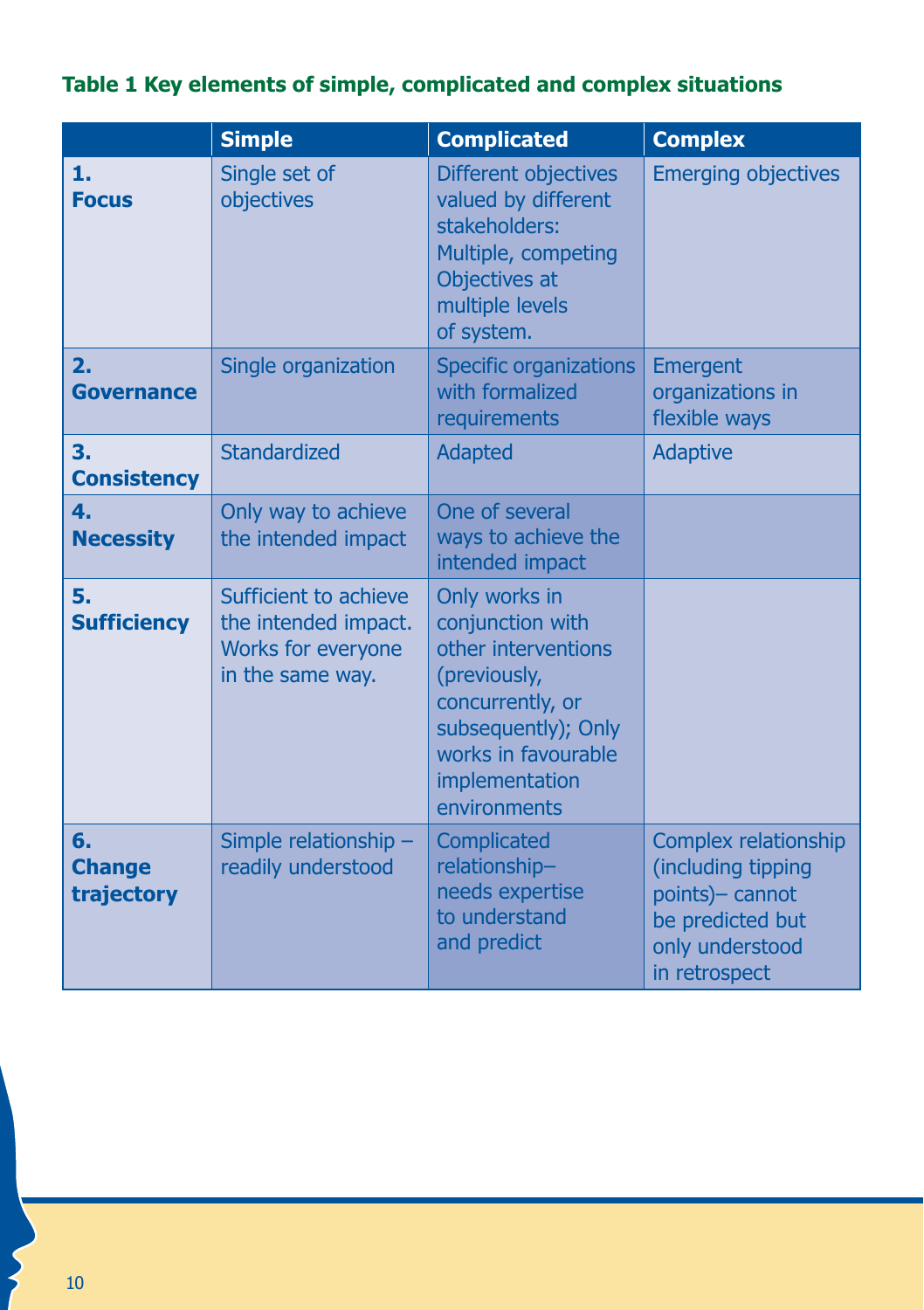A range of extension approaches and methods have been developed, implemented and evaluated for "simple" situations, where a specific technology has been promoted by a single agent to a specific target group. Although these situations and approaches may occupy a certain niche in emerging rural advisory services, the main challenges will be encountered in socially complicated situations, with a range of RAS actors and communication technologies and in a context of uncertainty in terms of technological appropriateness and market availability, which results in highly complex situations. For this reason the review concentrates on literature covering the latter situations.

In order to learn from a diverse range of situations we consider in our literature review lessons learned from developed and developing countries as well as sources relating to different sectors. The main sources used in the meta-review are academic papers, existing evaluation toolboxes and major evaluation guidelines and frameworks (e.g. DAC).

# **The purposes, users and uses of evaluation**

#### **Purposes of evaluation**

Reflection on objectives, users and uses of evaluation should be the first important step in designing an evaluation approach for extension (Deshler 1997). Conventionally, evaluations were conducted at the end of an intervention (ex post) in order to generate evidence to support claims about its overall achievements (results) which were mainly directed towards donors and policy makers. These evaluations were usually conducted by external evaluators. More recently the purpose of evaluation in extension systems has shifted towards a stronger client/ user focus with a broader set of evaluation objectives, including learning, transparency and capacity development. This shift from a focus purely on *results* to include an evaluation of *process* (in the sense of understanding what is happening in the course and context of a programme or *intervention*), has also tended to increase the involvement of internal evaluators (OECD 2010a).

Different types of evaluation are associated with different objectives and also tend to be associated (though not exclusively) with different phases of an intervention or programme (Duignan 2009a). These are shown in Table 2.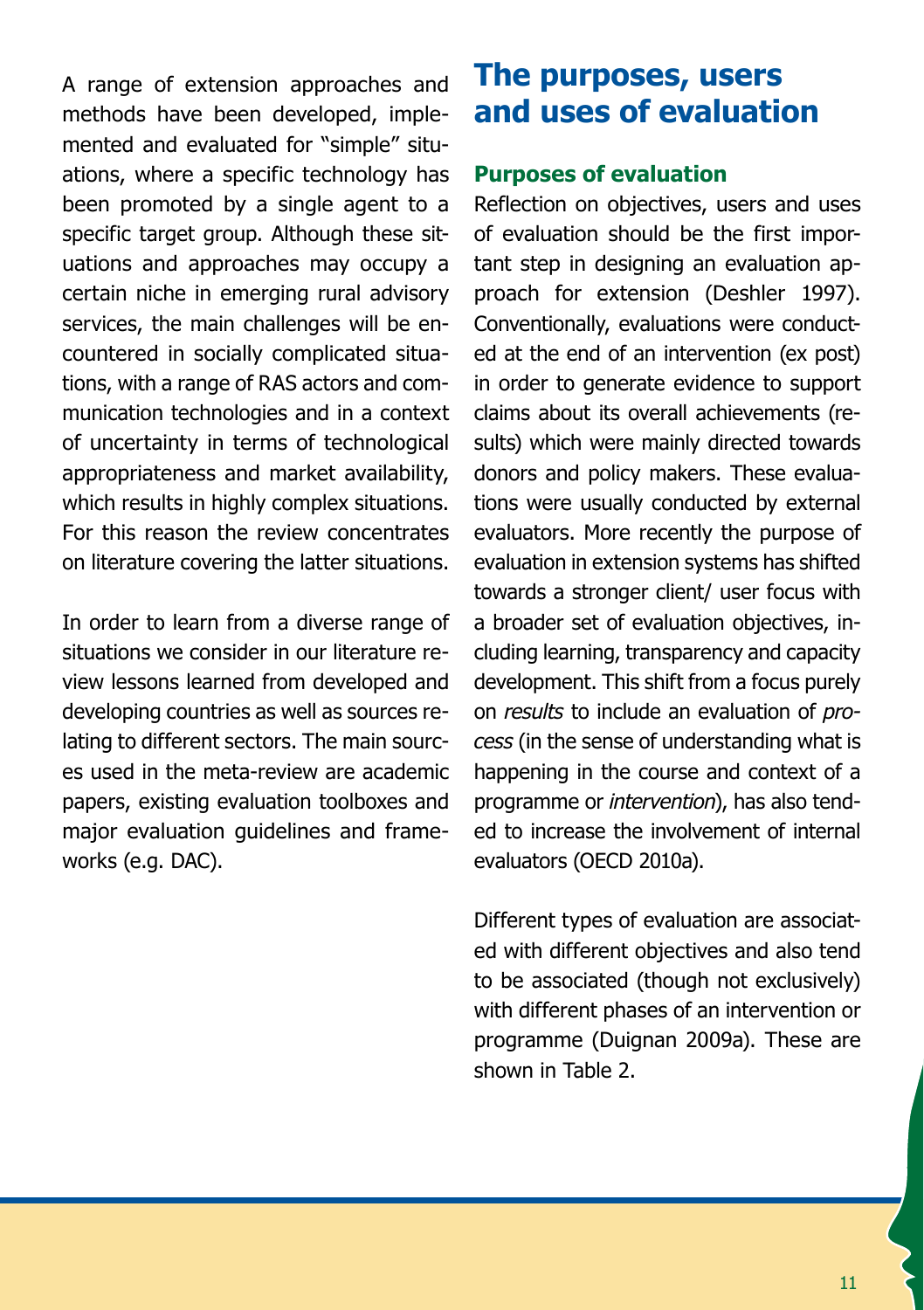| Table 2 Types of evaluation and their purposes |  |
|------------------------------------------------|--|
|------------------------------------------------|--|

| <b>Type of</b><br>evaluation | <b>Purpose of</b><br>evaluation                                                                                                                                                                     | When in project/<br>programme cycle                                           |
|------------------------------|-----------------------------------------------------------------------------------------------------------------------------------------------------------------------------------------------------|-------------------------------------------------------------------------------|
| <b>Fx</b> ante               | To assesses likelihood of<br>achieving the intended results<br>of a programme/ intervention                                                                                                         | Prior to start                                                                |
| Formative                    | To improve programme or<br>intervention performance<br>and management.                                                                                                                              | Any phase, but more<br>common near beginning                                  |
| Develop-<br>mental           | To develop an innovation;<br>changing the programme model<br>itself in response to changed<br>conditions and circumstances.                                                                         | Interaction over project life                                                 |
| <b>Summative</b>             | To assess change / effects<br>brought about by a programme,<br>intended or unintended,<br>positive or negative.                                                                                     | Usually at the end of a<br>programme/project phase;<br>sometimes at mid term. |
| Impact                       | To measure the extent to which<br>planned and observed changes<br>in outcomes and longer term<br>impacts can be attributed to<br>the intervention. Requires the<br>construction of a counterfactual | Usually ex post.                                                              |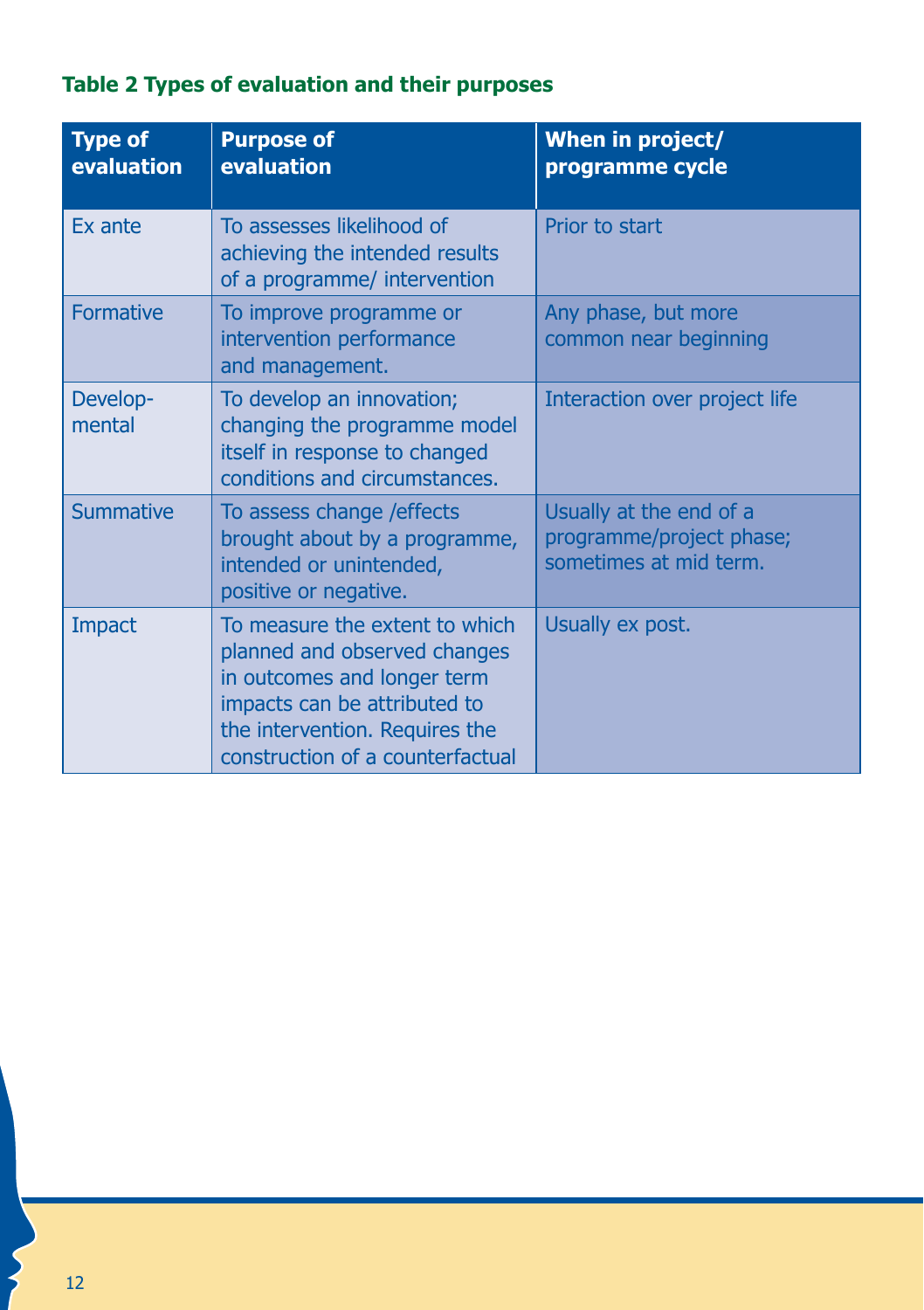*Developmental evaluation* (not to be confused with the evaluation of development) is where an evaluator working as part of a team facilitates a process of discussion around evaluative questions and data-based decision-making in the developmental process. This type of evaluation is seen as relevant to the complex, dynamic and unpredictable scenarios of RAS (Donaldson et al. 2010). In contrast to summative evaluation which measures performance and success against predetermined goals and defined outcomes, developmental evaluation develops measures and tracking mechanisms as outcomes emerge.

These different types of evaluations are also linked to potential uses. One important distinction between evaluation objectives can be drawn between the intended uses of evaluation findings and the intended process use (Hoffmann et al. 2009), which are ultimately linked to the question whether the main aim of the evaluation is to prove or to improve (Rennekamp and Arnold 2009). The table below summarizes the uses of evaluation based on this distinction.

#### **Table 3: The uses of evaluation**

| to use findings, results                                                                                                                 | to use the process                                                                                           |
|------------------------------------------------------------------------------------------------------------------------------------------|--------------------------------------------------------------------------------------------------------------|
| To see what has been achieved<br>and to justify funding by clients                                                                       | To improve communication, information<br>and the relationship between clients<br>and extension organizations |
| To identify strengths and weaknesses,<br>learn from errors, feed back<br>information into planning and<br>improve the extension approach | To create an environment of critical<br>self-reflection and a culture of learning                            |
| To ascertain cost effectiveness                                                                                                          | To empower clients (encourage clients<br>through 'downward accountability')                                  |
| To generate knowledge<br>and share lessons and new<br>concepts inside the system                                                         | To generate knowledge together<br>and share lessons and new concepts<br>with those outside the system        |
| To influence policies and<br>sectoral priorities                                                                                         |                                                                                                              |

*Source: Adapted from Hoffmann et al. 2009*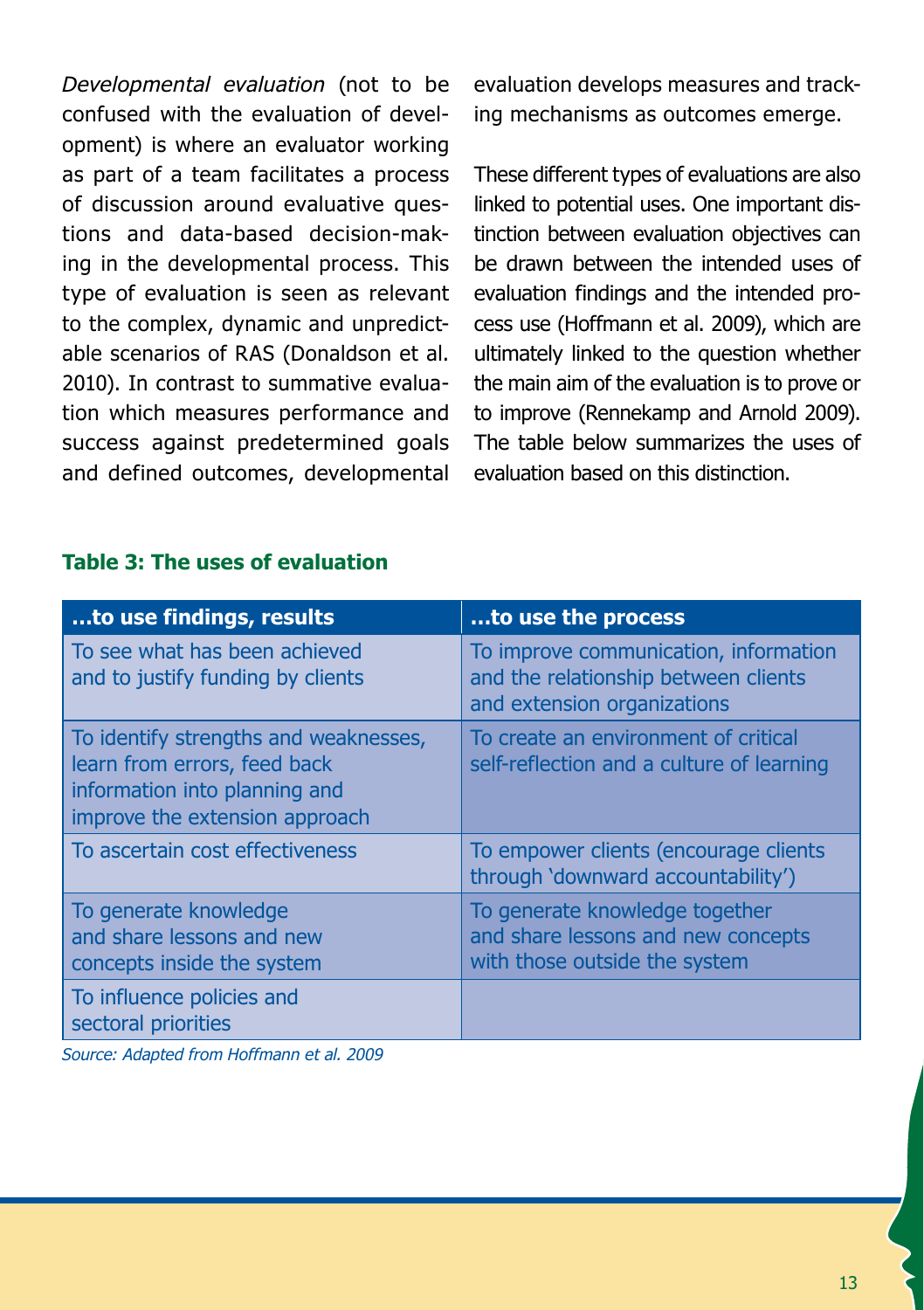It is important to note that these two purposes are not mutually exclusive, as those commissioning evaluations (whether donors, governments, NGOs etc.) will continue to request cost effectiveness and impact evaluations whilst recognizing that evaluations for process uses are increasingly important to respond to the growing complexity of extension situations. However, there are likely to be trade- offs and possible tensions between these two aspects of evaluations.

Important factors underlying any evaluation include the policies, requirements and associated guidelines of the commissioning organization. These perspectives on the purpose of evaluation play an important role in determining how the evaluation is designed and conducted. For example, a review of the stated purposes of evaluation of some of the major international development donors<sup>3</sup> reveals several common factors:

**•** An emphasis on **objectivity and independent assessment of the performance** of programmes and projects, the extent to which activities have been performed as intended and expected results have been achieved together with assessment of their efficiency and effectiveness. Qualities such as reliability and rigour are valued. The assessment is seen as contributing to enhanced relevance, effectiveness and improved performance.

- The importance of evaluation as a means **to demonstrate and reinforce accountability** in the achievement of its objectives by assessing the impact of funded activities. It is seen as generating impartial and unbiased information and documentation to publically account for aid expenditure, processes and outcomes. It can support mutual accountability between stakeholders in development interventions.
- **•** Systematic **identification and dissemination of the lessons learned from experience,** both successes and shortcomings, *"to tell it the way it is"* and show what is working and what is not. Some donors see this as strengthening their institutional learning culture and that of their development partners, which can lead to improved design and delivery of future initiatives and activities. It can generate general knowledge on development which can contribute to maintaining and improving the quality of aid.
- **•** A related purpose is **to improve management and decision making** by providing information for managing projects and programmes and evidence on which to base decisions by development partners as well as lessons to guide future decisions.

*3 EC, World Bank, IFAD, UNDP, FAO and bilateral donors – CIDA, GTZ, NORAD, DANIDA, SIDA, IDRC.*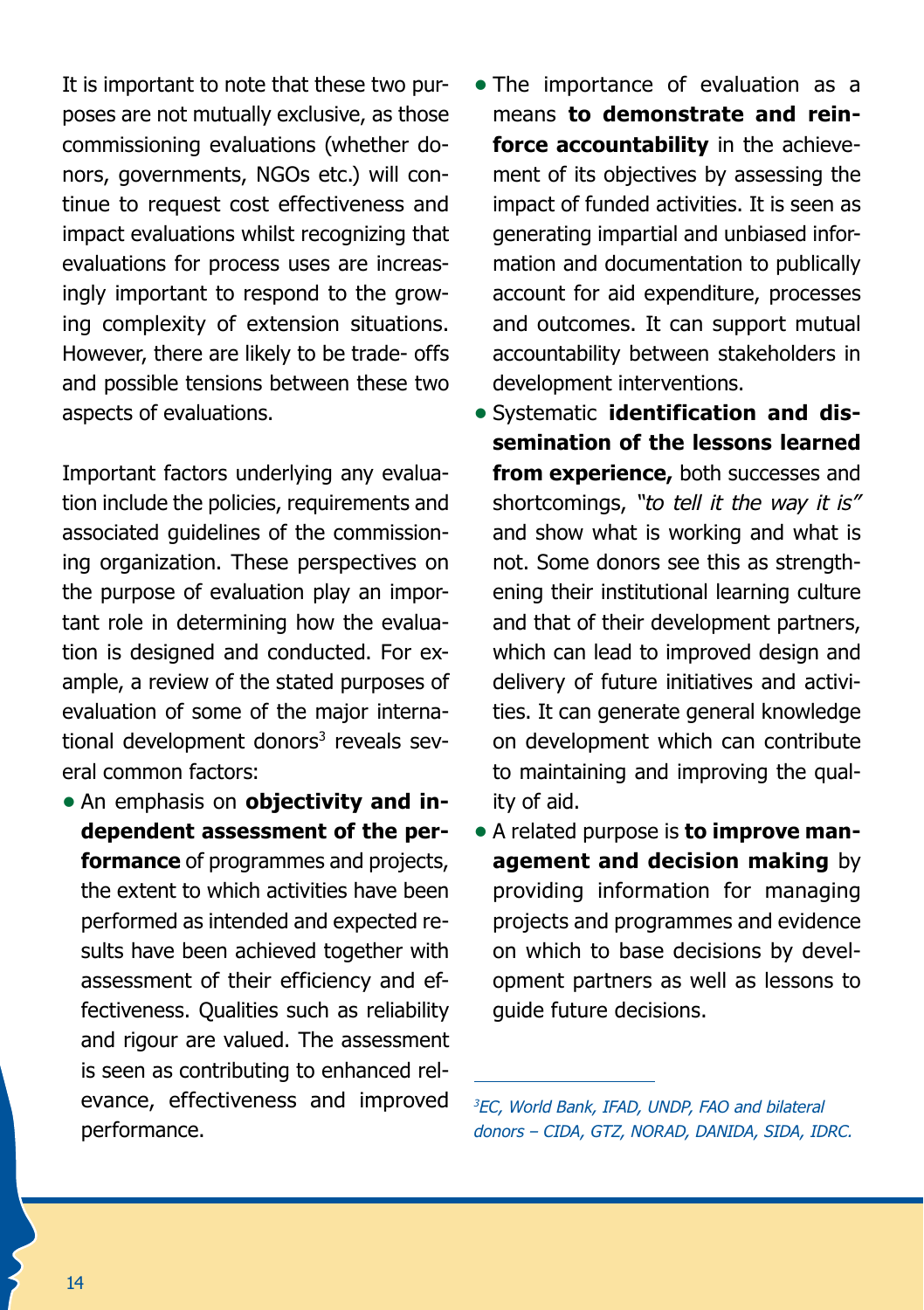Other objectives less frequently cited by donor agencies were to enhance capacity in projects and programmes and to assess the sustainability of results, indicating that these dimensions have received less emphasis. The relative emphasis on accountability versus learning within evaluation commissioning organizations will influence the formulation of the objective for a specific evaluation and hence the evaluation questions, criteria and approach.

### **Users, uses and participation**

A further important aspect for evaluation planning is the consideration and involvement of users. Users in the context of extension evaluation can range from donors, government, project staff, and the development community to households and individuals. Barker (2007) emphasized that stakeholders are essential to extension initiatives as they provide the link between extension priorities or purposes and the target community. Patton (2008) suggests that stakeholder involvement is also crucial for evaluating extension initiatives and emphasizes the role of utilization-focused evaluation in this context (see box below).

A particular strength of utilization-focused evaluation is a high degree of situational responsiveness, which guides the interactive process between evaluator and primary intended users (Patton 2002b). This is a key characteristic which is valuable in highly complex situations, where any evaluation approach needs to be based on the local conditions and requirements.

#### **Box 1: Key elements of utilization-focused evaluation**

Utilization-Focused Evaluation (U-FE) begins with the premise that evaluations should be judged by their utility and actual use; therefore, evaluators should facilitate the evaluation process and design any evaluation with careful consideration of how everything that is done, from beginning to end, will affect use. 'Use' concerns how real people in the real world apply evaluation findings and experience the evaluation process. Therefore, the focus in utilization-focused evaluation is on intended use by intended users. Since no evaluation can be value-free, utilization-focused evaluation answers the question of whose values will frame the evaluation by working with clearly identified, primary intended users who have responsibility to apply evaluation findings and implement recommendations.

*Source: Patton (2008)*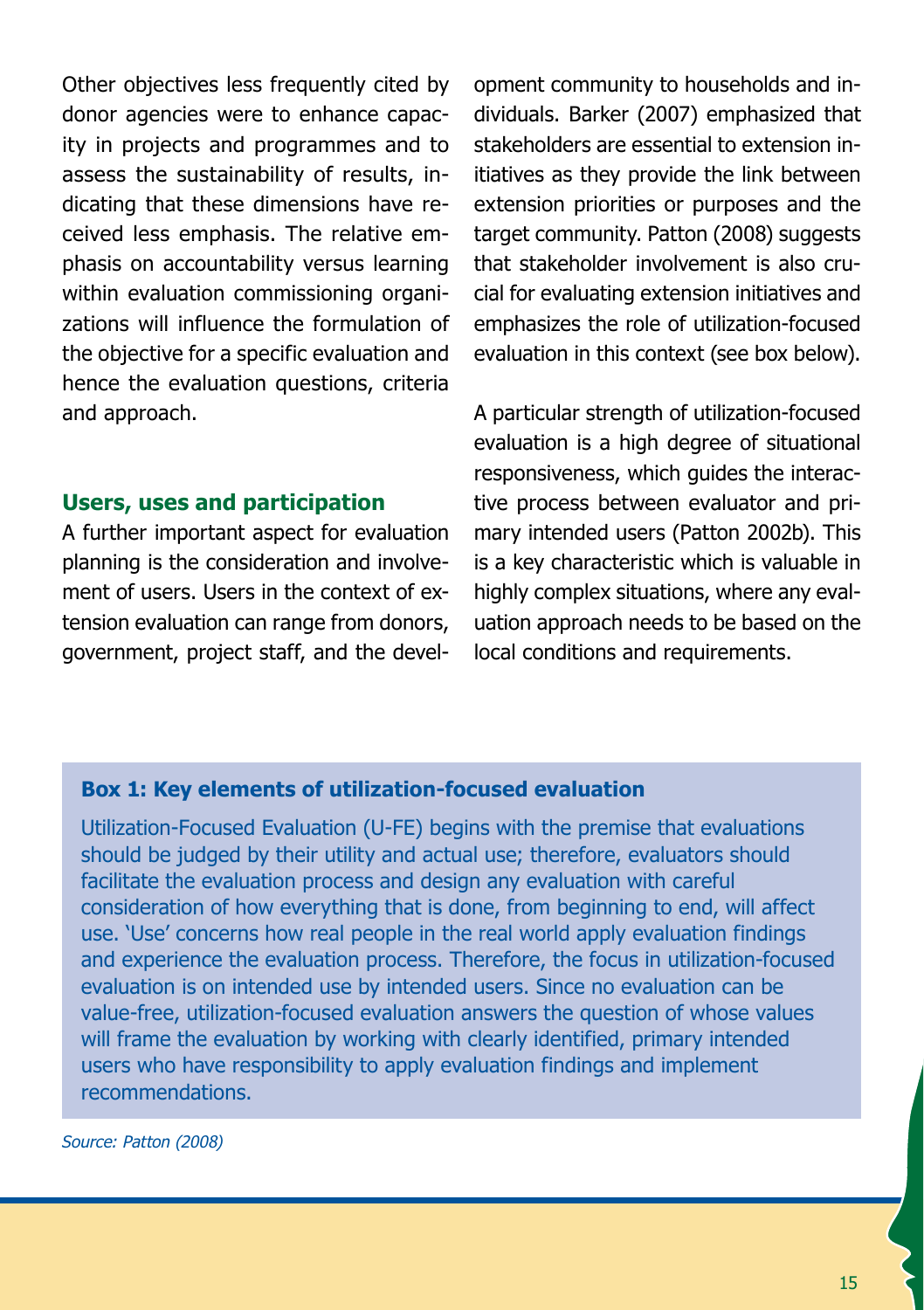Findings from the analysis of extension case studies (Pound et al. 2011) suggest that none of the extension projects evaluated has implemented a stakeholder analysis as part of the evaluation process. Furthermore, it was found that often only the objectives were clearly stated, with little attempt to define use and users of the evaluation (Pound et al. 2011), which was also reflected in a lack of specified dissemination strategies for the evaluation findings and recommendations.

The importance of a strong user focus leads to the question of user involvement. In the past the main evaluation mode was that of expert evaluations, which could be either *externally* or *internally* implemented. The table below summarizes the advantages and disadvantages of expert modes of *external* and *internal* evaluations.

#### **Table 4: Advantages and disadvantages of external and internal expert evaluations**

| <b>External</b>                                                                                                                                           | <b>Internal</b>                                                                                                                  |
|-----------------------------------------------------------------------------------------------------------------------------------------------------------|----------------------------------------------------------------------------------------------------------------------------------|
| Can take a fresh look at the programme                                                                                                                    | Knows the programme only too well                                                                                                |
| Not personally involved, so it<br>is easier to be objective                                                                                               | Finds it hardest to be objective                                                                                                 |
| Is not part of the normal power structure                                                                                                                 | Is a part of the power and<br>authority structure                                                                                |
| Gains nothing from the programme but<br>may gain prestige from the evaluation<br>and the organisational or donor<br>connections which may affect response | May be motivated by hopes<br>of personal gains                                                                                   |
| Trained in evaluation methods. May<br>have experience in other evaluations.<br>Regarded as 'expert' by the programme.                                     | May not be specifically trained in<br>evaluation methods. Has no more<br>training than others in the programme.                  |
| An 'outsider' who may not understand<br>the programme or the people involved                                                                              | Is familiar with and understands<br>the programme, and can interpret<br>personal behaviour and attitudes                         |
| May cause anxiety as programme staff<br>and participants are not sure of motives                                                                          | Known to the programme, so<br>poses no threat of anxiety or<br>disruption. Final recommendations<br>may appear less threatening. |

*Source: Adapted from Hoffmann et al. (2009)*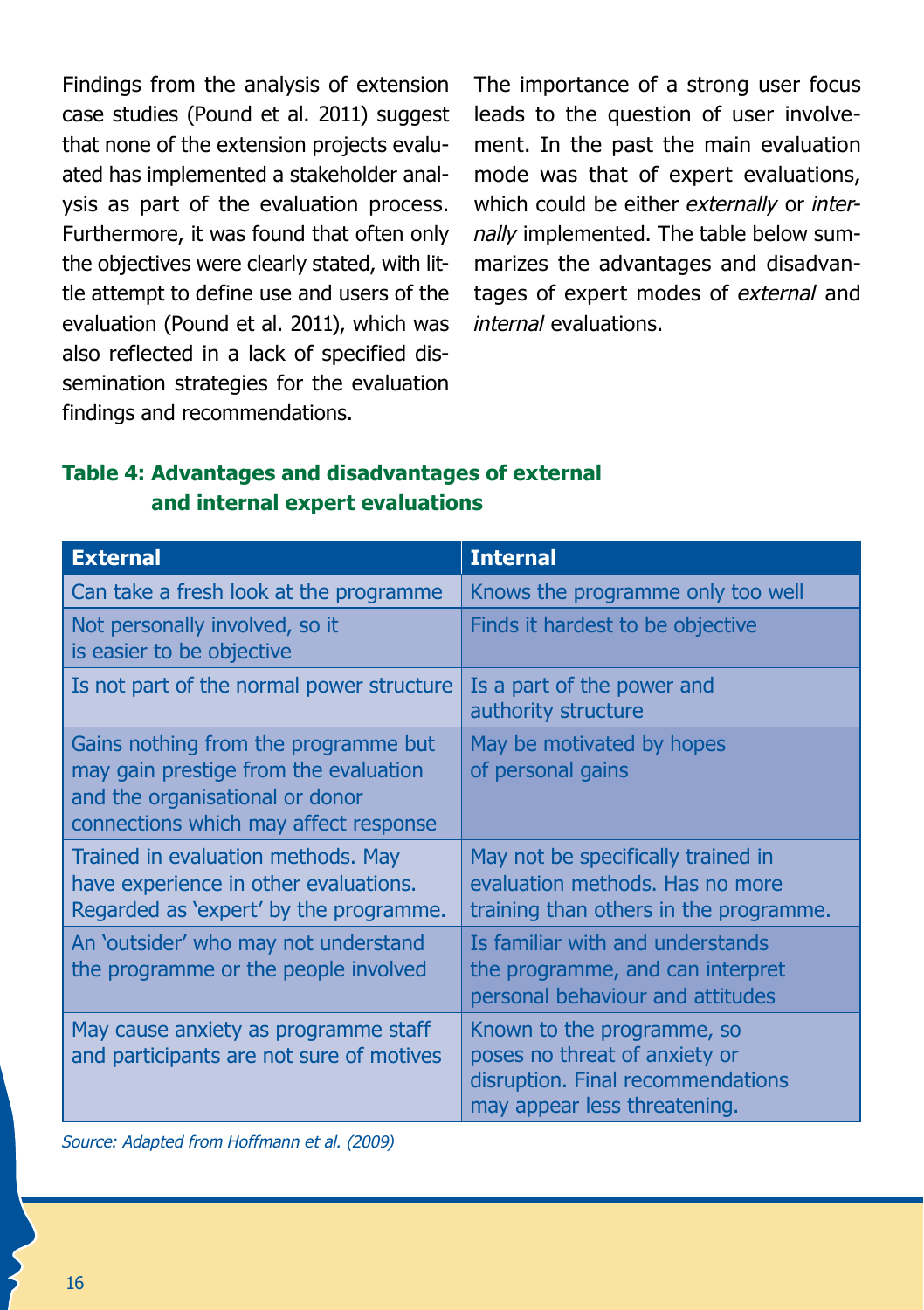However, more recently, evaluations conducted by mixed teams of external and internal evaluators have become increasingly common. A further variant is the form of an internal, but independent evaluation run by an independent evaluation department within an organization.

A third category could be seen in p*articipatory* evaluations, which do not solely rely on 'experts' but rather on a range of different stakeholders present in an evaluation context (Ljungman et al. 2005). Table 5 compares expert evaluation approaches with participatory evaluation approaches.

|             | <b>Expert Evaluation</b>                                                                                                                                                                    | <b>Participatory Evaluation</b>                                                                                                                                    |
|-------------|---------------------------------------------------------------------------------------------------------------------------------------------------------------------------------------------|--------------------------------------------------------------------------------------------------------------------------------------------------------------------|
| <b>What</b> | Information required by<br>funding agencies and other<br>external stakeholders<br>Standards of performance<br>defined by experts, often<br>with reference to formal<br>goals and objectives | To empower participants<br>to initiate, control and<br>take corrective action<br>Community members and<br>other participants set their<br>own standards of success |
| <b>Who</b>  | Expert evaluators in consultation<br>with stakeholders                                                                                                                                      | Community members in<br>collaboration with project staff<br>and external facilitators                                                                              |
| <b>How</b>  | Evaluators control data<br>gathering and analysis.<br>Scientific criteria of objectivity.<br>Outsider perspective.<br>Long feedback loops.                                                  | Self evaluation, Collaborative<br>processes of data collection<br>and analysis. Simple qualitative<br>and quantitative methods.<br>Immediate sharing of results.   |
| When        | Mid-term, completion, ex-post                                                                                                                                                               | Continuous and iterative.<br>Not sharply distinguished<br>from monitoring.                                                                                         |

#### **Table 5: Expert evaluation and participatory evaluation approaches**

*Adapted from Narayan (1993)*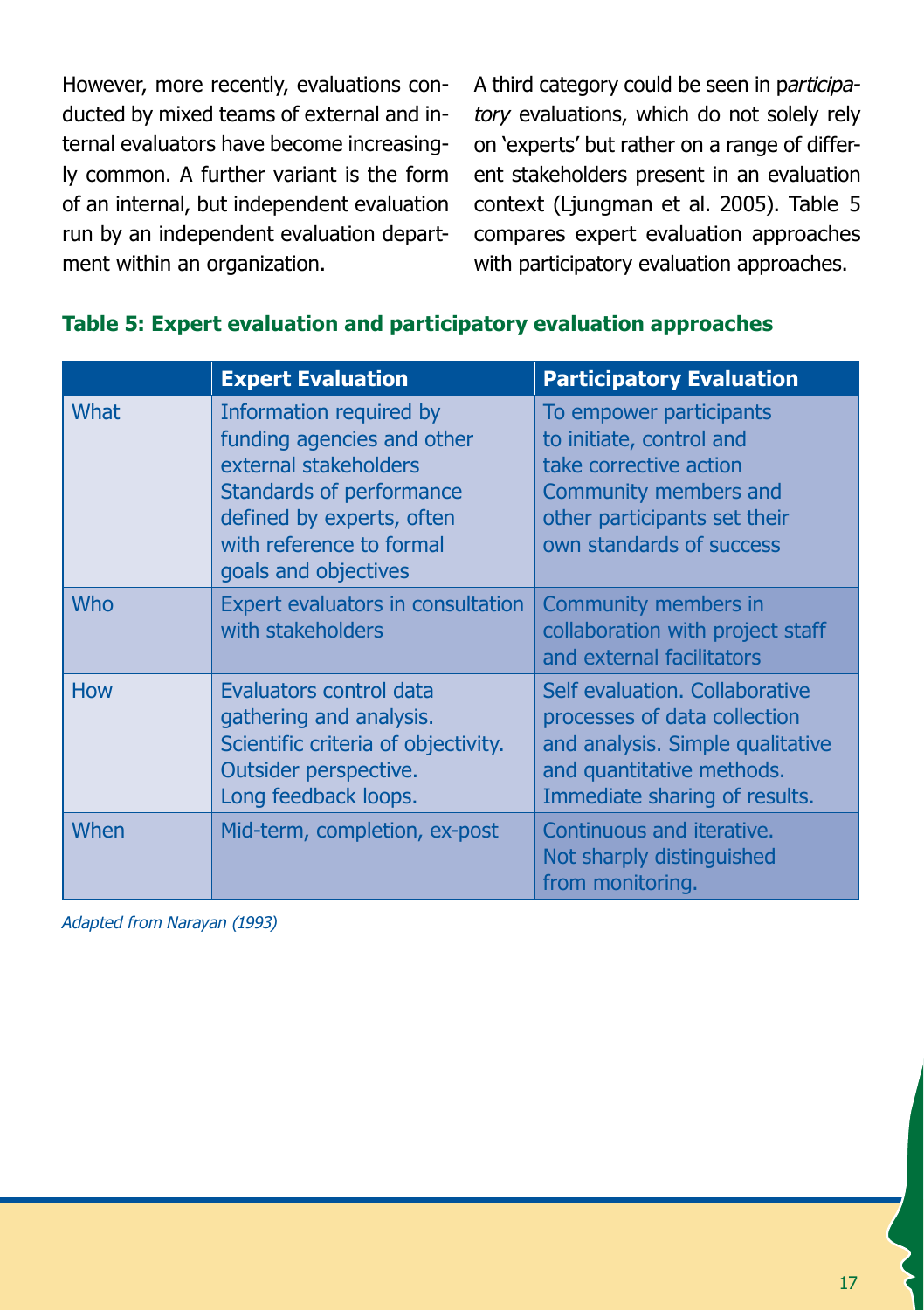The degree of user involvement and the specific evaluation phases in which different users are involved in the evaluation process are important aspects which influence the evaluation process. Looking back at the complexity of many extension situations, it becomes obvious that there is a range of different users and other stakeholders who could contribute to and benefit from involvement in different phases of the evaluation process. Whereas in simple extension situations it might be quite obvious who should be involved, complex extension situations require a careful process of stakeholder identification. A number of challenges need to be confronted in these complex situations, ranging from the management of conflicting interests and perspectives, to managing power inequalities and different motivations for involvement.

Ideally, planning for impact assessment should begin at the early stages of a project or programme and include those with evaluation experience. This will help to ensure that the basis of comparison for impact assessment is appropriately designed and clearly understood (whether based on random assignment, matched intervention and 'control' groups or comparison over time) and that baseline data are collected. This requires stakeholder participation. Stakeholder participation in the design and planning stages of evaluations can help to ensure the evaluation is both realistic in scope in relation to resources and is of sufficient rigour and will provide the expected information. It can identify additional partners for an evaluation if particular specialist areas are needed.

# **Evaluation standards and criteria**

This section initially examines the existing basic principles of evaluation and the evaluation standards operating among the major international and bilateral donor agencies, since these are influential in evaluation practice with respect to their funded programmes. It then discusses the relevance of these criteria for evaluation in the context of regional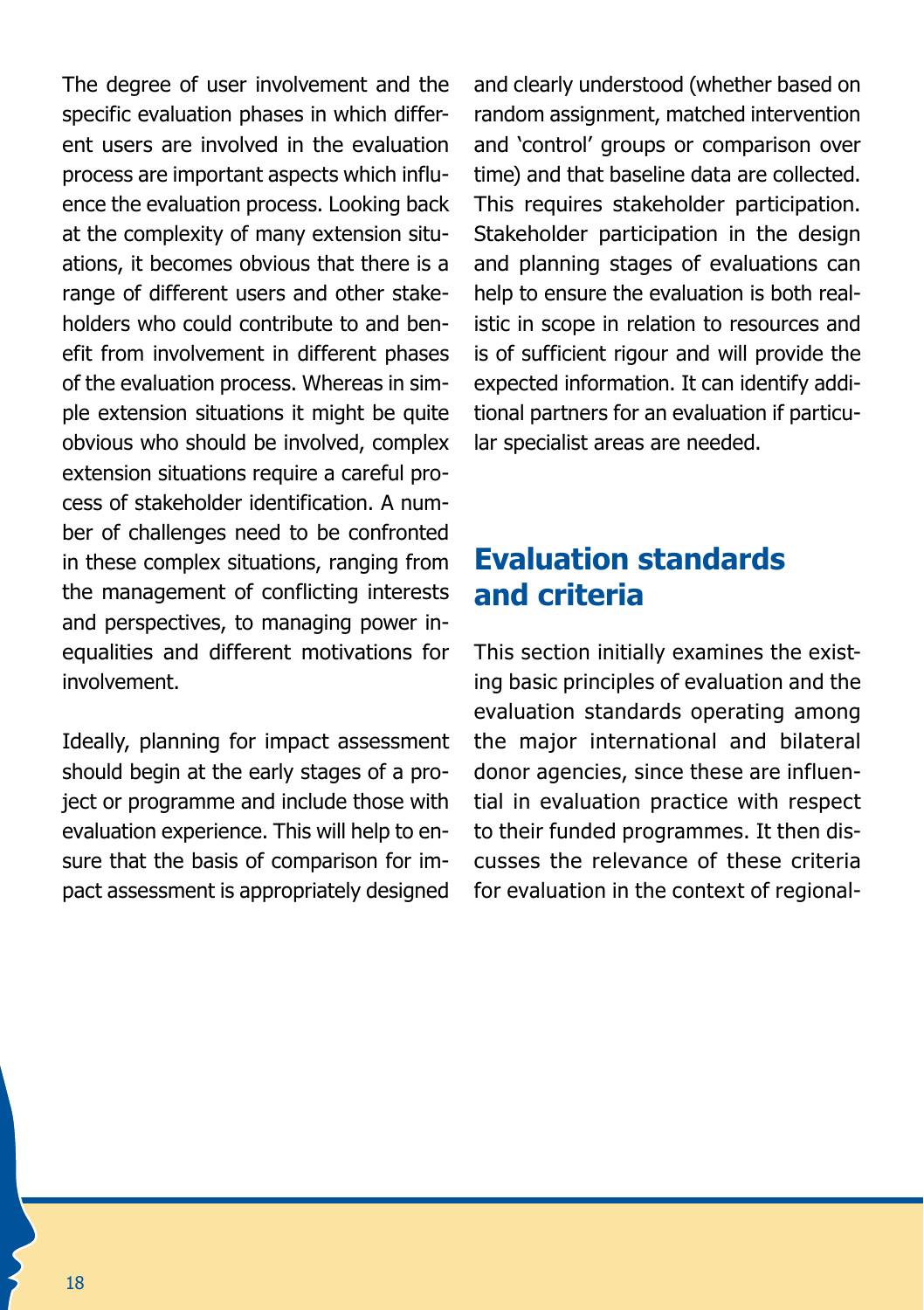ly and nationally commissioned evaluations of RAS programmes with different channels of accountability. For example, for complex extension programmes the criteria would need to span a range of actors (knowledge brokers, intermediaries, entrepreneurs, producers, traders etc) as well as the context of demand and the policy and legal context. The challenge is how to capture and assess complex social, behavioural and institutional change.

#### **Evaluation Principles and Standards among major international donors**

An important document setting out the DAC Principles for Evaluation of Development Assistance was produced in 1991 (OECD 1991). This was extensively reviewed in 1998 (OECD 1998). The 1991 document defines evaluation as:

 *"an assessment, as systematic and objective as possible, of an on-going or completed project, programme or policy, its design, implementation and results.* 

*The aim is to determine the relevance and fulfilment of objectives, developmental efficiency, effectiveness, impact and sustainability. An evaluation should provide information that is credible and useful, enabling the incorporation of lessons learned into the decision-making process of both recipients and donors."*

It defines the purposes of evaluation as: to improve future aid policy, programmes and projects through feedback of lessons learned, and to provide a basis for accountability, including the provision of information to the public. Other purposes concern the promotion of process-oriented and participatory approaches; evaluation as a management tool for decision making and as a way of increasing knowledge about development assistance and its possibilities and limitations as an instrument of economic and social change.

The document elucidates a number of basic principles of evaluation.

**•** *Impartiality and independence of the evaluation from the process concerned with policy-making, and the de-*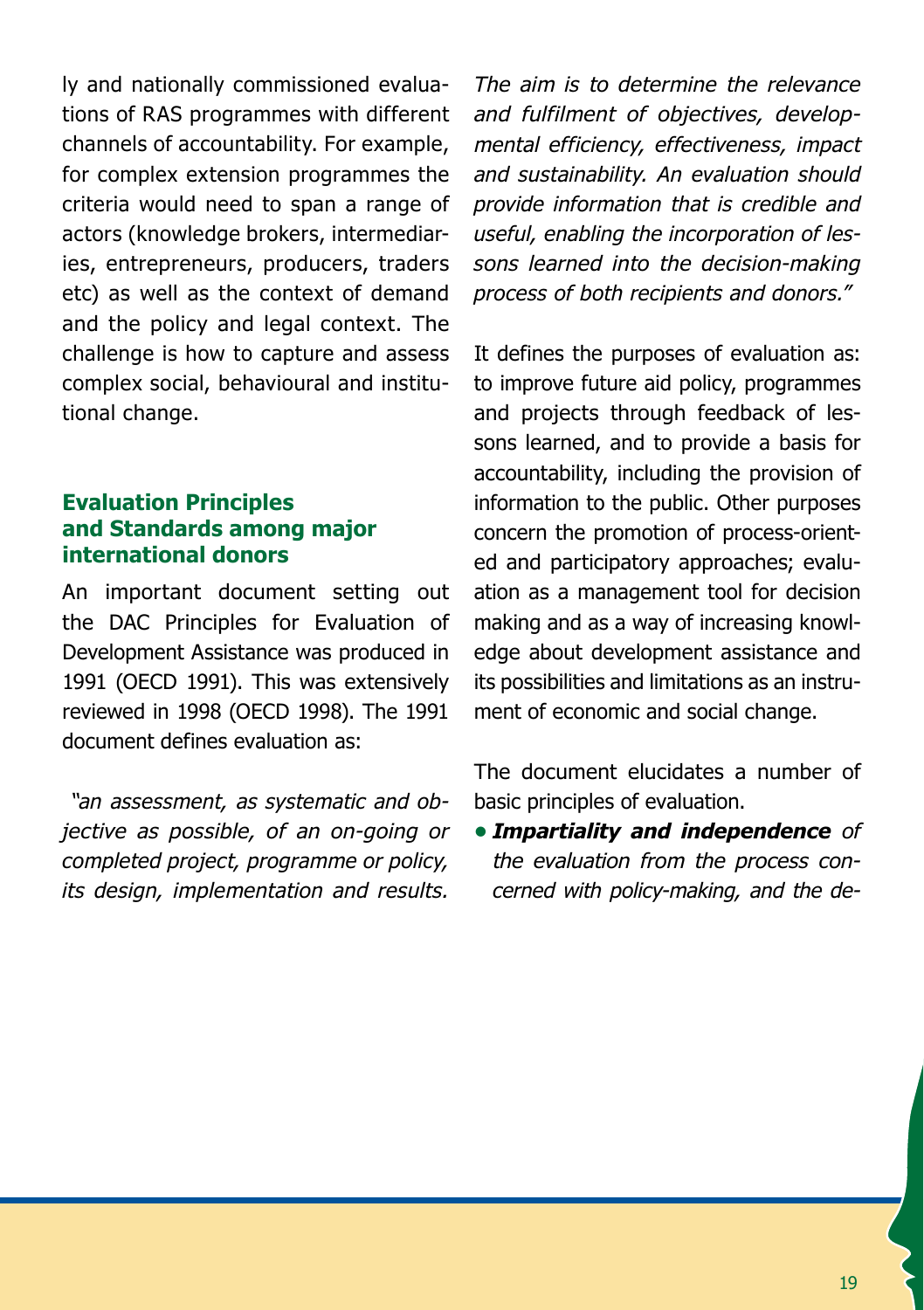*livery and management of development assistance.* This was seen as contributing to the credibility of evaluation and the avoidance of bias, providing legitimacy, and reducing the potential for conflict of interest. This principle implies an organizational structure which clearly separates evaluation and operational responsibilities. The 1998 review acknowledged that if institutional lesson learning is an important objective, the principle of independence has to be balanced with promotion of participation, relevance and ownership of the evaluation products and recommendations.

- **•** *Credibility and transparency* are closely linked to impartiality and independence. Transparency is helped by an open process including participation of recipient countries and supported by reporting both successes and failures, making results widely available, distinguishing between findings and recommendations and including information in a way that does not compromise sources.
- **Usefulness** for evaluations to be useful, the findings must be perceived as relevant. Their presentation should be clear, concise, accessible and timely if they are to have an impact on decisionmaking and should reflect the different interests and needs of the many parties involved in the programme. A key test of usefulness is whether action is undertaken according to recommendations.

Other issues concerned the need for practical, action-oriented findings, rigour in data collection and understanding of the institutional, historical, or local context.

- **•** *Participation of funders and stakeholders* – whenever possible, both funders and programme stakeholders should be involved in the evaluation process, with the issues of concern to each partner represented in the terms of reference. This provides an opportunity for learning by doing and strengthening skills and capacities in the recipient countries. The 1998 review found that evaluation was still predominantly a donor-driven process mainly due to time constraints and high costs, communication problems, and, occasionally, political obstacles.
- **•** *Donor cooperation* The standards encourage donor collaboration to avoid duplication of effort, to enhance joint learning, to develop evaluation methods and improve mutual understanding of procedures and approaches, share reports and information, and improve access to evaluation findings. Joint evaluations also reduce the administrative burden on the recipient. However, there have been limited examples of successful collaboration and commitment to replace individual agency evaluations, while joint evaluation has been slow to develop. This issue has become more urgent with the development of multi-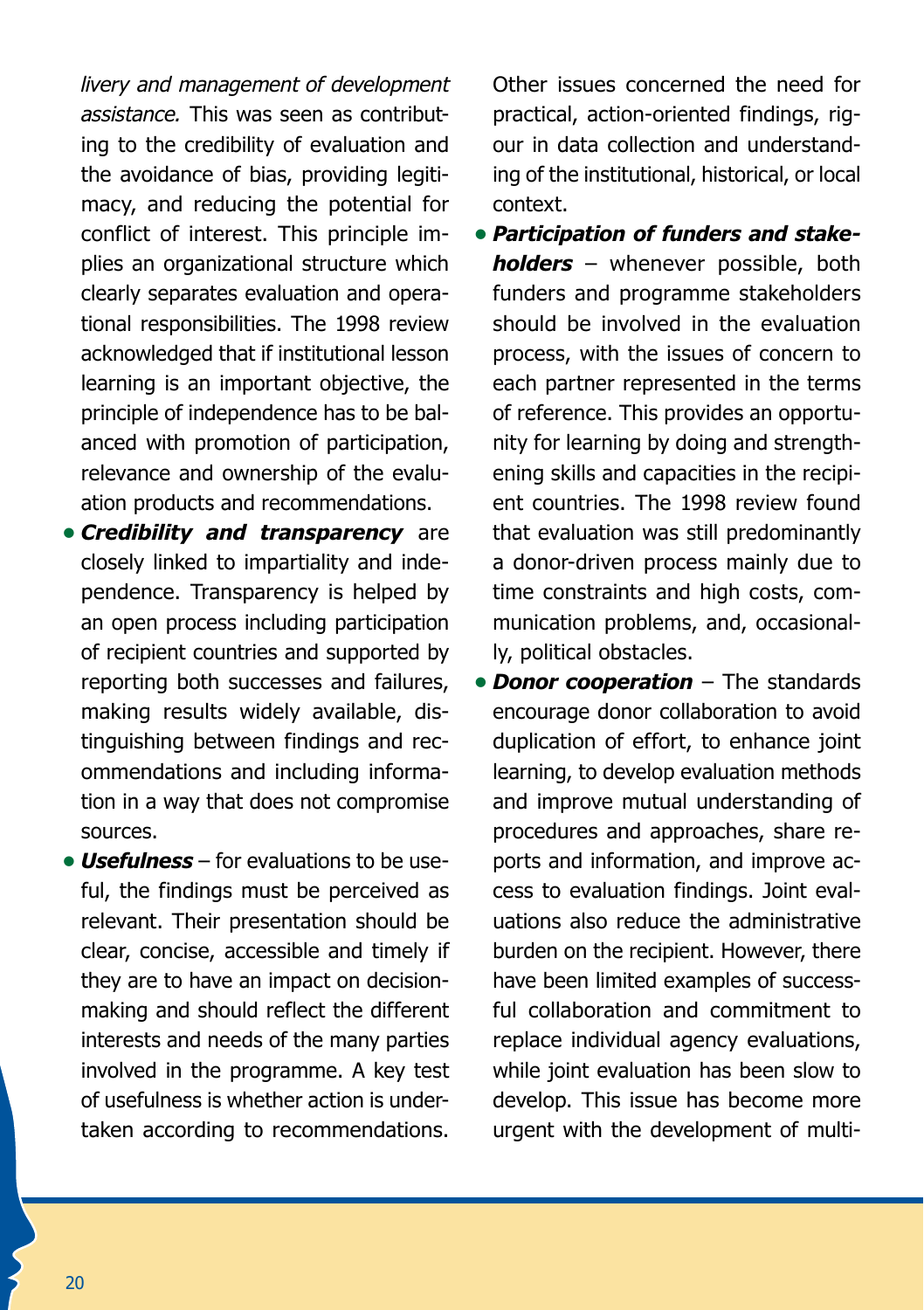donor support programmes (e.g. sector support programmes, co-financing arrangements etc.)

- **•** *Evaluation programming* This principle advises on the development of an overall plan for the evaluation including the activities to be evaluated, priorities and timetable, taking into account the requirements of management and policy makers. These decisions should involve the users of the evaluation outputs. In 1998, users of evaluation reports suggested that more transparency in design and implementation of evaluation would be attained by using logical frameworks, indicators, and "success rating" systems. Guidelines and standards for evaluations, particularly for project evaluations, are common, although their application is not always consistent.
- **•** *Design and implementation of evaluation* – terms of reference for the evaluation should define its purpose and scope and the intended recipients or users. It should include the questions to be addressed in the evaluation, specification of the methods, the performance assessment standards and the resources and time allocated. It should examine the project/ programme rationale and relevance of objectives and whether they are realizable; whether they have been achieved and the major factors influencing this. Other criteria are the impact and effects of the project/programme, both intended and unintended

and the positive or negative impact of external factors. The evaluator should assess whether the impacts justified the costs and whether there are better ways of achieving the results. Sustainability of the achievements in the longer run is a further issue. While recognizing the difficulty of attributing responsibility for outcomes, the principles suggest that an attempt to establish causal relationships must be made. Feedback from member countries recommended a stronger emphasis on results and performance rating and coverage of specific programme interests, e.g. gender, environment and poverty as well as adaptations for evaluations of new forms of assistance, e.g. sector-wide assistance programmes, national development programmes, etc.

**•** *Reporting, dissemination and feedback* – this principle noted that "dissemination and feedback must form a continuous and dynamic part of the evaluation process. It emphasizes clear, jargon-free reporting, the inclusion of an executive summary a profile of the activity evaluated, a description of the methods used, the main findings, lessons learned, conclusions and recommendations. Systematic dissemination and feedback through different channels, formal and informal, would help ensure improved planning and implementation of policy and programmes. This requires resources and senior management support. The 1998 members'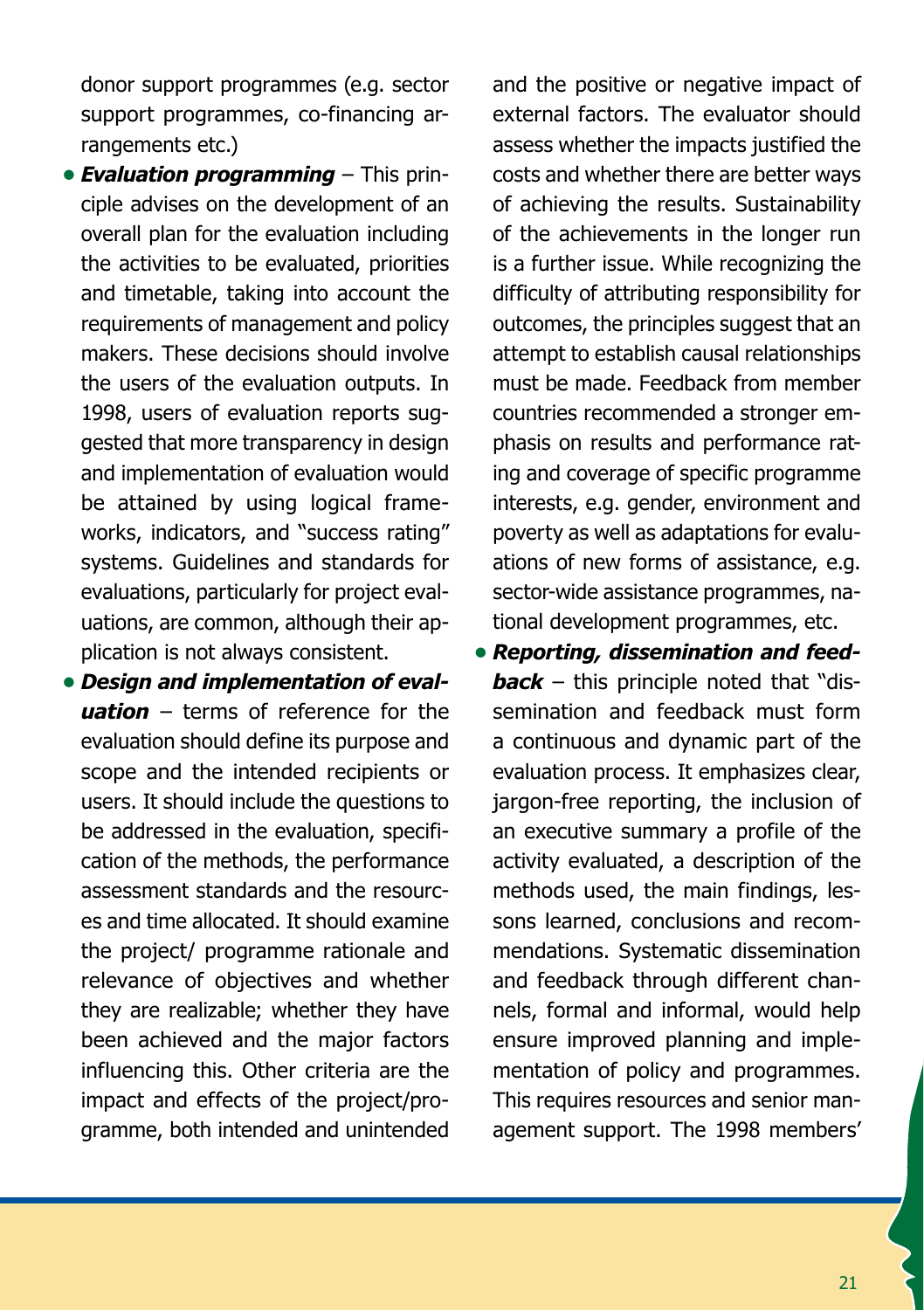survey indicated that little attention was being paid to the demand, use and usability of evaluations, and differentiation according to different audiences and lesson sharing. A more effective approach to dissemination was needed; for example, through active promotion by the members in their agencies in interaction with officials and professional groups in the partner countries.

A further key document by the OECD Development Assistance Committee's Network on Development Evaluation is the Quality Standards for Development Evaluation (OECD 2010). This document provides guidance on good practice in evaluation, building on the 1991 principles. The standards were produced in draft in 2006 and tested before finalizing in 2010. They aim to improve the quality of development evaluation processes and products, facilitate the comparison of evaluations across countries, support partnerships and collaboration on joint evaluations, and increase development partners' use of each other's evaluation findings.

The standards deal with evaluation processes and products, while reaffirming principles of transparency, independence, credibility, and affirming the importance of evaluation ethics and codes of conduct, respect for human rights and cultural and religious differences, mindful of gender

roles, ethnicity, ability, age, sexual orientation, language and other differences when designing and carrying out the evaluation. Furthermore, the standards recommend a partnership approach, including different stakeholders, coordination with national and local evaluation systems and support for capacity development among development partners. They advise quality control through internal and/or external review or advisory panels.

Individual donors' guidelines closely relate to the above principles and standards.

At the European Commission (EC), evaluation is conducted in accordance with a set of evaluation standards (European Commission n.d.) which are expressed as a set of guiding principles that apply to both internal and external evaluations or combinations. Different standards apply for ex-ante evaluations and impact assessments. The evaluation principles of European bilateral donors, for example, GTZ (GTZ 2006, 2007; Reuber and Haas 2009), DANIDA (DANIDA 2006a and 2006b), Sida (Sida 2004) and NORAD (NORAD 2006) closely follow the DAC principles and standards. NORAD (2006) notes in addition the increasing importance of sector programs and budget support and donor harmonization and the need to adapt to these changes with more joint evaluations and closer cooperation within the OECD/DAC evaluation network.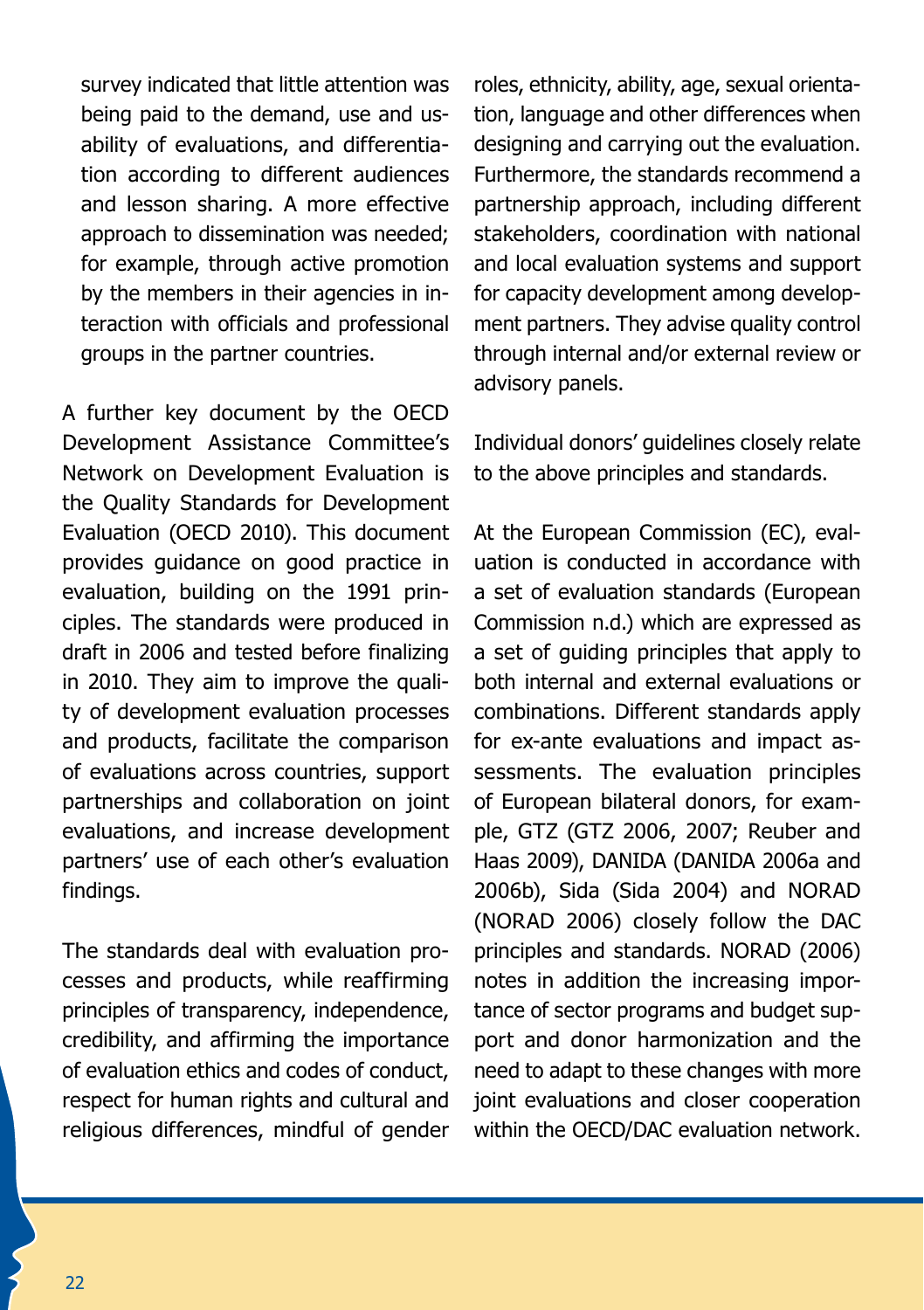Sida is committed to using country systems for monitoring, reviews and evaluations whenever feasible and appropriate.

Similar principles inform the evaluation practice of other donors.

United Nations agencies follow the United Nations Evaluation Group standards (UNEG 2005) which identify 13 norms of evaluation, including independence, transparency, consultation and follow up, evaluation ethics and contribution to knowledge building.

The evaluation methodology in use at the IFAD Office of Evaluation (IFAD 2009) is based on the principles set out in IFAD's evaluation policy, approved in 2003 (IFAD 2003). The manual builds on internationally recognized evaluation practices and criteria. Similarly, UNDP's evaluation policy seeks to increase transparency, coherence and efficiency in generating and using evaluative knowledge for organizational learning and effective management for results, and to support accountability (UNDP 2009). These norms and standards are largely in line with the standards of the OECD-DAC.

The World Bank distinguishes between self-evaluations by the units responsible for particular programmes and activities and independent evaluation by the Independent Evaluation Group (IEG). Both

types of evaluation are subject to the same principles as the DAC principles above – usefulness, credibility, transparency, and independence (World Bank n.d.).

The IDRC Evaluation Unit follows standards of utility, feasibility, accuracy, and propriety (IDRC n.d. and 2007). They emphasize the importance of participation by relevant users for the production of relevant, action-oriented findings. IDRC also emphasizes capacity strengthening, stating that evaluation processes should develop capacity in evaluative thinking and evaluation use among IDRC managers, programme staff, or project partners – building an evaluation 'culture'. Specific strategies can be built into evaluations to foster this.

The principles which guide evaluation among charities and foundations are less readily accessible. The W. K. Kellogg Foundation (2004a) has detailed information on evaluation and sees the guiding principles as follows: strengthening projects, using multiple approaches, addressing real issues, and a participatory and flexible process.

In summary, the development of evaluation principles and standards by the major funding agencies contributes to a broad framework for evaluation practice, applicable to programmes in different sectors. However, the particular emphasis on the different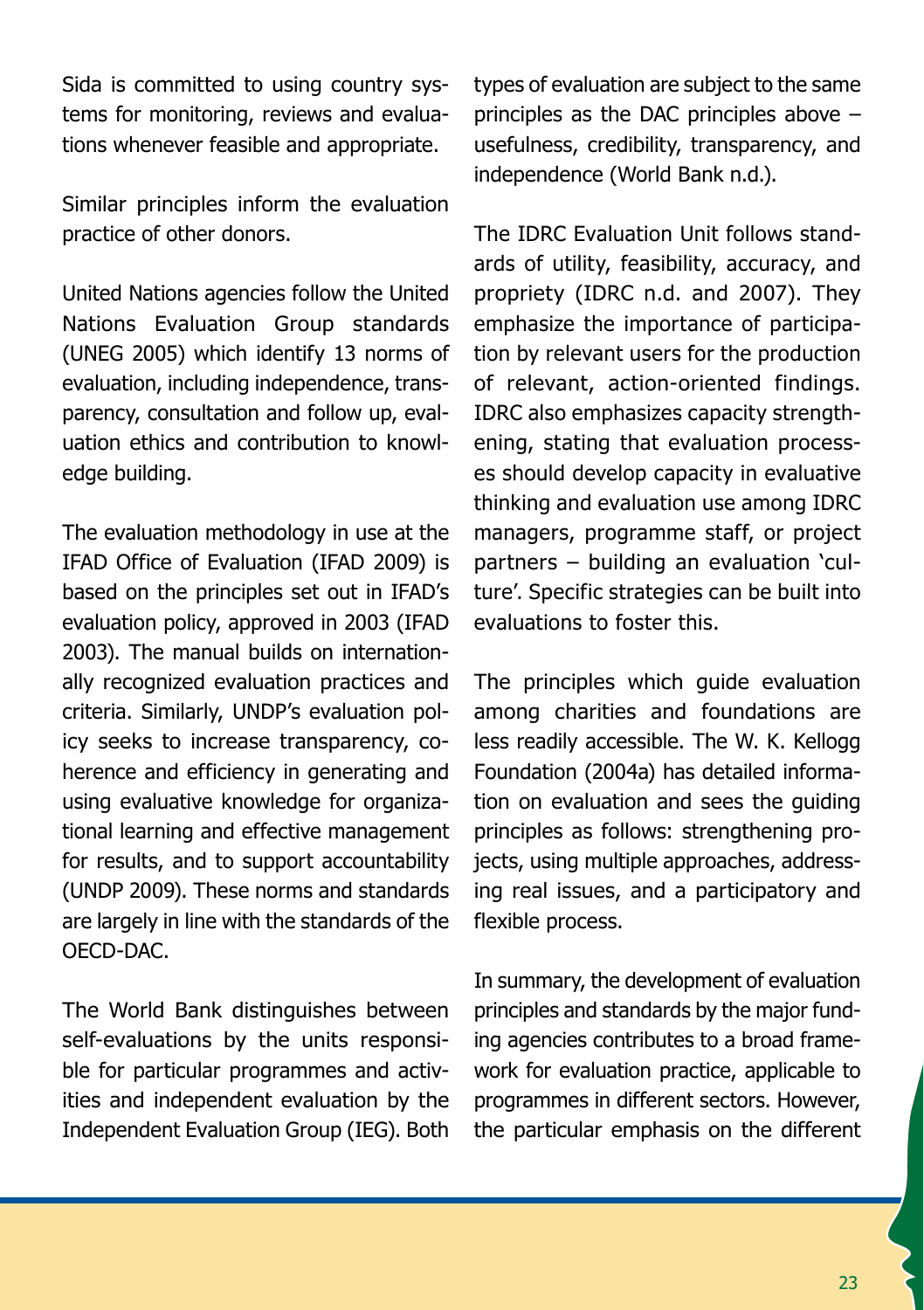standards will depend on who is driving the evaluation and with what purpose.

#### **Evaluation criteria**

Understanding of the evaluation principles and standards – whether formalized as discussed above, or implicit in organizational norms and practices – forms the basis on which evaluation objectives are defined and specific evaluation questions developed for particular programmes or projects. Evaluation practice varies according to whether standardized evaluation criteria are used and adapted or whether the evaluation criteria and associated questions are developed as part of the evaluation process, for example linked to the analysis of the intervention logic.

The most widely used criteria are linked to the DAC principles and standards (EuropeAid 2006). The DAC evaluation criteria – relevance, efficiency, effectiveness, sustainability and impact<sup>4</sup> – represent different dimensions or perspectives for assessing the performance of a project.

- **• Relevance** the extent to which the objectives of the development intervention are consistent with beneficiaries' needs and problems, country needs, global priorities and partners' and donors' policies; whether the objectives continue to be relevant.
- **• Effectiveness** the extent to which the objectives of the development intervention were achieved, or are expected to be achieved, taking into account their relative importance.
- **Efficiency** examines how resources – inputs, funds, expertise, time – have been converted to results and whether the results were achieved at a reasonable cost.
- **Sustainability** the extent to which the benefits from a development intervention continue after major development assistance has been completed and the probability of continued longterm benefits.
- **Impact** the positive and negative, primary and secondary long-term effects produced by a development intervention, directly or indirectly, intended or unintended.

*4 To these, the EC add coherence/ complementarity and community/value added.*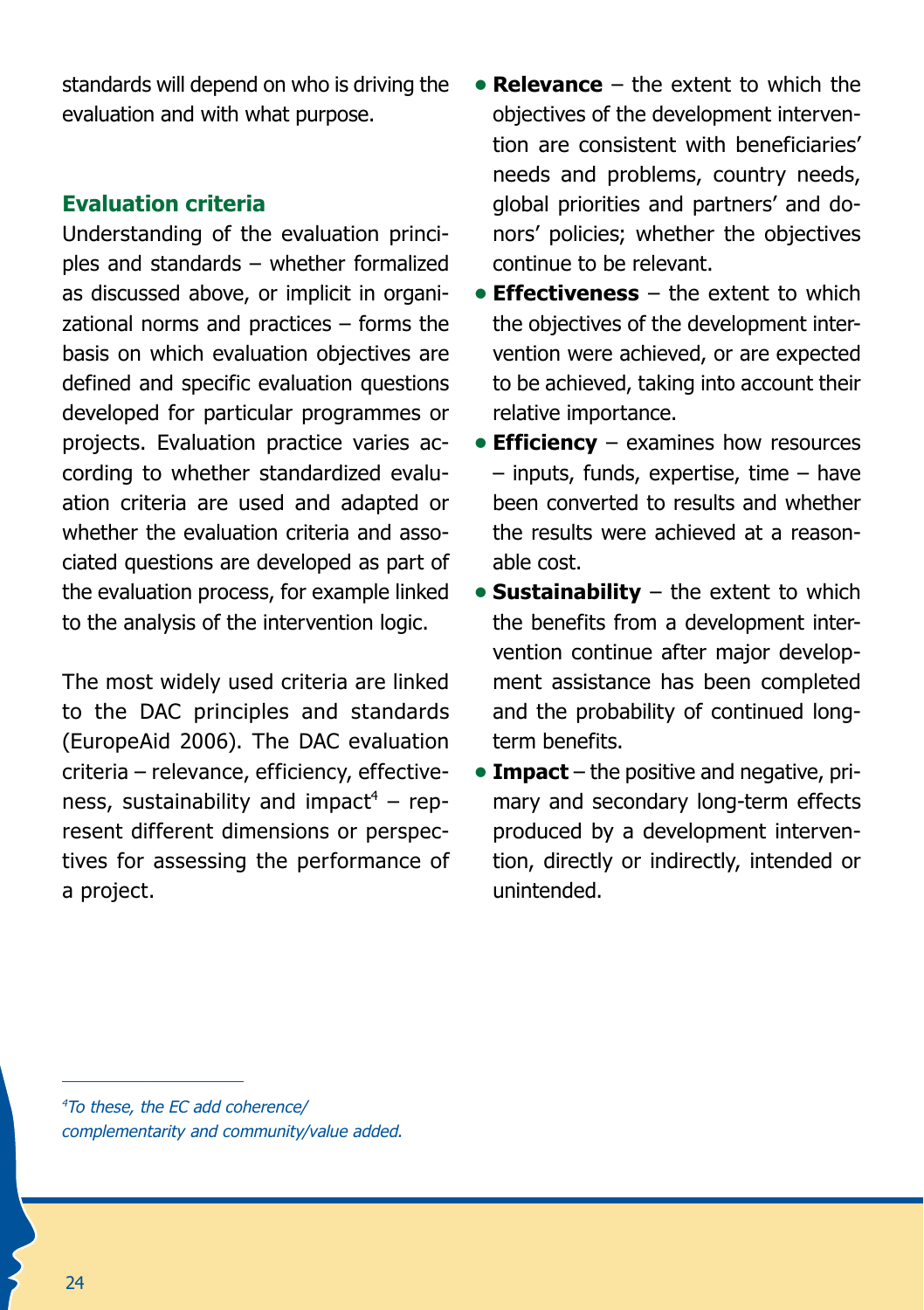The additional EC criterion of coherence/ complementarity is important for evaluations of complex programmes – examining the 'fit' of the programme with donor and country policies and priorities. It can also refer to the logic of the relationship between activities, outputs and results, examining whether there are internal contradictions which affect the results.

The OECD DAC criteria are utilized, with minor modifications, by many donors and development organizations, including the World Bank (World Bank n.d.), IFAD (2009), UNDP (UNDP 2009), FAO (2007 and 2009), GTZ (2006 and 2007), NORAD (2006), and DANIDA (2006b). The main area in which additions have been made concerns institutional development and partnerships. The World Bank adds 'institutional development impact' and 'bank and borrower performance'. IFAD includes 'innovations and performance of partners', and FAO, 'institutional strengths and weaknesses, including institutional culture and inclusiveness of process'. CIDA includes partnership in their development results and success factors (CIDA 2004 and 2006).

IDRC's approach to evaluation is utilization-focused and does not advocate any particular evaluation content, model, method, or theory. Rather, the primary intended users of evaluations should select the most appropriate focus, methodology and approach. A key outcome of the eval-

uation process is informed social participation, making a contribution to better governance, and transparency (IDRC 2007).

Interestingly, the meta review of evaluation case studies conducted as part of the same commission as this literature review (Pound et al. 2011) found that about half of the selected cases referred to some or all of the five OECD DAC criteria, but in most cases these were not linked to the evaluation questions. Relevance and efficiency were less frequently mentioned than the other criteria.

These are broad criteria for evaluation. There are several important methodological steps in moving towards developing the detailed questions for an evaluation.

#### **Impact evaluation**

An important debate relevant to evaluation of RAS concerns the meaning and expectations of 'impact evaluation'. The term is often used broadly to refer to an analysis of outcomes and long-term effects of an intervention (White 2009a). For example, the DAC definition of impact is 'positive and negative, primary and secondary long-term effects produced by a development intervention, directly or indirectly, intended or unintended'. Any evaluation which refers to impact (or outcome) indicators is thus, by definition, an impact evaluation.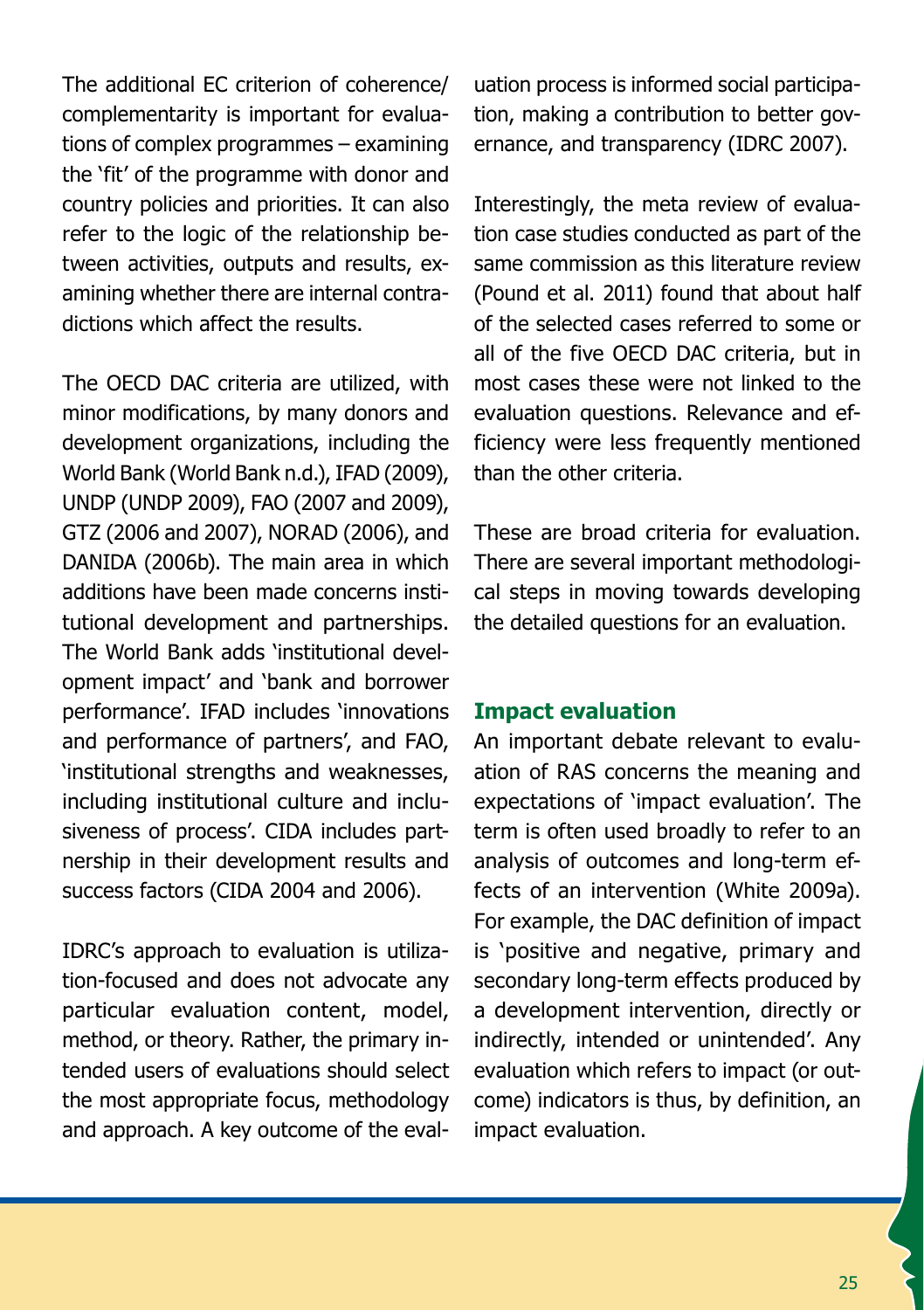However, increasingly, 'impact evaluation' is being defined more specifically to refer to approaches which address the question of how outcomes such as participants' well-being would have changed if the intervention had not been undertaken (White 2009a). This definition is about *attribution* of changes in the outcome to the programme or intervention. Reasons for interest in such approaches are partly driven by policy concerns and the need to demonstrate cost effectiveness and justify investment.

To analyse attribution, there must be a means of comparing the actual changes brought about by the programme with the situation if the programme had not taken place (the *counterfactual*). This can be done in different ways; for example, comparing the situation before and after an intervention, or comparing groups who were targeted by or participated in the intervention with similar groups who were not.

Because of the interest in establishing causality and the need to exclude influences which could affect results, but which are independent of the programme, some evaluators assert that analysis of attribution requires an *experimental* or *quasi-experimental* design involving the construction of a rigorous counterfactual and, where possible, the use of quantitative measures of impact.

Counter arguments cite the complexity of rural social structures and interaction (particularly in the case of RAS) considering that there are far too many variables and possibilities emerging and interacting dynamically to conceptualize simple counterfactuals (Patton 2010). A further risk in the context of RAS evaluation is that attention to the broader goals of RAS – for example, institutional change, empowerment, gender equity, strengthening social capital and enhancing participation – would be diverted in favour of those which are more easily measurable; for example, diffusion and adoption of technologies.

The implication of the above is that the appropriate approach and methods in evaluation depend greatly on what kinds of questions are being asked and what type of analysis is required. There is a growing suite of methods, both qualitative and quantitative, and the challenge is to select the best methods and combinations of methods for the purpose and resources available.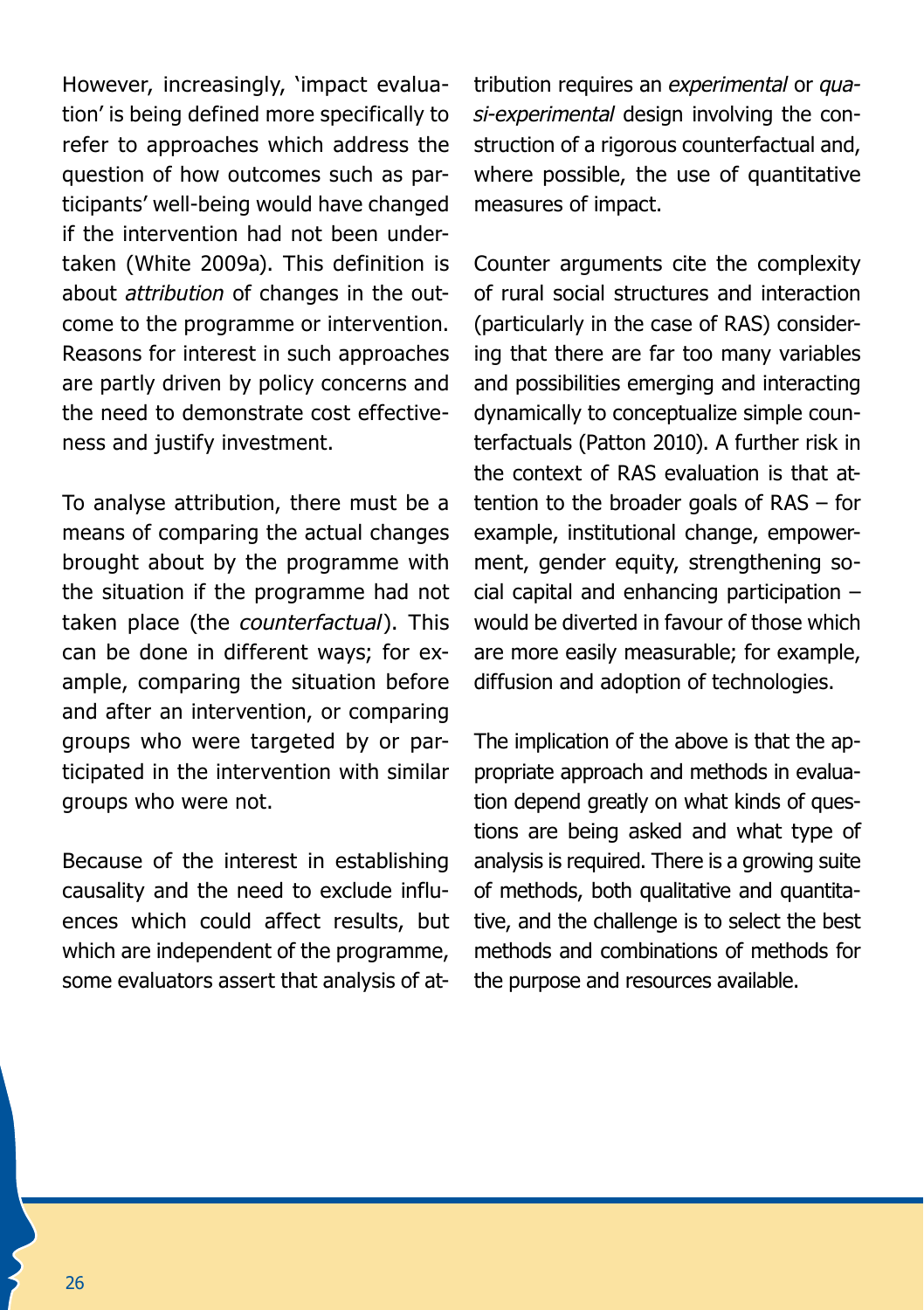### **Analysing the intervention logic or programme theory**

There is a broad consensus that the reasoning behind a programme, project or intervention needs to be clearly understood. The evaluation literature and available evaluation guidelines make a number of suggestions which link the development of evaluation criteria to a theory of change or intervention logic. This relates to how particular interventions or activities bring about certain results and what those results will lead to. Other terminologies for a similar conceptualisation are 'impact pathway', 'outcomes model' and 'chain of results'. A theory-based approach can provide a framework for an evaluation (White 2009b). This can be conceptualised as a series of cause and effect relationships linking inputs and activities to expected results<sup>5</sup> and impacts and to overall goals. This is often captured in a project or programme logical framework with associated indicators, time-bound targets and assumptions, which are then used as the basis for evaluation. Some of the shortcomings of logical frameworks and their application are well known, but these are particularly pertinent when it comes to complex programmes or when they are used as the single tool.

- It is difficult to encapsulate all the elements of a complex programme in a logframe, unless it has different interrelated levels. The logical hierarchy makes it more difficult to represent multiple parallel processes – such as programmes at different locations, interactions between different outputs and outcomes, and the different roles of multiple stakeholders. Complex statements can make the logical framework unreadable.
- The assumptions column is often considered 'residual' and important external factors that condition or limit project implementation and results are given inadequate attention, although they may be issues that the project should seek to influence.
- Responsibility and agency who will do what among multiple partners – is not always clear.
- **•** Logical frameworks are not always 'owned' by the project team. While some may be a product of participatory planning programme processes (e.g. ZOPP objective oriented project planning) they are often prepared as a separate activity by a consultant to meet donor requirements, and are not used by the project team as a management and monitoring tool (Bakewell and Garbutt 2005).

*<sup>5</sup> The OECD DAC criteria utilise the concepts outputs, outcomes and impacts*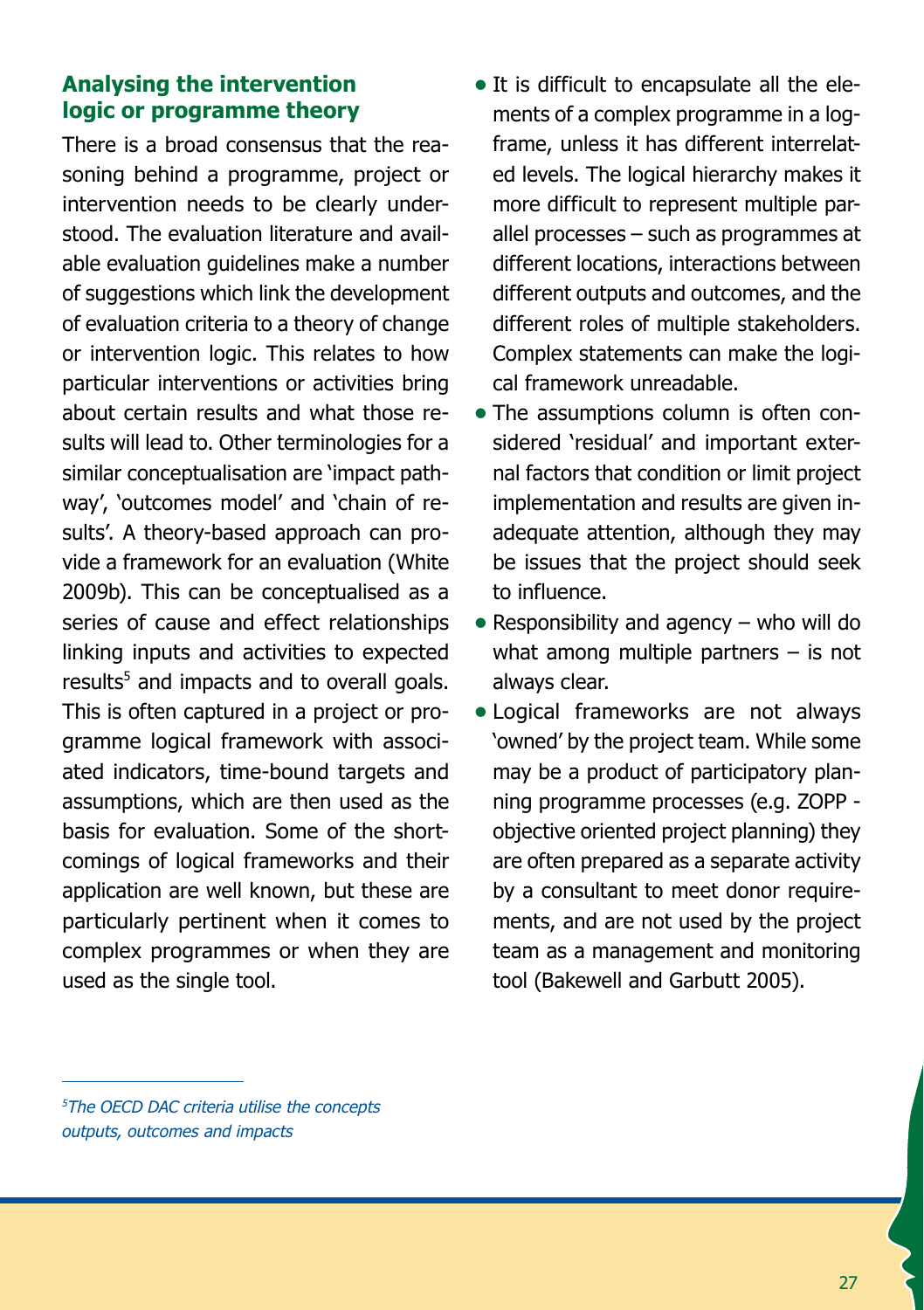• The logframe identifies planned results but tends to be inflexible with respect to incorporating changes that were not originally planned or unintended effects.

Use of the logical framework in evaluation is often emphasised where the main driver of the evaluation is upwards accountability to the donor (Bakewell and Garbutt 2005). Its advantage is to focus the enquiry on whether the intervention is delivering the outputs and impacts as proposed (or 'contracted'), and to examine how outcomes and goals have been delivered that can challenge the programme logic and question whether the project is in fact 'doing the right things.' One consequence is that this focus on outcomes and impact may come at the expense of understanding and learning from the processes of project implementation – whether things 'were done right' (Bakewell and Garbutt 2005). However, in practice, the upper levels of logical frameworks are often neglected and their indicators not taken very seriously, especially where the logframe is seen as a donor-imposed requirement. Hence the focus tends to be more on project implementation and whether 'things were done right'.

The use of logframes as the single basis for evaluation can also be problematic when the actual objectives and dynamics are determined by the playing out of stakeholder interests (Gasper 2000).

Where a logical framework does not exist, the intervention logic can be reconstructed using statements of objectives and anticipated results and impacts. This may include multiple stakeholders and be done as a participatory activity, or may simply be conducted by the evaluation team based on project documentation and verified with project stakeholders. The process should clearly indicate what was stated in documentation and what additional results have been added. It can be presented as a diagram or tables. The evaluation questions are then developed from the intervention logic.

'Theory of change' approaches or theorybased evaluation (Chen 1990; Weiss 1995; White 2009b) are similar to logic models in defining how and why the programme works and what transforms actions into interim and long term outcomes. They address processes in more detail, generally involving an examination of the context, assumptions, and preconditions and presenting them in a more interlinked visual format. These approaches evolved in the charitable sector working on community development programmes and other complex initiatives (W. K. Kellogg Foundation 2004b). While logic models have been used in extension evaluation, there is potential for the more flexible use of programme theory to help in specifying causal connections, focusing attention on certain possibly weaker parts of the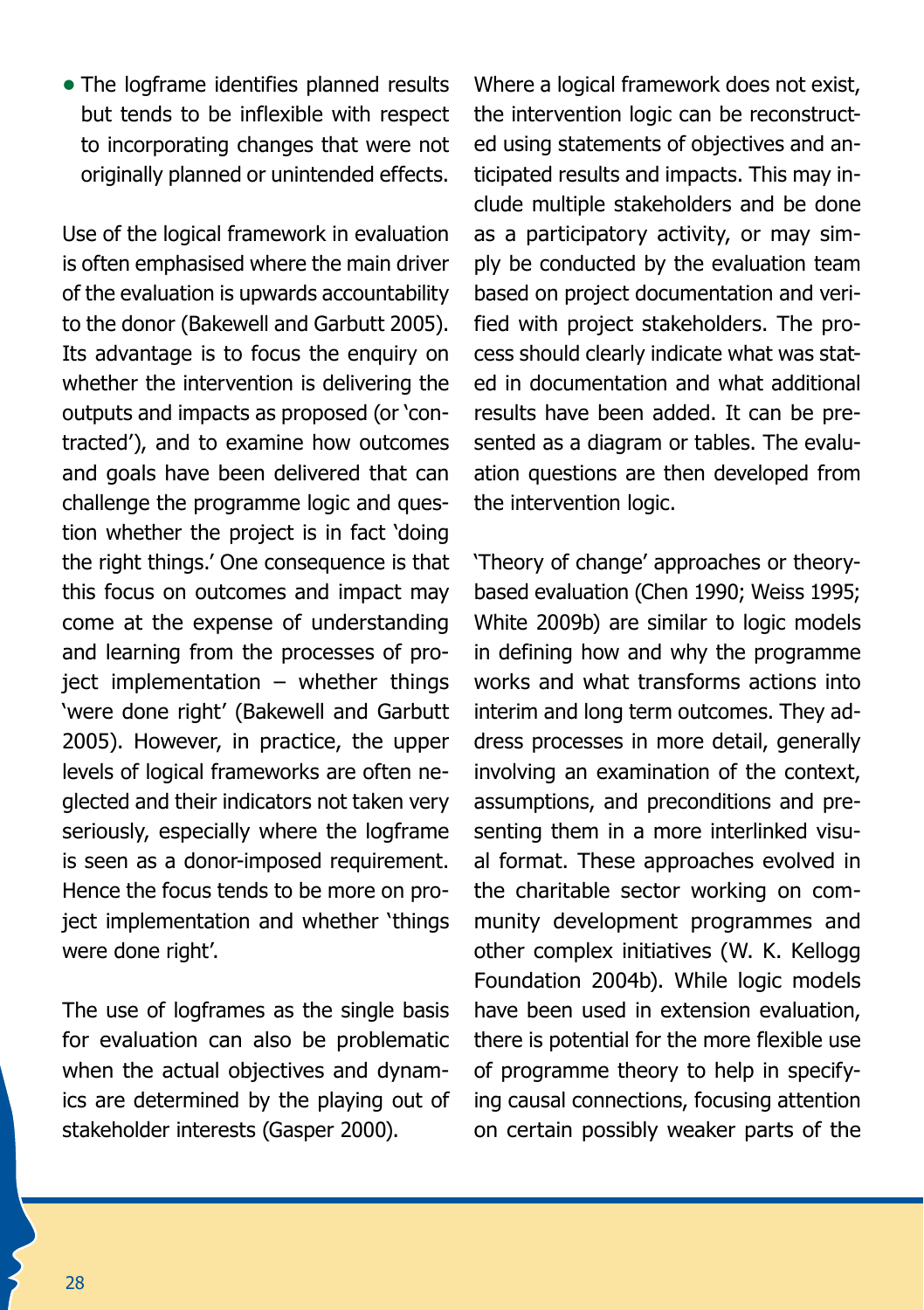model, and identifying critical mediators that are necessary to make change happen (Braverman and Engle 2009; Funnel and Rogers 2011).

A different approach, from an NGO, is ActionAid's Accountability, Learning and Planning System (ALPS). This is a set of minimum requirements for planning and accountability which describes the reviews and reports required within the organisation and a set of principles describing how these requirements should be met. These are closely linked to ActionAid's mission and strategy, intended to promote greater accountability to the people on whose behalf money is raised, gender equity, transparency, and empowerment of the poor (Guijt 2004, 5).

More strongly actor-oriented frameworks are evolving. An example is Outcome Mapping (Earl et al. 2001) which focuses on people and organizations rather than assessing the products of a programme. It starts by establishing a vision of the human, social, and environmental betterment to which the programme hopes to contribute and then focuses monitoring and evaluation on changes in behaviour, relationships, actions, and/or activities of the people and organizations with whom a development programme works directly and has opportunities for influence. These latter are termed *'boundary partners'*.

This formulation is useful for monitoring and evaluating changes in relationships, and how such changes can be brought about. The methodology is helpful in addressing the challenge of monitoring and evaluation within a complex multi-stakeholder context where changes in relationships, processes, attitudes, capacities and quality of communication are important objectives.

Network models (www.mande.co.uk/ networkmodels.htm) are useful where there are many actors (people and /or organisations) who are fairly autonomous and where there is no single authority directing them, and where programmes have multiple or competing objectives, or where there complex connections between actors and outputs. This is particularly the case in pluralistic RAS where different organizations are active in the same rural space.

An example is a study from Kenya (AED/ USAID n.d.) which used social network analysis as a participatory planning tool for dairy feed system development. Information on relationships and information exchange was mapped and discussed, identifying strengths weaknesses and gaps in the network relationships. Collaborative actions were monitored and changes in the network structure mapped. This creates a foundation for collaborative evaluation of innovations in a single area.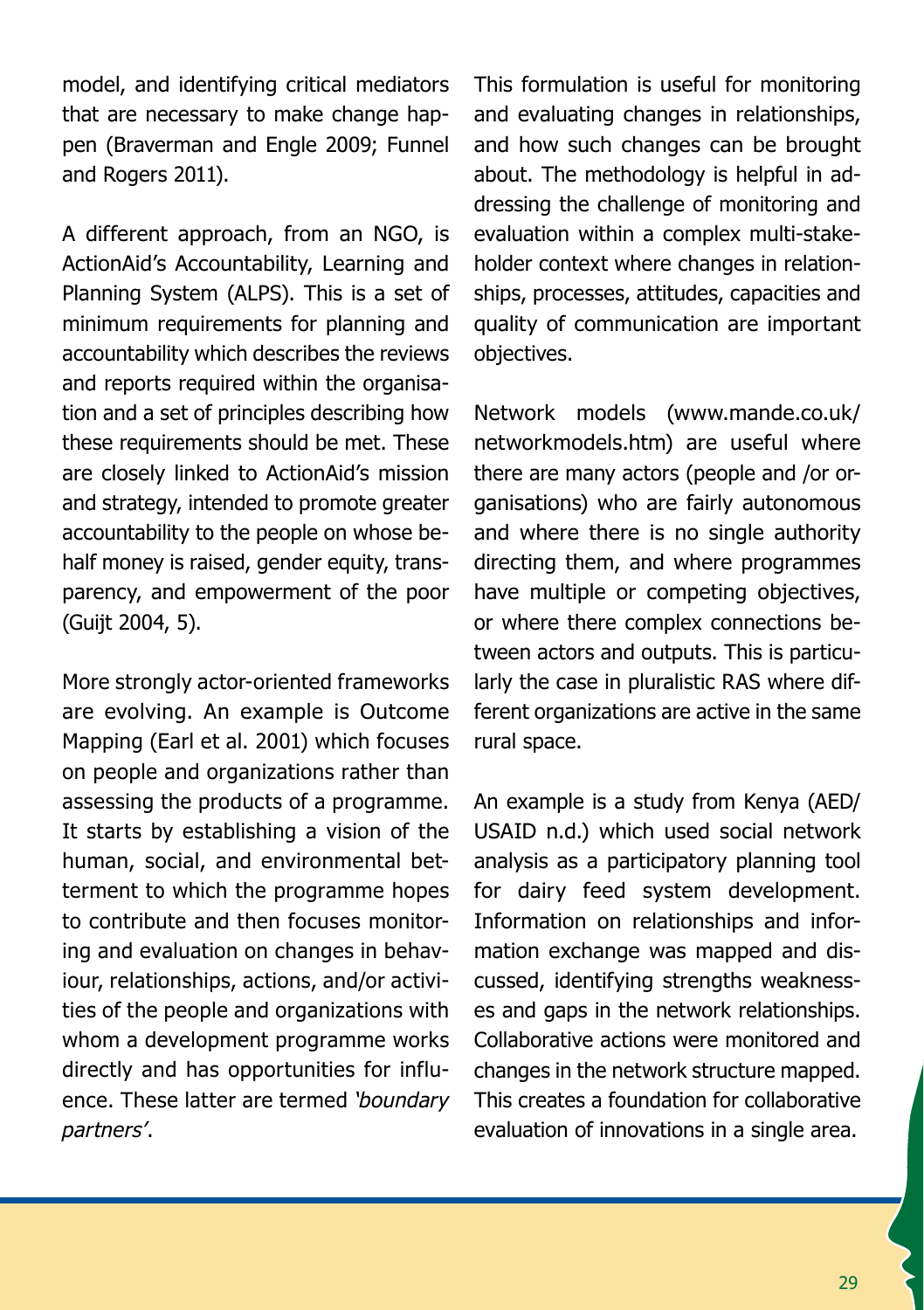The Innovation Systems Framework also offers a useful framework for analysis, monitoring and evaluation of networks of organizations in extension (Hall et al. 2003; World Bank 2006) and links localized networks to a broader enabling national and international policy and trade environment. Other methods of developing criteria for evaluation where these have not been specified as part of a project design and M&E system (for example, in the evaluation of some humanitarian interventions in conflict situations) include the 'Most significant change'(MSC) technique (Davies and Dart 2005). This is a form of participatory monitoring and evaluation in which many project stakeholders are involved both in deciding the sorts of change to be recorded and in analysing the data. It contributes to evaluation because it provides data on impact and outcomes that can be used to help assess the performance of the programme as a whole. The data are 'significant change' stories collected from the field level, and the systematic selection of the most significant of these stories by panels of designated stakeholders or staff. These are shared and are the basis for discussions about the value of these reported changes and programme impact. MSC does not make use of pre-defined indicators, especially quantitative ones.

Appreciative inquiry is a technique for creating an organisational vision, align-

ing groups, and building cultures (http:// appreciativeinquiry.case.edu/intro/definition.cfm). It searches for the positive in people, their organizations, and the relevant world around them. It does this through a "4D" process to 1) Discover the "best of what is"; 2) Dream "what might be"; 3) Design "what should be", and 4) create a Destiny based on "what will be". AI can be used in evaluations to develop a programme logic model, clarify the evaluation purpose, identify stakeholders, determine key questions, and develop measures and indicators and an evaluation plan (Preskill and Coghlan 2003).

#### **Evaluation questions**

Evaluation questions provide a transparent focus for the evaluation and should reflect the priority issues. The choice of questions is particularly critical for evaluations of complex multidimensional programmes – a narrow focus allows more targeted data collection and in-depth analysis, but may risk missing important factors, especially if the intervention logic has been challenged. Hence the recommendation in the DAC evaluation standards document that relevant stakeholders, including the users of the evaluation report, have the opportunity to contribute to evaluation design, including identifying issues to be addressed and evaluation questions to be answered. Question areas for inclu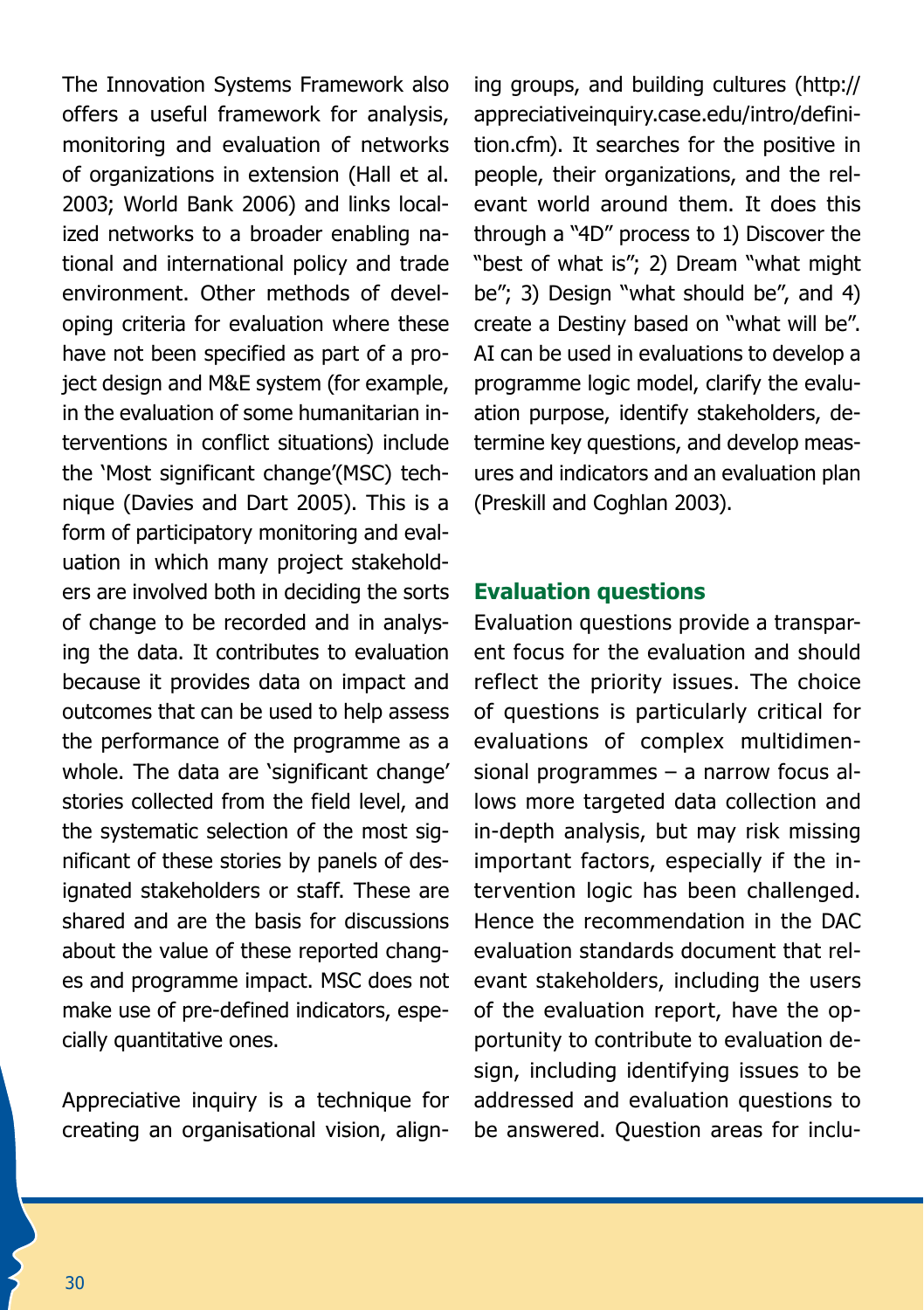sion might concern particularly innovative aspects of a programme which interest stakeholders or topics that will inform a decision or a policy debate.

The evaluation questions relate to the criteria for evaluation and the programme or project logic. The EC evaluation guidelines suggest questions, and associated subquestions should be linked to the DAC criteria (see example in section 10), exploring the extent to which the project activities have led to the intended results (effectiveness), whether the results have been achieved at reasonable cost (efficiency), and whether these have actually been relevant to local needs and with what levels of impact and prospects of sustainability (EuropeAid 2006; European Commission 2004). The quidelines suggest each question should focus on one evaluation criterion as they will require different approaches to collecting evidence. Translating the generic criteria into specific questions is a challenge in itself, but other questions, not directly linked to the intervention logic are also needed – concerning unexpected impacts and their benefits or lack of benefits and cross-cutting issues such as environment, gender, good governance and human rights.

As part of assessing the contribution and the rationale of the project or programme, the questions may also explore what changes would have taken place had the project/programme not been in place or had it worked with different partners. This means considering whether the evidence could be supported by alternative explanations.

For projects with logical frameworks containing indicators and targets, the assessment criteria for the specified results should be explicit. Where these do not exist, assessment criteria, targets and indicators have to be developed and accepted for consistency, transparency and feasibility of data collection.

# **Evaluation approaches**

This section discusses approaches to evaluation in the sense of the overall orientation toward the evaluation, including the underlying value orientation, purposes and methods. Approaches to evaluation are related to the purpose, uses and users of the evaluation as discussed in section 4 above, which are in turn related to the principles, standards and expectations of those commissioning evaluations and those involved in conducting them.

The different purposes of evaluation were presented in Table 2 above. Different purposes of evaluation will be relevant for a programme according to its strategic needs. For example, while formative evaluation to ensure that the programme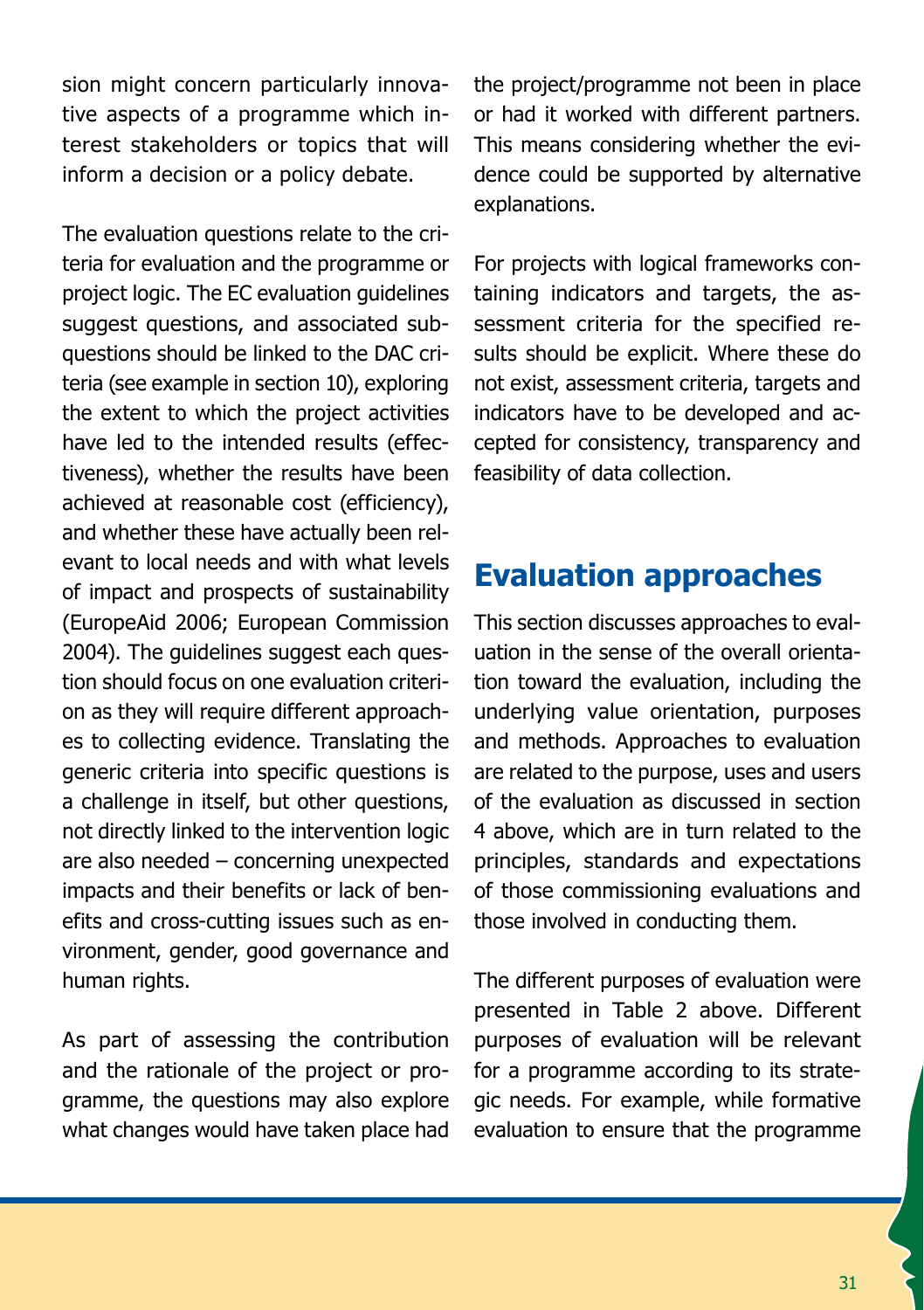is well-developed is clearly important in the early stages of programme development, it can be useful at points along the programme implementation to improve management performance and programme targeting. Formative evaluation may include the development or revision of the programme logic model, examining stakeholders' views of the programme; researching or reviewing information about needs; sharing experience and consolidating learning within and across the programme; and developing data collection systems for M&E (Duignan 2009d).

In addition to types of evaluation defined by purpose, there are several types of evaluation characterised by a specific focus or approach. *Utilization-focused evaluation,* Developmental evaluation and *theory-based evaluation* have been discussed above. *'Process evaluation'* is an evaluation approach which focuses on understanding programme or implementing organisations' dynamics and decisions – why things happen/ed the way they do/ did. It can complement other types of evaluations by helping to interpret the context and the interpersonal, institutional and political processes that influence achievements. It is based on exploration and analysis of stakeholder and participant perceptions about the programme, including documentation and communication. It can be combined with other approaches to

provide insight into *why* things happened the way they did.

Other types of evaluation include:

- **• Empowerment evaluation** emphasizes that the evaluation process and methods should be empowering to those who are being evaluated (Fetterman et al. 1996, 2004).
- **Stakeholder evaluation** looks at the different perspectives of all of a programme's stakeholders (where stakeholders are those who have an interest in the programme) (Greene 1988).
- **• Goal-free evaluation** in which the evaluator's task is to examine all of the outcomes of a programme, not just its formal outcomes as specified by programme planners in its objectives (Scriven 1972).
- **• Constructivist/naturalistic or fourth-generation evaluation** – emphasizes the qualitative uniqueness of programmes and is a reaction against the limitations of quantitative evaluation approaches (Guba and Lincoln 1989).
- **• Experimentalist evaluation** the traditional quantitative approach to evaluation experiments or quasi-experiments which puts a particular emphasis on their use as ways of providing evaluative information that can be used to attribute changes in outcomes to particular interventions (Cook and Campbell 1979). Similar to some interpretations of impact evaluation.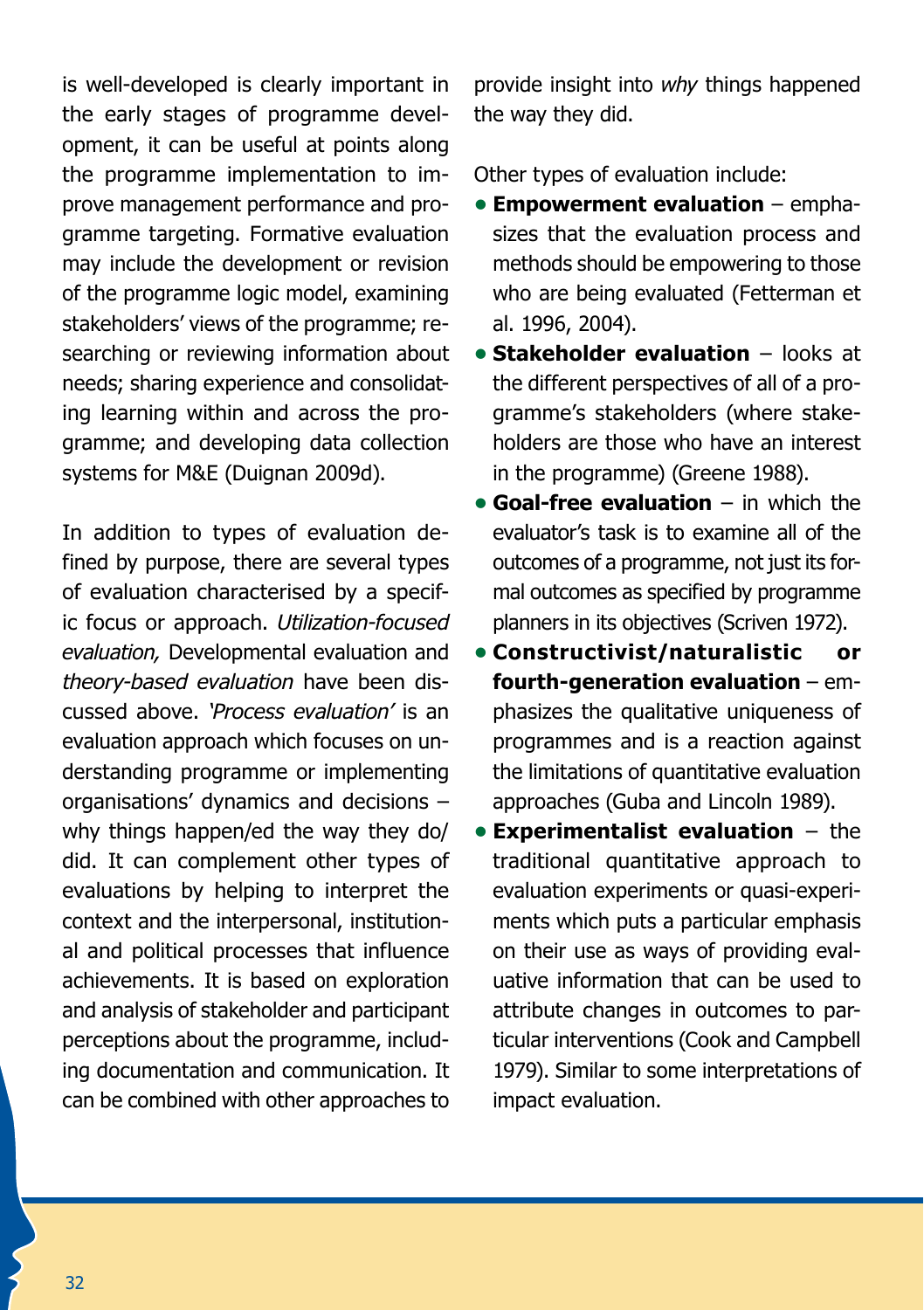- **• Strategic evaluation** an approach which emphasizes that evaluations should be driven by the strategic value of answering key sector information needs rather than by just focusing on individual programmes (Duignan 2008).
- **• Most significant change** collects 'significant change' stories from the field. The most significant of these are selected systematically by panels of designated stakeholders or staff to constitute data on impact and outcomes that can be used to help assess the performance of the programme as a whole. (Davies and Dart 2005).

Summative evaluations are about assessing the changes brought about by a programme, intended or unintended, positive or negative. The difference between this approach and the specific requirements of impact evaluation, which is concerned with measuring and attributing impact, have been discussed above. While both types of evaluation are concerned with identifying changes that can be plausibly attributed to the programme, impact assessment does this by reference to a 'counterfactual' ('what would have happened to beneficiaries in the absence of the programme'), (see http:// en.wikipedia.org/wiki/Impact\_evaluation).

*(source: adapted from Duignan 2009d)*

#### **Box 2. Examples of designs (Duignan 2009d; EuropeAid 2006)**

- Participant and key informant judgement design using participatory methods, interviews, focus groups, case studies, and an analysis of beneficiaries affected by the project. This relies on constructing 'before and after' comparisons or identification of significant change (for summative evaluation).
- Quasi-experimental design comparing groups receiving the intervention with similar groups who did not. However, systematic pre-existing differences between the two groups might bias the findings. Matched comparison design involves the use of a control group that matches as closely as possible the characteristics of the 'intervention' group – either through propensity score matching or using a multivariate regression approach. This method often involves the use of large-scale sample surveys and sophisticated statistical analysis.
- **•**  Randomized design (experimental design) this involves the random assignment of individuals or households either as project beneficiaries or as a control group that does not receive the service or good being provided by the project. This is designed to show causal relationships between certain outcomes and the "treatments" or services aimed at producing these outcomes.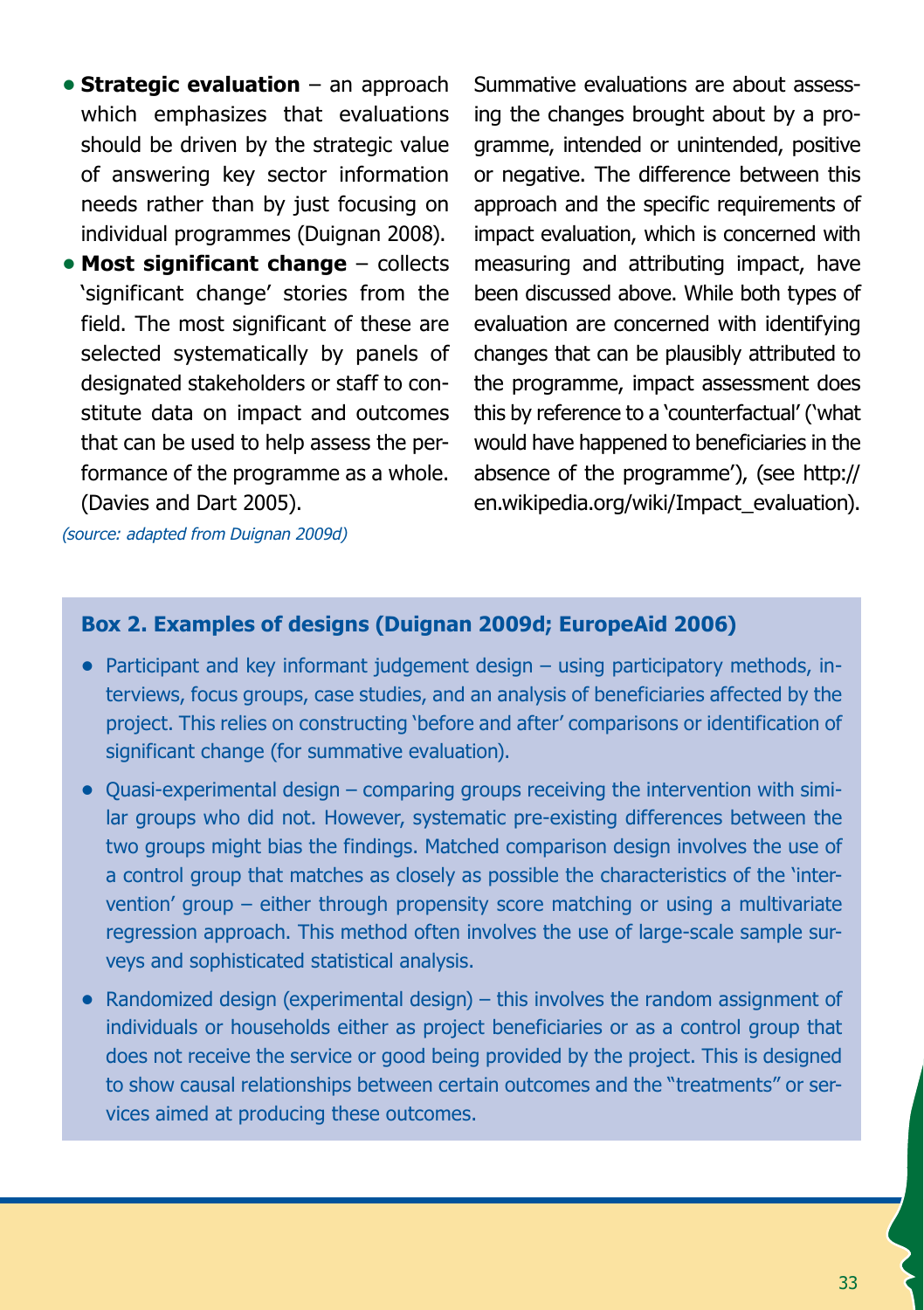Under the heading of summative evaluation approaches are included a range of methods that rely on qualitative and sometimes quantitative approaches. They often explore participants' and stakeholders' experience and assessments and examine institutional change, incorporating 'before' and 'after' comparisons, or monitor and then evaluate changes over time. These approaches can successfully identify and estimate the extent of change and assess performance, but are not necessarily able to attribute the change unambiguously to the programme intervention.

In contrast, for impact evaluations which are interested in analysing attribution, there has to be a means of comparing the actual changes brought about by the programme with the situation if the programme had not taken place (the *counterfactual*). This can be done in different ways; for example, comparing groups who were targeted by, or participated in the intervention with similar groups who were not. There should be an assessment of whether project participants and non-participants are comparable (usually involving some form of statistical matching) to exclude the possibility that pre-existing differences bias the targeting of programme delivery. This can involve complex experimental designs using control groups and sophisticated statistical techniques. Both types of evaluations are more straightforward where relevant baseline data have been collected, but a good baseline study design is the first step in the design of an impact assessment.

These alternatives raise very different issues, including ethical and resource implications (Duignan 2009b). Decisions on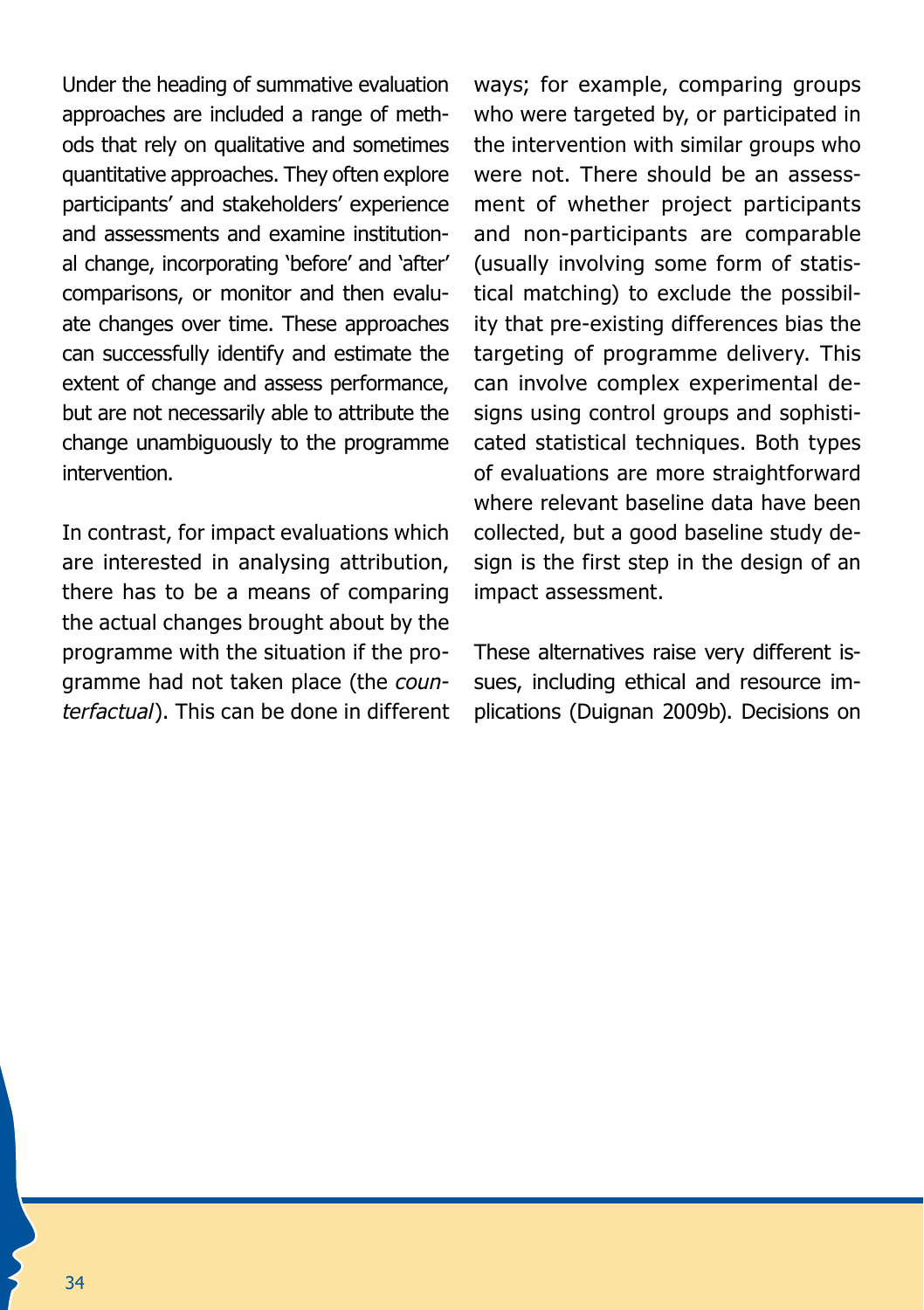the appropriate approach for evaluation of complex programmes are particularly challenging. Among the considerations are:

- The acceptability of approaches to different client groups – donors and country partners; what is seen as constituting 'evidence' and the level of rigour required (see below)
- The ethical implications of 'excluding' potential beneficiaries from a development programme in order to construct a 'control' group.
- The main function and purpose of the evaluation  $-$  including the relative weight given to accountability or 'proving' impact, or to learning lessons for the future and 'improving' performance.
- The type of programme being evaluated and the degree of complexity. For some evaluation approaches, the criteria necessary to conduct these evaluations limit their usefulness to primarily

single intervention programmes in fairly controlled environments (W. K. Kellogg Foundation 2004a).

• The scale of the evaluation, the feasibility and the resources and time required for different approaches.

An example of a decision tool to help in decision-making on impact/outcome evaluation design is given by Duignan 2009c. This looks at the relationship between different evaluation types and the characteristics of an intervention – including the level of control over access to an intervention, ease of discerning causal mechanisms, resource levels, the degree of stakeholders' scepticism, and likelihood of completion. Duignan notes that particular stakeholders may reject the last two designs or some of the others as being inadequate for robustly establishing causality in specific cases or in all cases.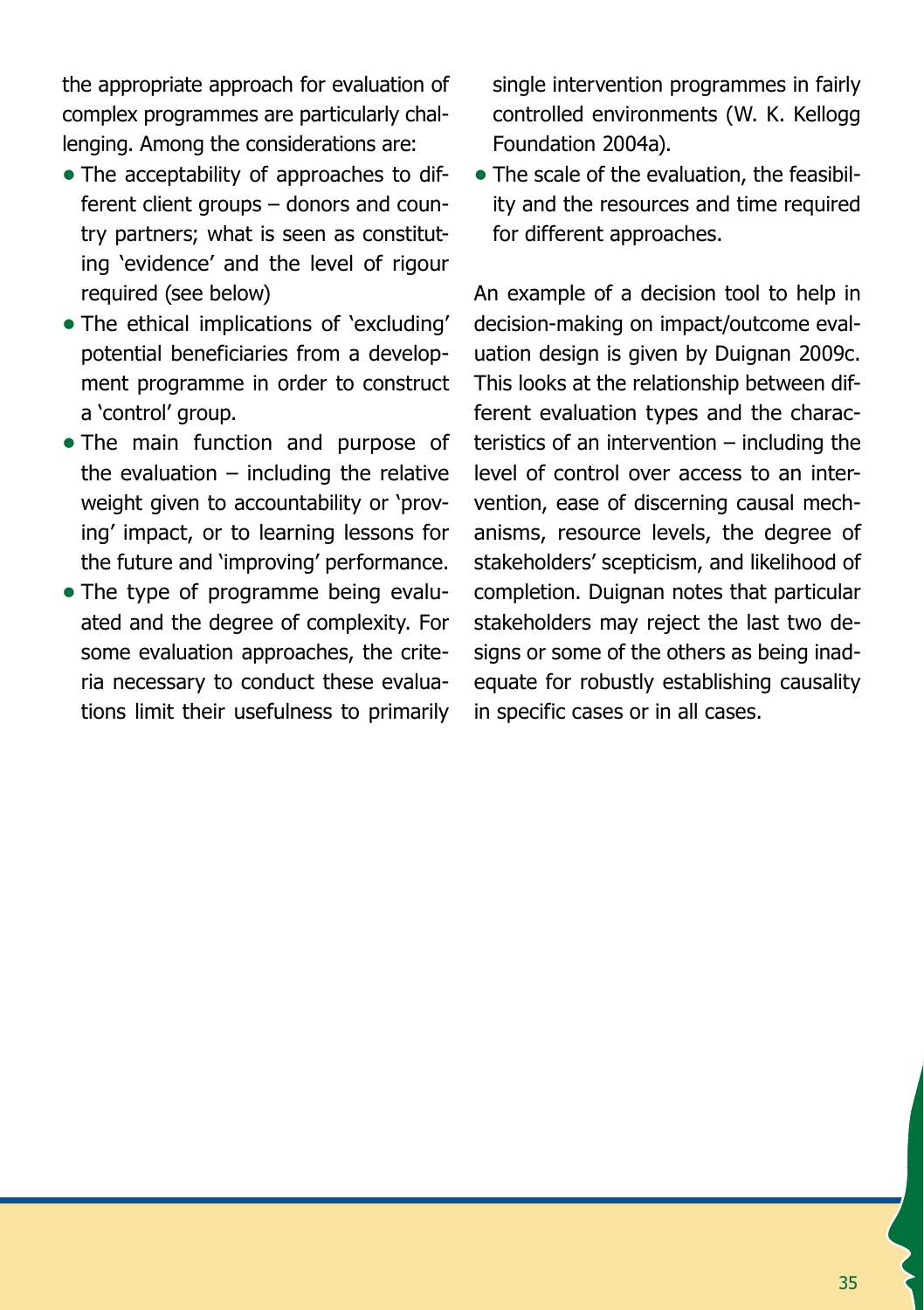#### **Table 6: Impact/outcome evaluation design selection**

| Context<br><b>Design</b>                                                                         | <b>Cannot control</b><br>who gets inter-<br>vention? | <b>Cannot stop</b><br>control/<br>comparison<br>group getting any<br>inter-vention? | <b>Intervention</b><br>applied to all?               |
|--------------------------------------------------------------------------------------------------|------------------------------------------------------|-------------------------------------------------------------------------------------|------------------------------------------------------|
| <b>True Experiment</b><br>- randomised<br>pre- and post-<br>intervention<br>evaluation           | Not appropriate                                      | Not appropriate                                                                     | Not appropriate                                      |
| <b>Time series</b><br>analysis                                                                   | May be appropriate                                   | Does not rely on<br>a control group                                                 | May be appropriate                                   |
| <b>Constructed</b><br>matched<br>comparison<br>group (quasi<br>experimental)                     | May be appropriate                                   | Not appropriate                                                                     | Not appropriate<br>(except different<br>time period) |
| <b>Ex post</b><br>participatory<br>assessment.<br><b>Triangulation</b><br>with other<br>sources. | May be appropriate                                   | No formal<br>control group                                                          | May be appropriate                                   |
| <b>Expert</b><br>judgement                                                                       | May be appropriate                                   | No formal<br>control group                                                          | May be appropriate                                   |
| <b>Key informant</b>                                                                             | May be appropriate                                   | No formal<br>control group                                                          | May be appropriate                                   |

*Adapted from Duignan 2009c and World Bank 2004* 

It is thus very difficult to make an overall recommendation on the best approach for agricultural service programmes. However, since important dimensions of agricultural service delivery include assessment of changes in social networks, communication and information flows, partnerships, partners capacity etc., it is important that evaluation approaches include methods to explore these dimensions which are not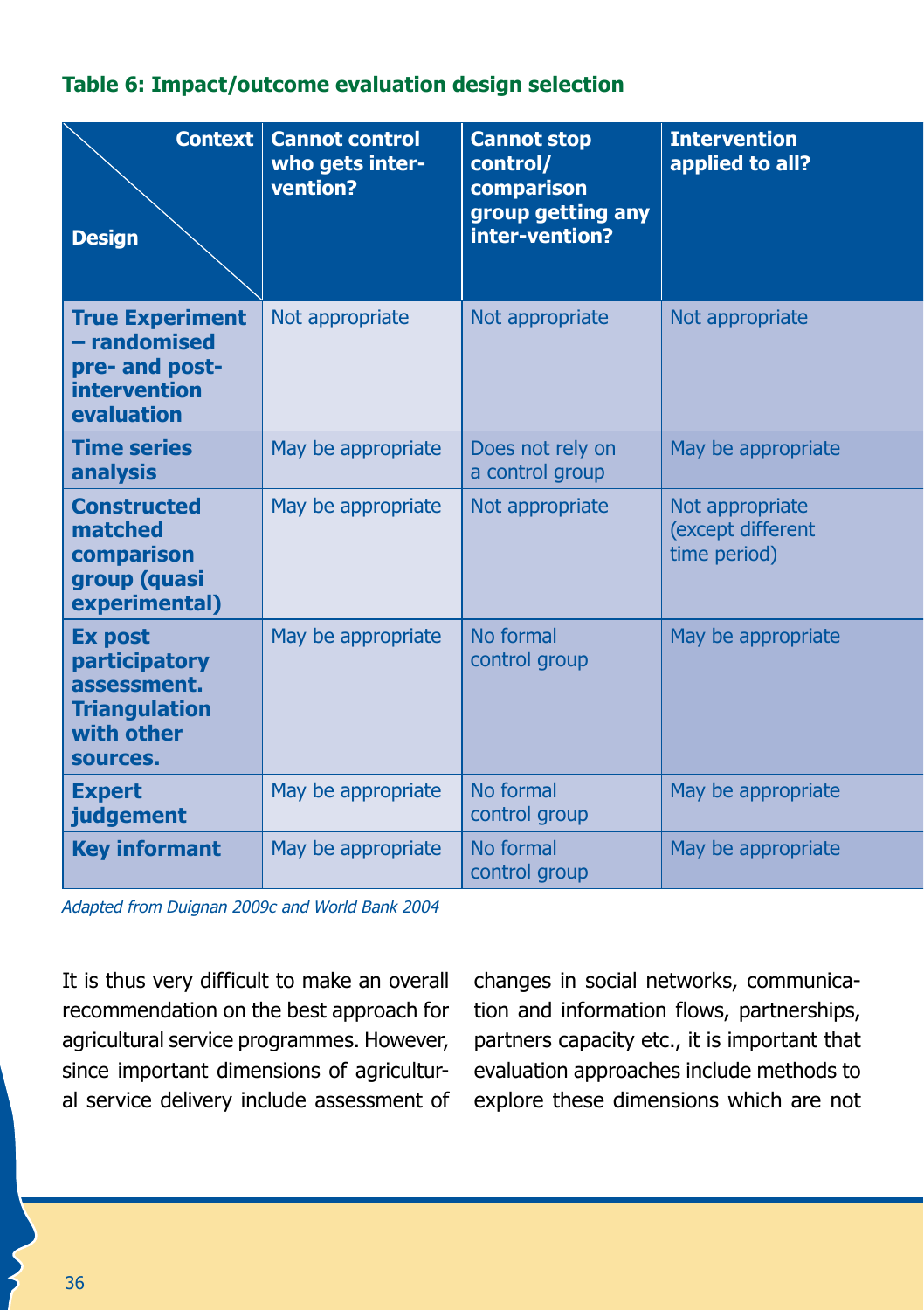| <b>Causal mechanisms</b><br>difficult for key<br>informants/<br>experts to discern? | <b>Limited resources</b><br>for impact/<br>outcome eval-<br>uation? | <b>Powerful</b><br><b>stakeholders</b><br>sceptical about<br>interven-tion? | <b>Concern</b><br>about risk<br>of impact/<br>outcome<br>evaluation<br>not being<br>com-pleted? |
|-------------------------------------------------------------------------------------|---------------------------------------------------------------------|-----------------------------------------------------------------------------|-------------------------------------------------------------------------------------------------|
| May be appropriate                                                                  | May be more<br>expensive                                            | May be more<br>appropriate                                                  | <b>Higher</b>                                                                                   |
| May be appropriate                                                                  | May be less expensive                                               | May be more<br>appropriate                                                  | Lower                                                                                           |
| May be appropriate                                                                  | May be less expensive                                               | May be more<br>appropriate                                                  | Lower                                                                                           |
| Not appropriate                                                                     | May be less expensive                                               | May be less<br>appropriate                                                  | Lower                                                                                           |
| Not appropriate                                                                     | May be less expensive                                               | May be less<br>appropriate                                                  | Lower                                                                                           |
| Not appropriate                                                                     | May be less expensive                                               | May be less<br>appropriate                                                  | Lower                                                                                           |

easily amenable to randomised design or control groups and where it is more difficult to be confident about attribution. Hence there is a need to consider combinations of methods in evaluation of extension initiatives and not to retreat from the evaluation of complex programme areas. For example, to understand changes in interrelationships and partnerships, outcome mapping might be used.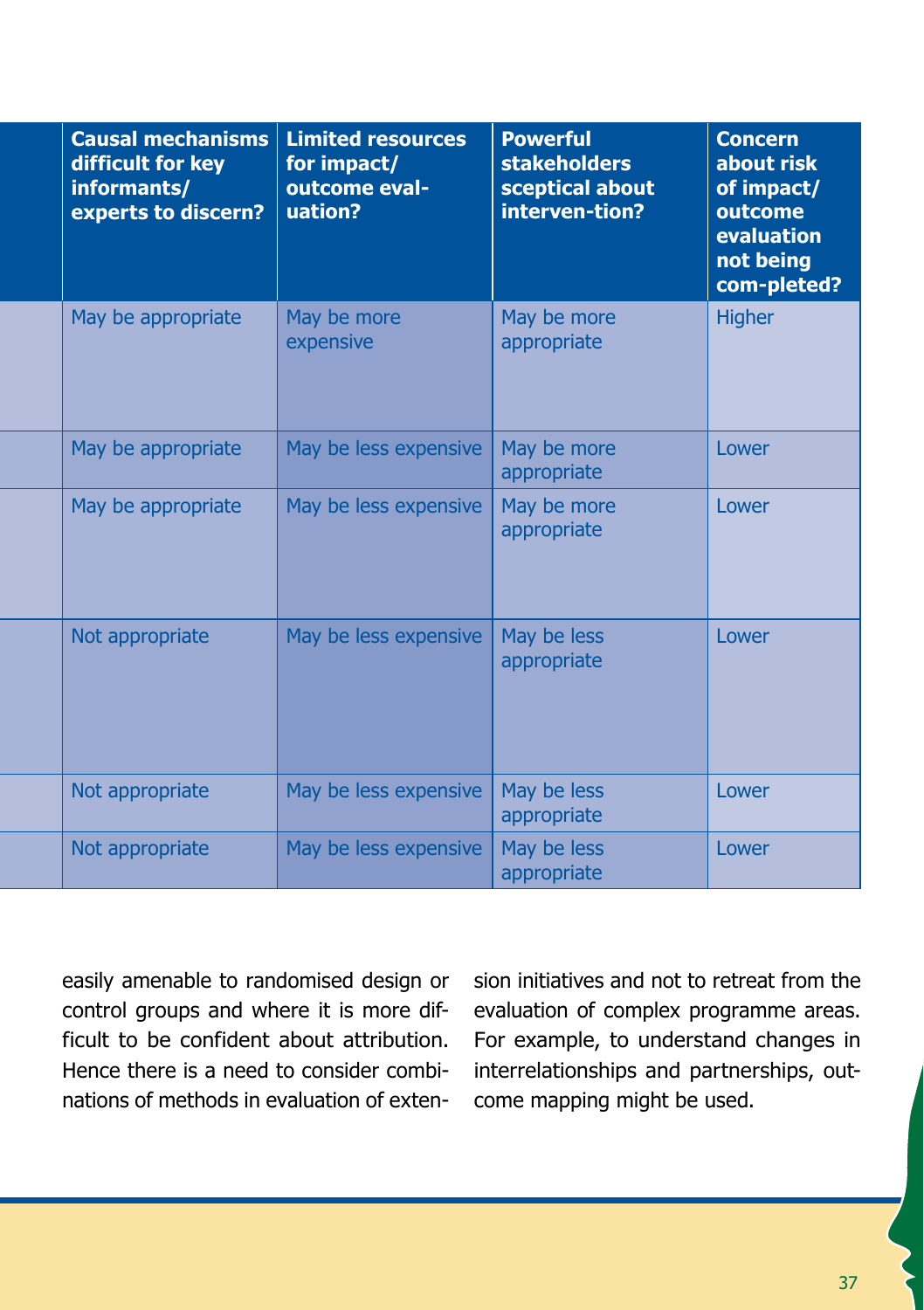### **Rigour**

Braverman and Arnold (2008, 82) define rigor as "a characteristic of evaluation studies that refers to the strength of the design's underlying logic and the confidence with which conclusions can be drawn". Funding agencies, grant reviewers, legislators, and our academic departments desire methodologically rigorous evaluations of extension programmes, that is, evaluations that are technically sound and provide an opportunity to show solid, convincing evidence of a programme's impact (Duniform et al. 2004).

Rigour contributes to evaluation quality, and it can be described in terms of specific elements related to the evaluation's planning and implementation. Those critical elements include the following (see Braverman and Arnold 2008 for a more detailed list):

- Evaluation design: For programme impact evaluations, how well does the design allow us to determine if the programme itself was the cause of positive change in the outcomes?
- Measurement strategies: Will the programme outcomes be measured in a valid, reliable way that provides strong evidence for drawing conclusions?
- **•** Programme monitoring: During the evaluation, are we observing the programme closely enough so that we can

describe how it is being delivered, including potential differences between programme delivery sites?

**•** Programme participation and attrition: Are efforts made to reach those who did not participate or whom the programme did not reach: participants who didn't attend regularly, who left the programme midway, or who received different levels of exposure to the programme? Or does it just measure whoever happens to attend on the day of data collection?

An inevitable dilemma in impact assessment is the need to be rigorous and the need to be comprehensive. Here, 'rigorous' is meant in the narrow sense – in terms of obtaining representative and convincing statistical data – implying a restricted scope. Comprehensiveness is meant in terms of a broad range of technical, educational, social and political impacts. Studies have been designed to be either rigorous or comprehensive but never both (van de Berg 2004).

In complex situations such as community initiatives, or those equally applicable to complex RAS, the conventional hypothetico-deductive, natural science model, which results in high levels of statistical rigour, is ill-equipped to capture the multi-dimensional impacts (W. K. Kellogg Foundation 2004b), leading to an incomplete understanding of the intervention dynamics and system changes.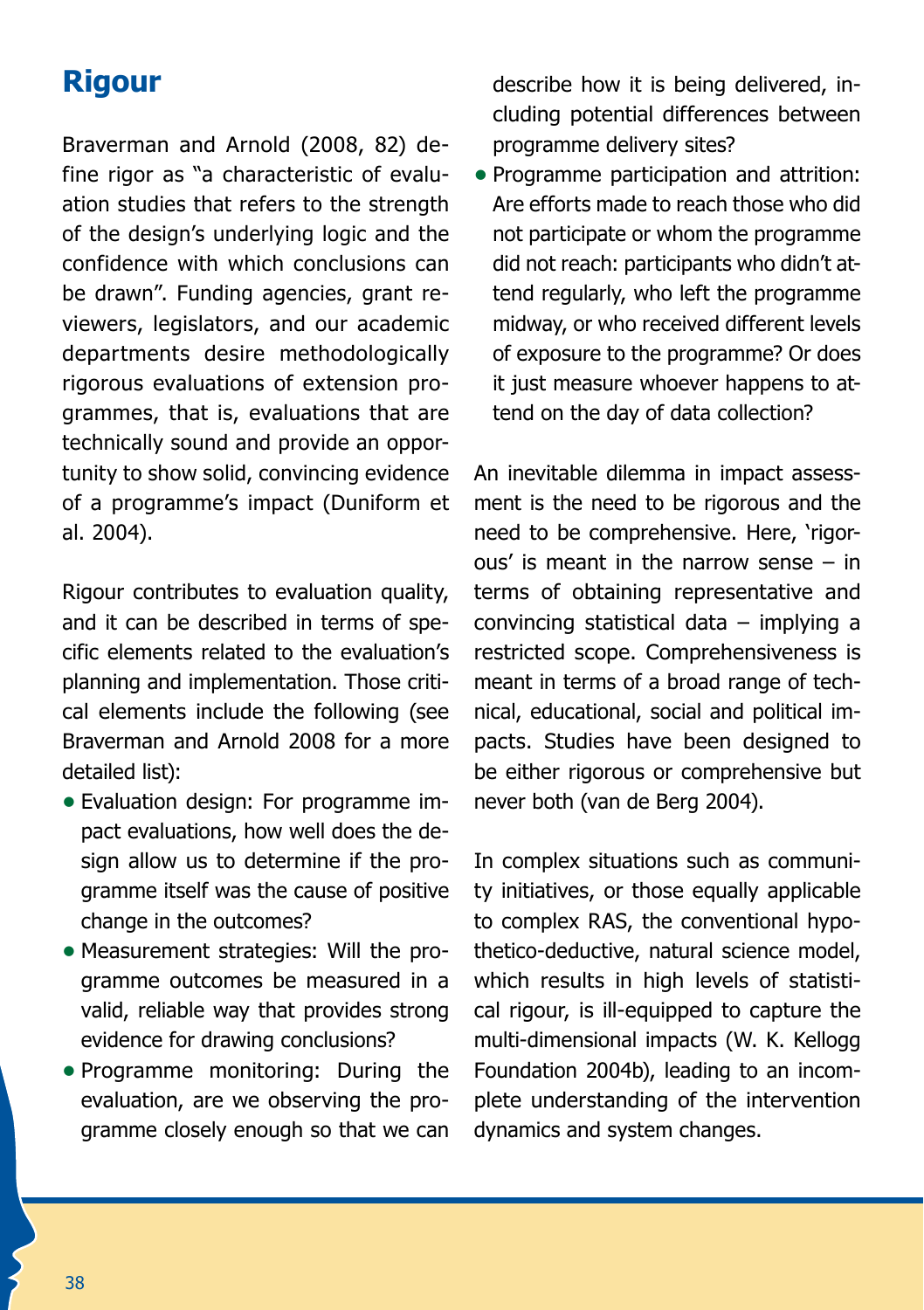The consequences are:

- **•** Exclusion or narrowing of the choice of alternative paradigms and associated questions which, if chosen, are seen as being of lesser value.
- Since it is difficult or impossible to apply the dominant evaluation paradigm, such initiatives may not be evaluated at all and evidence of their effectiveness will be lacking. Alternatively, using the standard impact evaluation methods, the range of impacts would not be captured.
- This might prompt the revision of programme activities and design away from the original objectives.

Quantitative measures have a built-in bias toward high-external-input methods which maximise production through potentially unsustainable techniques. If evaluation parameters based on production goals have been pre-set, the empowerment of farmers to change the extension agenda to meet their own needs will be judged as a failure of the project rather than evidence of readiness to absorb feedback. One lesson learned from project experience in the Mekong Delta was how traditional, quantitative targets can rule out the investment required to develop a relationship with the poor (Christoplos 1996). Emphasis on rigorous quantitative and cost-benefit evaluation of the impacts of extension investments may cause the extension service to adopt an elite bias, working with wealthier farmers who are more likely to show greater production increases for lower administrative and logistical costs (Christoplos 1996). In contrast, poorer farmers operating diversified systems, where the production is difficult to aggregate and quantify, are more likely to be ignored.

It is therefore necessary to decide on the 'right' level of rigour for a given situation, based on purpose, actors, etc.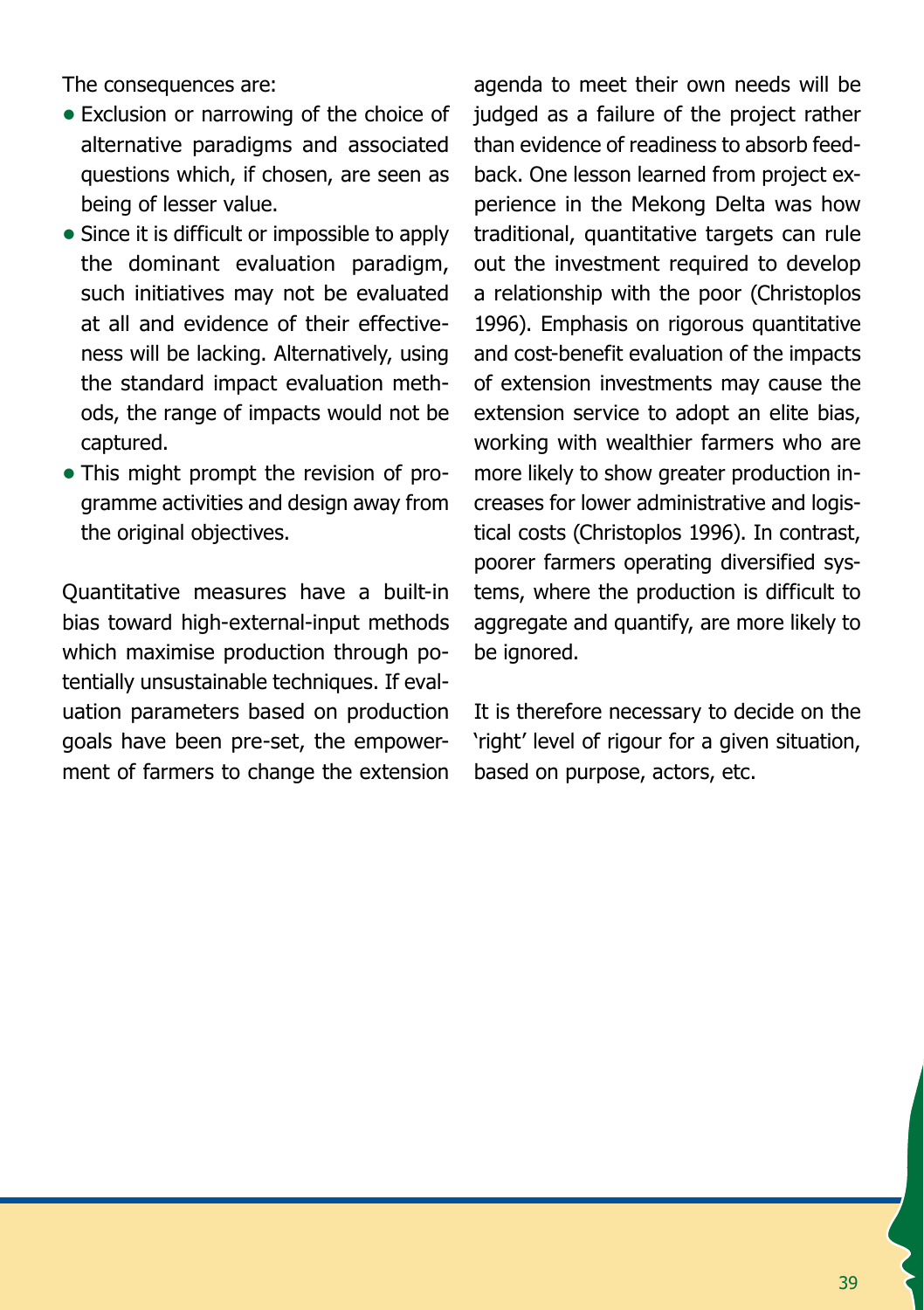### **Table 7**

| Options in evaluation planning: moderate-rigour<br>and high-rigour choices to evaluate a multiple-session,<br>multiple-site parenting skills education programme |                                                                                                                                    |                                                                                                                                                                                                                                                |                                                                                                                                                                 |  |
|------------------------------------------------------------------------------------------------------------------------------------------------------------------|------------------------------------------------------------------------------------------------------------------------------------|------------------------------------------------------------------------------------------------------------------------------------------------------------------------------------------------------------------------------------------------|-----------------------------------------------------------------------------------------------------------------------------------------------------------------|--|
| <b>Rigour</b><br>element                                                                                                                                         | <b>Moderate-</b><br>rigour option                                                                                                  | <b>Higher-rigour option</b>                                                                                                                                                                                                                    | <b>What the higher-</b><br>rigour option adds                                                                                                                   |  |
| Evaluation<br>study design                                                                                                                                       | Single group<br>pre- and post-<br>test design                                                                                      | Comparison group design                                                                                                                                                                                                                        | More confidence<br>that our programme<br>was the cause of<br>positive change<br>(if indeed positive<br>change occurs)                                           |  |
| <b>Measurement</b><br>- knowledge<br>qain                                                                                                                        | Participants'<br>self-ratings of<br>how much they<br>learned about<br>good parenting                                               | Valid, reliable test of<br>what people actually<br>know about the<br>programme's content                                                                                                                                                       | Being able to make<br>more authoritative<br>statement about what<br>people really know<br>(and don't know)<br>after participating<br>in the programme           |  |
| <b>Measurement</b><br>- behavioural<br>change                                                                                                                    | Participants'<br>intentions (at<br>end of class)<br>to change<br>their parenting<br>behaviours                                     | Six months after<br>programme, self-<br>report surveys of<br>participants' current<br>parenting behaviour                                                                                                                                      | More confidence<br>in stating that the<br>programme has<br>resulted in actual<br>behavioural change                                                             |  |
| Programme<br>delivery<br>monitoring                                                                                                                              | Observe one ses-<br>sion per delivery<br>site, or interview<br>programme<br>leader to deter-<br>mine what con-<br>tent was covered | Observe multiple sessions<br>at each delivery site to<br>get a detailed picture of<br>programme delivery                                                                                                                                       | Ability to explain,<br>rather than speculate,<br>about why delivery<br>sites may differ<br>from each other<br>in effectiveness                                  |  |
| Programme<br>participation<br>and attrition                                                                                                                      | <b>Give survey</b><br>to only those<br>participants who<br>attend the final<br>class session                                       | Programme team deter-<br>mines beforehand what<br>minimum number of<br>sessions should count for<br>programme participation,<br>and makes attempt to sur-<br>vey an appropriate sample<br>of participants who meet<br>that attendance standard | More comprehensive<br>understanding of<br>the programme's<br>full audience, rather<br>than a convenience<br>sample of people<br>who attended on<br>a given date |  |

*Braverman and Engle (2009)*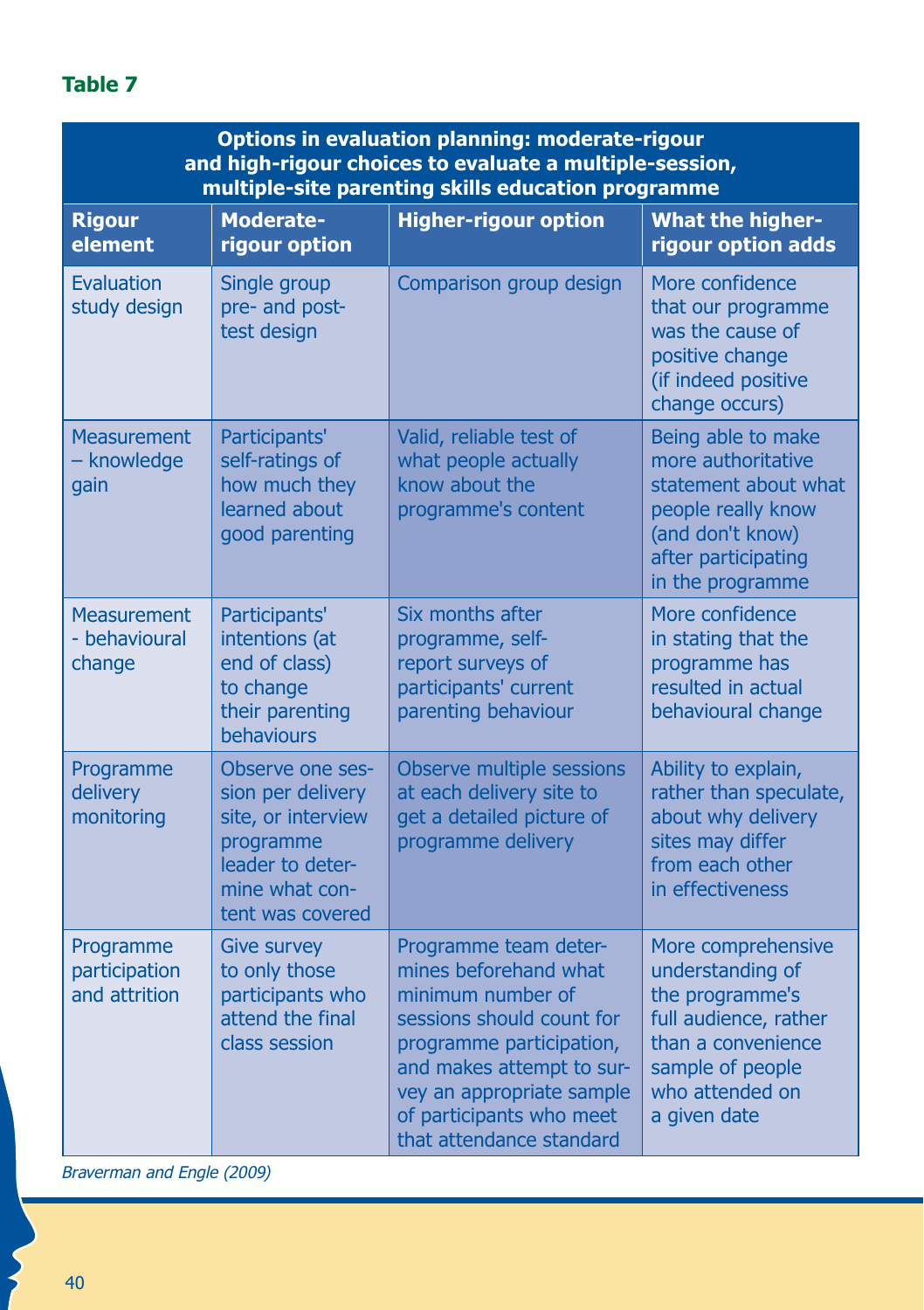Other points to consider in evaluation planning are how the programme or intervention was targeted to individuals, households, communities or other stakeholder groups – whether randomised assignment, or individual participant self selection, or selection on the basis of programme or community determined criteria.

There are principles and approaches that can ensure greater rigour in the use of non-experimental and participatory methods. Triangulation of data collection is an important principle in using qualitative methods. It is important to ensure that a thorough stakeholder analysis is carried out and the interactions based on a selection of these groups (Guion 2002). Triangulation of methods can add further rigour by collecting similar data using different methods, both quantitative and qualitative, and by comparing conclusions. Environmental triangulation involves the use of different locations, settings and other key factors related to the environment in which the intervention took place and which may influence the information received during the evaluation (Guion 2002).

# **Attribution**

Attribution analysis aims to assess the extent to which the observed change can really be attributed to the evaluated intervention. Some writers consider this to be synonymous with impact evaluation. One challenging aspect of evaluating new models in agricultural service provision is that they often represent different combinations of change in governance structures, capacity, management and advisory methods. Moreover, which combination is most suitable for a given situation depends on a number of frame conditions, such as the type of farming system, socioeconomic conditions, and state capacity (Birner et al. 2006). Hence it is inherently difficult to establish which factors account for observed changes in outcome if a new model is introduced (Anderson 2007).

In terms of the outcomes and impacts of agricultural service provision, there is a high level of risk and unpredictability associated with factors outside the control of advisory service providers. Many of these factors, for example climate variability, political instability, and market price volatil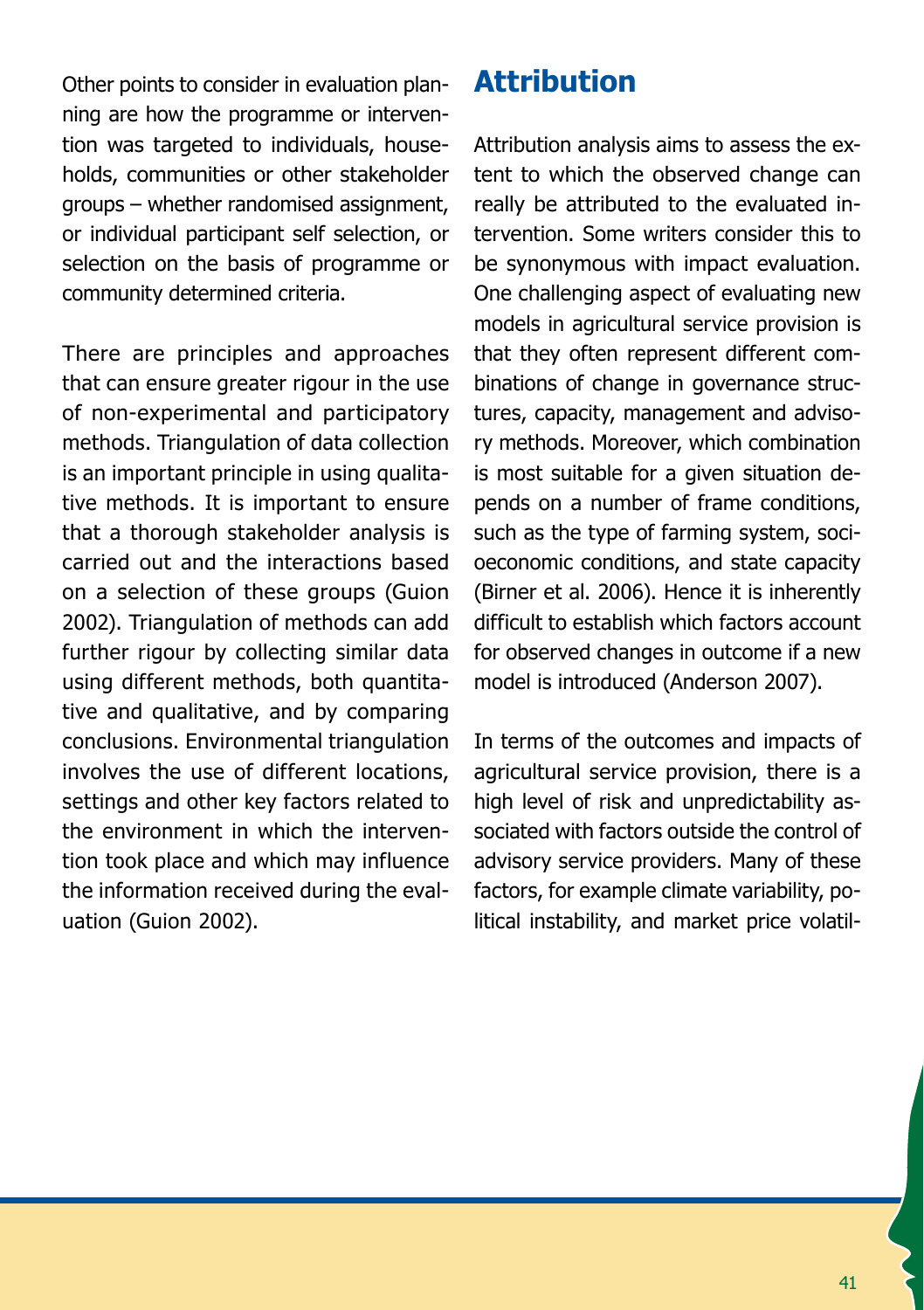ity, can have serious negative direct and indirect effects on the operation of otherwise well-designed programmes.

The level of attribution is related to the choice of evaluation design discussed above and the use of evidence to construct an 'argument' about the effects of the programme interventions. Comparing evidence to programme theory diagrams

(from the original programme design or constructed by the evaluation team) can assist in this; however, alternative explanations should also be considered

For complex RAS, isolating the impact or contribution of one service or one element is always challenging and sometimes impossible. It certainly helps when the issue is considered at project design stage.

#### **Box 3: African Farm Radio Research Initiative (AFRRI) – use of a counterfactual in a project design**

The Farm Radio Research Initiative aims to assess the effectiveness of farm radio in meeting the food security objectives of rural farming households in Africa. Working with five partner radio stations in each of five African countries – Tanzania, Uganda, Mali, Ghana and Malawi – AFRRI is producing, broadcasting and evaluating the outcomes of participatory radio campaigns. For each radio station, three different categories of communities were identified as part of the assessment study: the active listening communities, who were those directly participating in project planning, production and evaluation; the passive listening communities that had access to the radio programme, but no involvement with the radio station or the project; and the control communities, those who were not able to listen to the programme at all. A challenge related to maintaining a proper "control" community lay in the fact that the project had no control over information exchange between the active listening communities and control communities, and no influence on changes in radio coverage areas. Comparisons between the active and passive listening communities helped to isolate the effects of hearing the radio programmes on improved rates of adoption, from the effects of direct participation in the project. It also indicates the value-added of more direct face-to-face participatory engagement with listening communities.

*Source: African Farm Radio Research Initiative 2009*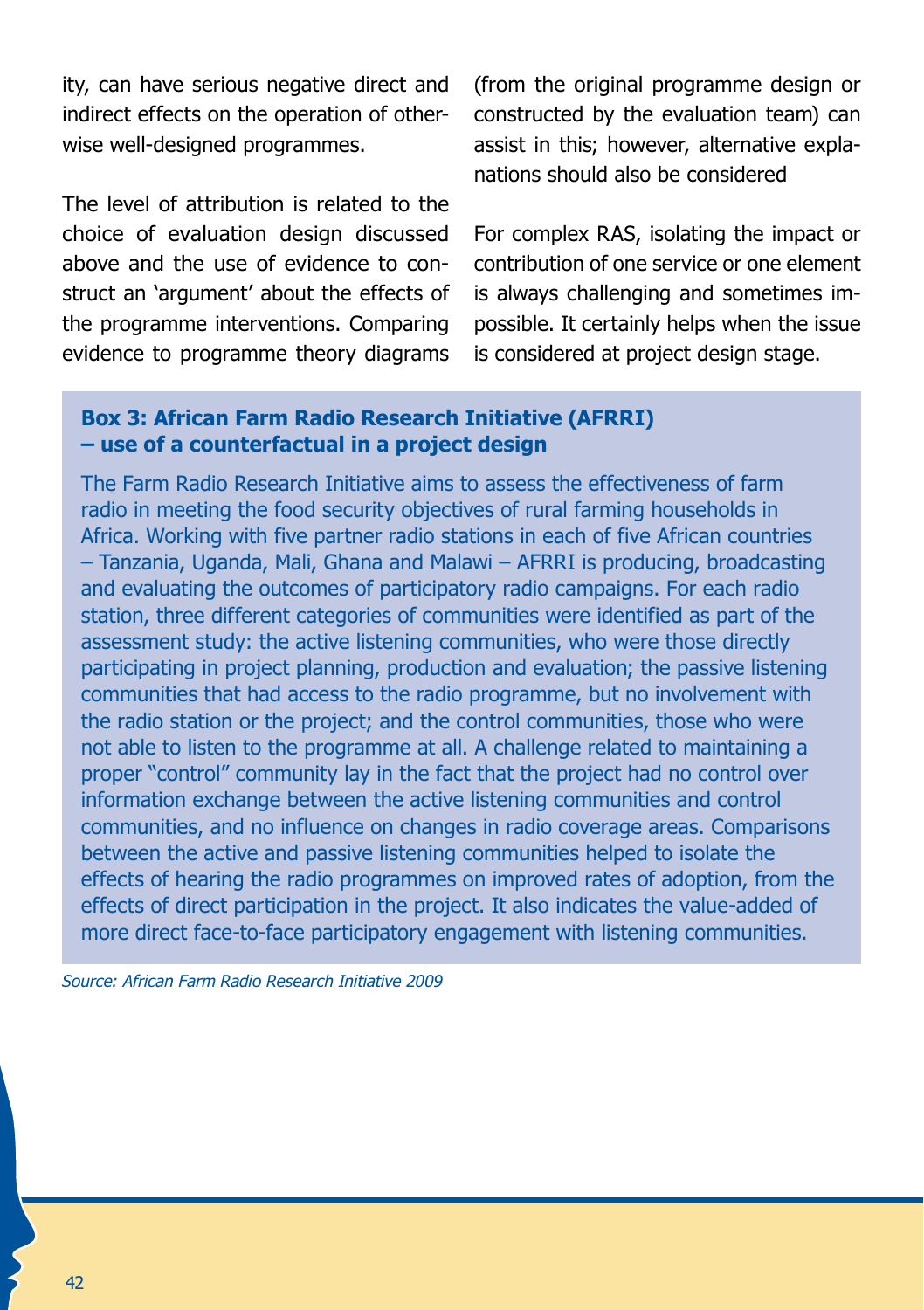# **Required principles for RAS evaluation approaches in high complexity situations**

So far we have reviewed the different criteria applied in evaluation and have established the relevance of the DAC evaluation criteria in development aid, which includes support to rural advisory services. Guiding principles for the RAS evaluation process should be the use of the DAC criteria as a framework to structure the evaluation content as well as the key characteristics of a pluralistic and demand-driven extension service.

The key characteristics of RAS based on GFRAS (2010a), Anderson (2007), Hoffmann et al. (2009), and Patton (2008) can be summarised as follows:

• Inclusive: RAS should embrace diversity of users and needs to be suitable for different genders, ethnic groups and different socio-economic categories, with a particular focus on pro-poor inclusiveness. Participation of users is a key element of such service.

- Demand-driven: A diverse range of demands can be expected from diverse user groups. Demand will differ based on situational context (value chain, markets and market trends, pro-poor focus, etc.)
- **•** Pluralistic: The service will need to take into account the co-existence of different delivery agents and sources. Therefore, networking and cooperation are key elements.
- **•** Learning and capacity focused: A key element of the service is to enhance users' knowledge and capacity to access and utilise RAS and to develop additional capacities.
- Adaptive/ change oriented: No single development pathway is likely to be suitable in complex social and environmental conditions. Therefore, the service needs to be adaptive and flexible in order to react to emerging opportunities and needs. Flexibility and practical responses to risks and changes in circumstances are required.

The table below is an example of how the five DAC criteria could be linked to the attributes of emerging RAS services.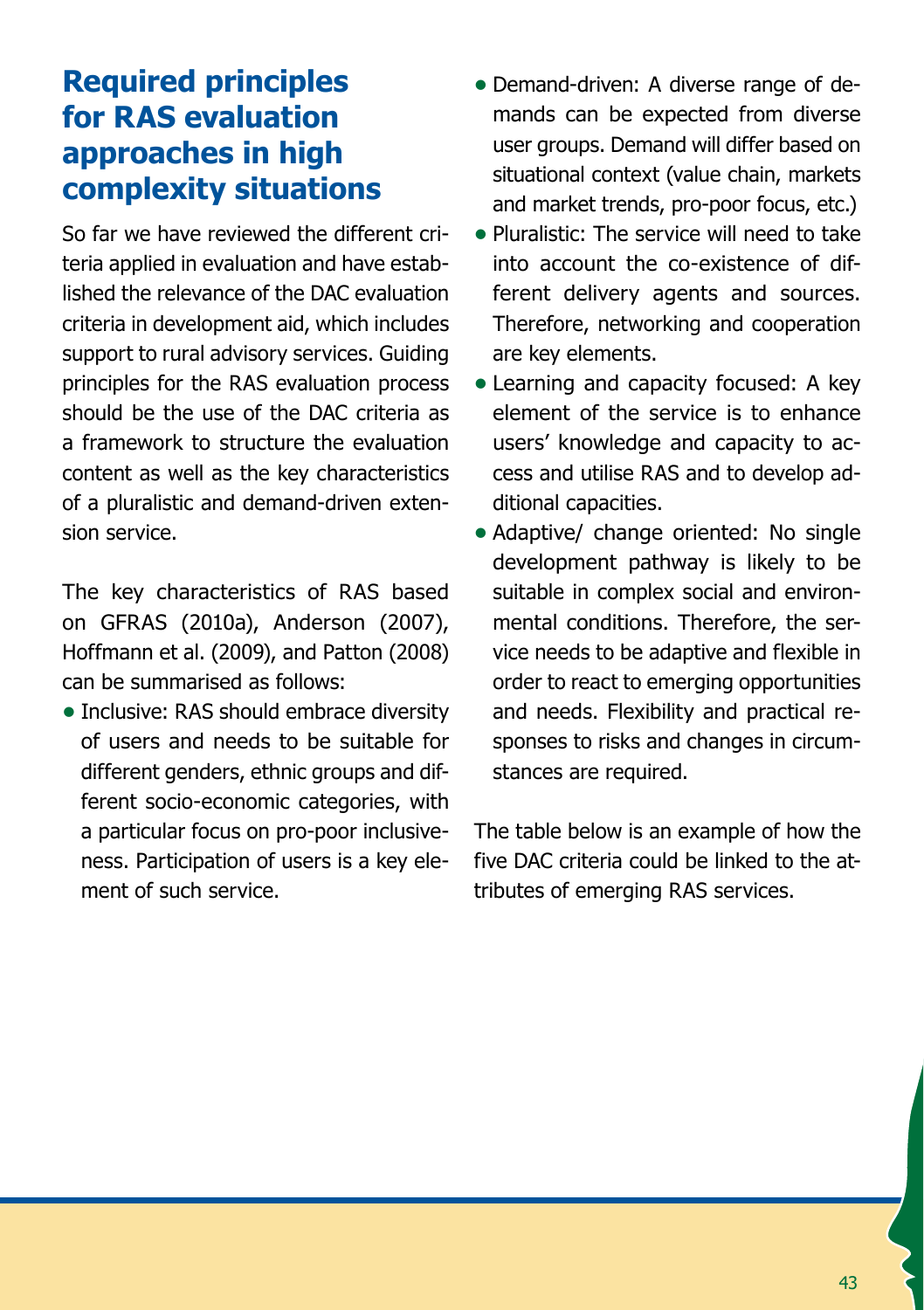### **Table 8: Agricultural extension evaluation matrix: attributes of RAS by evaluation criteria**

| <b>DAC evaluation criteria</b>          | <b>Inclusive - Participation</b><br>gender, ethnic,<br>poverty focus                                  | <b>Demand-driven</b><br><b>Market-oriented</b>                                                                                        |
|-----------------------------------------|-------------------------------------------------------------------------------------------------------|---------------------------------------------------------------------------------------------------------------------------------------|
| <b>Efficiency</b>                       | Ratio of resources used/<br>poor groups as participants                                               | Proportion of resources<br>used in identifying and<br>addressing demands.<br>Return on resources<br>invested in market<br>development |
| <b>Effectiveness</b>                    | How representative are<br>client groups of population?                                                | How well do demands<br>translate into service<br>provision and<br>market access?                                                      |
| <b>Relevance</b>                        | Are the needs of poorest/<br>marginalized recognized?                                                 | How well are demands<br>understood and<br>assimilated? How have<br>opportunities along the<br>value chain been identified?            |
| <b>Sustainability</b><br>- technical    | Do tools for inclusiveness<br>maintain breadth of<br>demand side?                                     | Are the methods for<br>assessing demand changes<br>robust over time?                                                                  |
| Sustainability-<br><b>institutional</b> | Are the incentives<br>to maintain focus on<br>poorest/ marginalized<br>sufficient over time?          | Is demand responsiveness<br>maintained? Are market<br>linkages sustained without<br>programme support?                                |
| <b>Impact</b>                           | What are the livelihood<br>changes attributable to<br>the programme among<br>different social groups? | Have demands been met<br>and benefits gained through<br>increased market access?                                                      |

This matrix could serve as a framework for the evaluation design; however it does not on its own lead to a specific evaluation approach. The purpose, focus and questions of the evaluation, the resources at hand (time, money, human resources) and the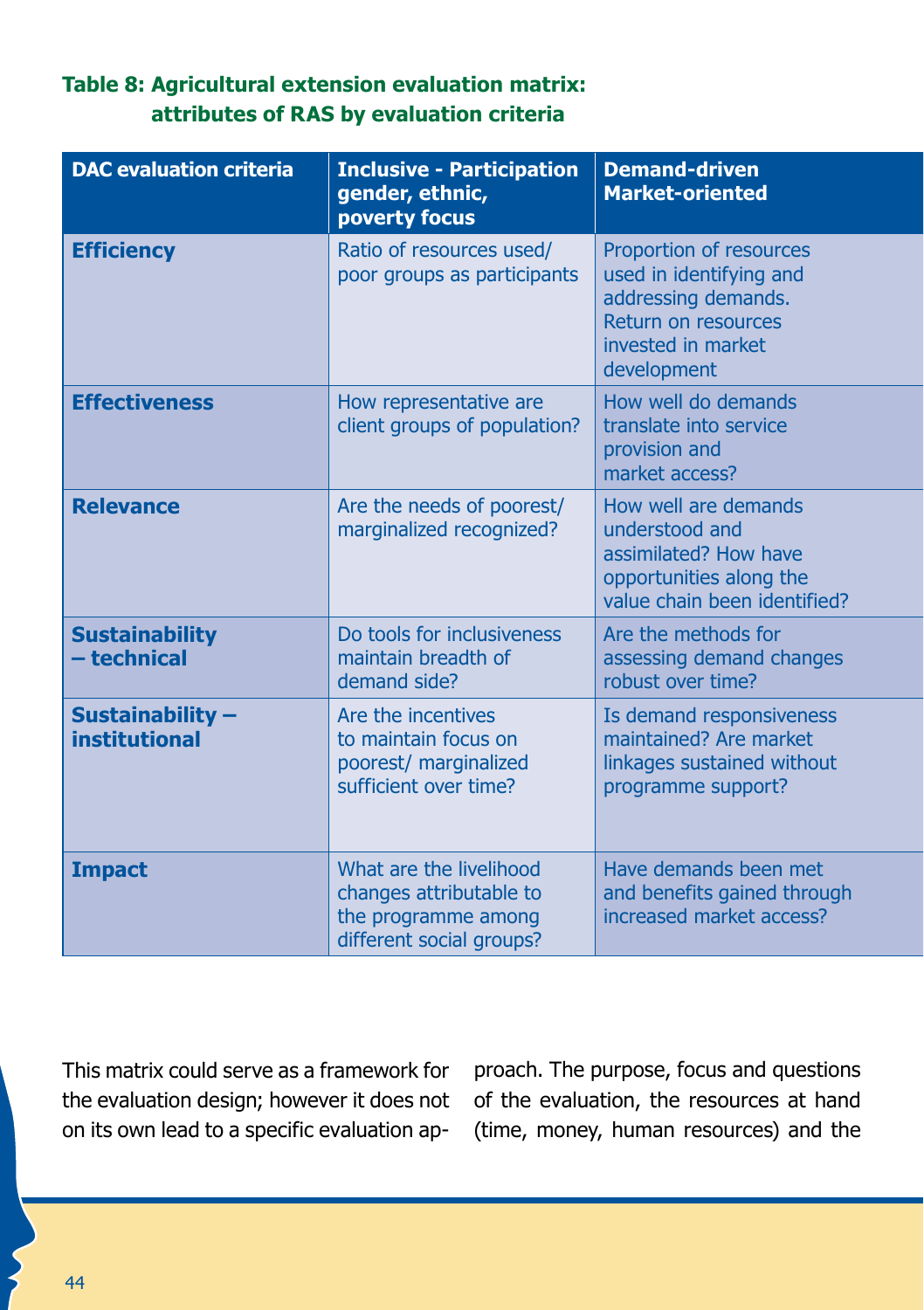| <b>Pluralistic delivery</b><br>agents Partnerships /<br>networking                                                                                                    | <b>Learning / capacity</b><br>strengthening                                      | <b>Adaptive change</b><br>orientation                                |
|-----------------------------------------------------------------------------------------------------------------------------------------------------------------------|----------------------------------------------------------------------------------|----------------------------------------------------------------------|
| Number and diversity<br>of delivery agents.<br>Frequency and number<br>of farmer contacts                                                                             | Resources used to enable<br>reflection and analysis<br>of performance            | Response time of<br>reactions to changing<br>circumstances - inertia |
| To what extent are the<br>delivery agents different<br>in performance?                                                                                                | How well are lessons<br>assessed and absorbed<br>into practice?                  | Do responses change<br>performance and<br>for how long?              |
| Is the diversity of delivery<br>agents appropriate to the<br>breadth of demand side?                                                                                  | Are the important<br>lessons learned                                             | Do responses to changed<br>circumstances improve<br>performance?     |
| Is the turnover in delivery<br>agents maintaining<br>diversity of supply?                                                                                             | Does learning continue?                                                          | Do new circumstances<br>challenge/ defy learning?                    |
| How well is the breadth of<br>delivery agents maintained?<br>Are local actors committed<br>to maintain and invest<br>their own resources in<br>these areas over time? | How well is the<br>institutional memory and<br>intelligence managed?             | Responsiveness to<br>changes over time                               |
| Change in management and<br>agricultural productivity                                                                                                                 | How have lessons shared<br>influenced policy-level<br>decisions and investments? | Is there increased<br>resilience to change?                          |

theoretical perspectives are all elements which inform the choice of evaluation approach (Hoffmann et al. 2009).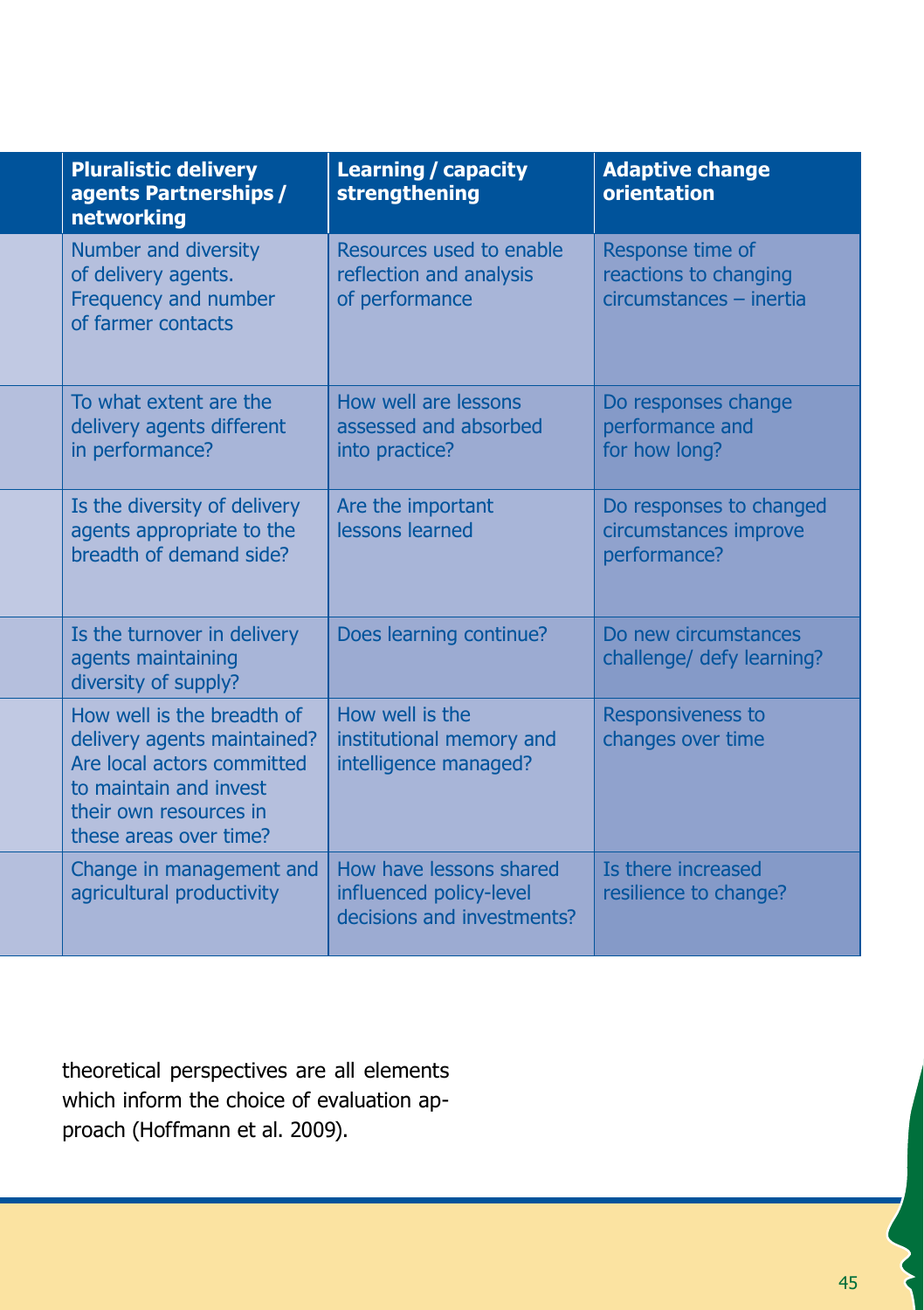# **Strengths, weaknesses and gaps in extension evaluation approaches suitable for complex situations**

The Neuchâtel Group has identified the need for common approaches to the monitoring and evaluation of extension activities. Their recommendation is that to improve the analysis of extension schemes, clear frameworks should be offered to evaluators of projects with an extension component. Donor agencies could also devise common reporting procedures (Neuchâtel Group 1999). Although in theory this seems a desirable strategy, it might prove difficult to identify 'best practice' approaches to implement within such frameworks. As we have shown above, there are a range of possible approaches which could be adopted for the evaluation of complex extension activities. In practice, it is more a matter of defining 'best-fit' approaches according to the specific circumstances. However, a set of commonly adopted principles, including the improved and coherent reporting requirements mentioned above, could be an effective way to improve future extension evaluation strategies and facilitate joint learning. In this section we will identify strengths, weaknesses and gaps in current evaluation practice.

#### **Participation and user focus, demand-driven**

Growing evidence suggests that stakeholder involvement is a key requirement for successful evaluation practices. Patton (2008) stresses that the evaluation process must discover the key stakeholders, namely those who really want to know something, as this not only increases the chance of usefulness but also of ownership and acceptance. Ownership can lead to improved uptake, whereas the lack of ownership of evaluations delivered externally can explain (at least partly) their lack of influence (Jones and Mendizabal 2010). External evaluations are intended to provide an independent perspective (van de Berg 2004), but it should be recognised that they can also contradict the aim of transferring power to users. Furthermore, they can be costly, and the lack of close association of the evaluators with a programme can hamper sample selection, the choice of parameters, and the interpretation of results (van de Berg 2004). In contrast, internal evaluations are potentially more relevant and comprehensive, especially when primary stakeholders are involved in designing the evaluation (van de Berg 2004). However, other voices point out that direct or indirect stakes in a programme can cause results (e.g. benefits, disadvantages, costs) to be overstated or understated (van de Berg 2004). A possible way forward is mixedteam evaluations, which can combine the benefits of both.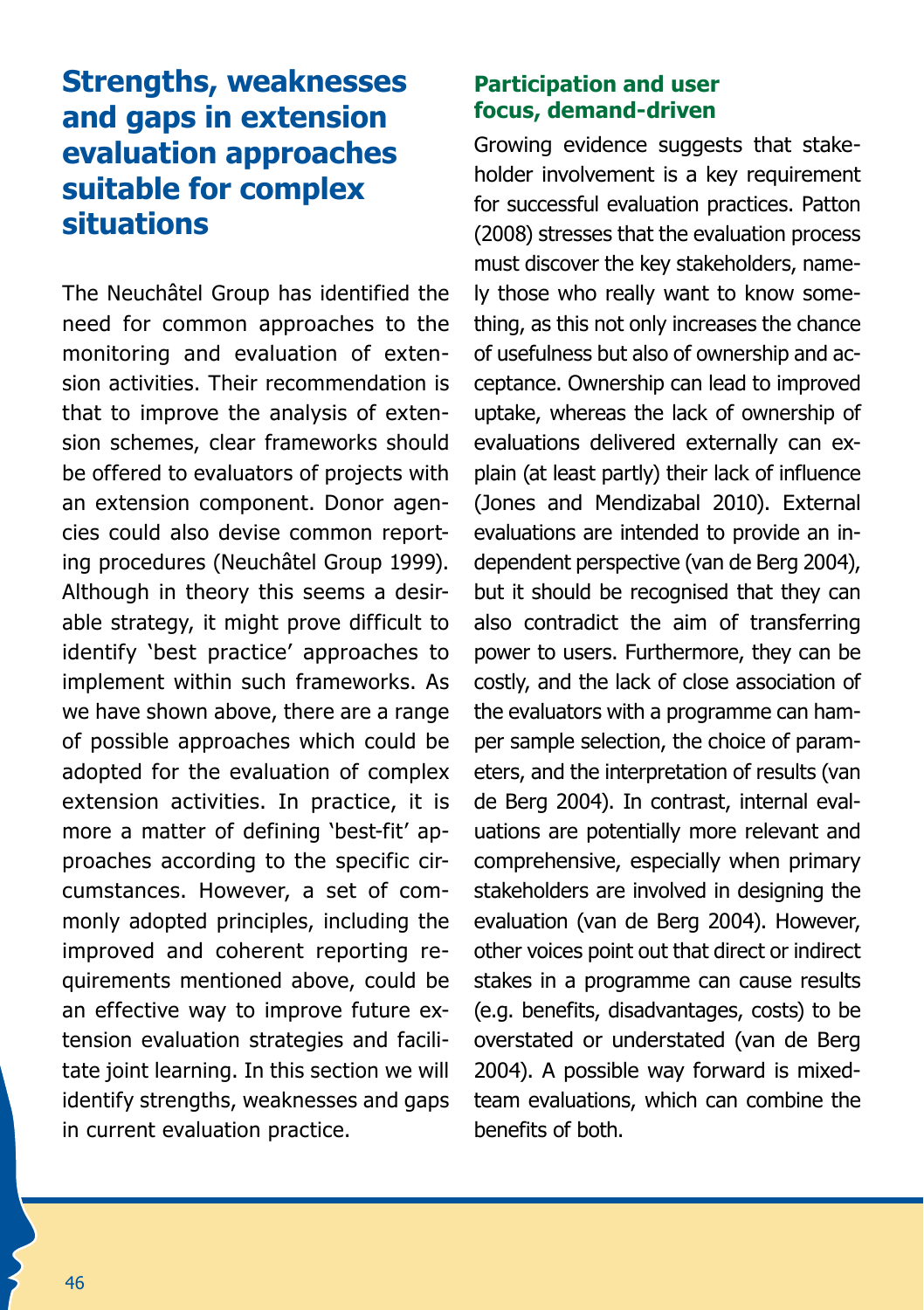An important aspect to clarify here is the quality of stakeholder participation. Participation in evaluation spans a gradient from complete user (client)-controlled evaluations to initiatives by researchers and development agents or governments to consult users about the results of interventions, to the participation of field workers and researchers in evaluation – as opposed to external evaluations by funding agencies with little focus on user involvement. Lawrenz and Huffman (2003) suggest the use of the following four criteria to determine the extent of user participation: (1) type of evaluation information collected, such as defining questions and instruments; (2) participation in the evaluation process; (3) decisions concerning the data to provide; and (4) use of evaluation information.

Lessons from participatory evaluations in community development projects outlined by Mancini and Jiggins (2008) established that participatory approaches to developing indicators provide opportunities for community empowerment not otherwise provided by top–down approaches (Fraser et al. 2005): they ensure that the indicators are relevant to local situations; they measure what is important to the community; and they are adapted over time as community circumstances change (Pretty 1995; Carruthers and Tinning 2003; Freebairn and King 2003). The involvement of communities helps to build community capacity to address future problems and leads to local action to deal with current problems. These participatory processes, however, have methodological implications; for example, Carruthers and Tinning (2003) and Reed et al. (2005) suggest that the methods used to collect, analyse, and interpret data must be easy enough for active participation by local communities.

On the other hand, community indicators can be very specific to communities – based on their experiences and on the local context. This makes it difficult for the wider extrapolation and comparison of indicators across communities and across landscapes. Because of some of these shortcomings, expert-led or external-led approaches argue the need for generic indicators. Most of the discussion on community indicators and their use has been in the context of environmental sustainability (Reed et al. 2005, 2006; Bossel 2001; Fraser et al. 2005). There is a need to explore these further in other contexts.

#### **Accountability and learning**

Accountability as a main purpose of evaluation may contradict other purposes, as it is generally achieved through independence and rigour, which can lead to tensions with approaches adopted to pursue additional purposes. Baker et al. (2007) highlight potential conflicts between accountability and learning, and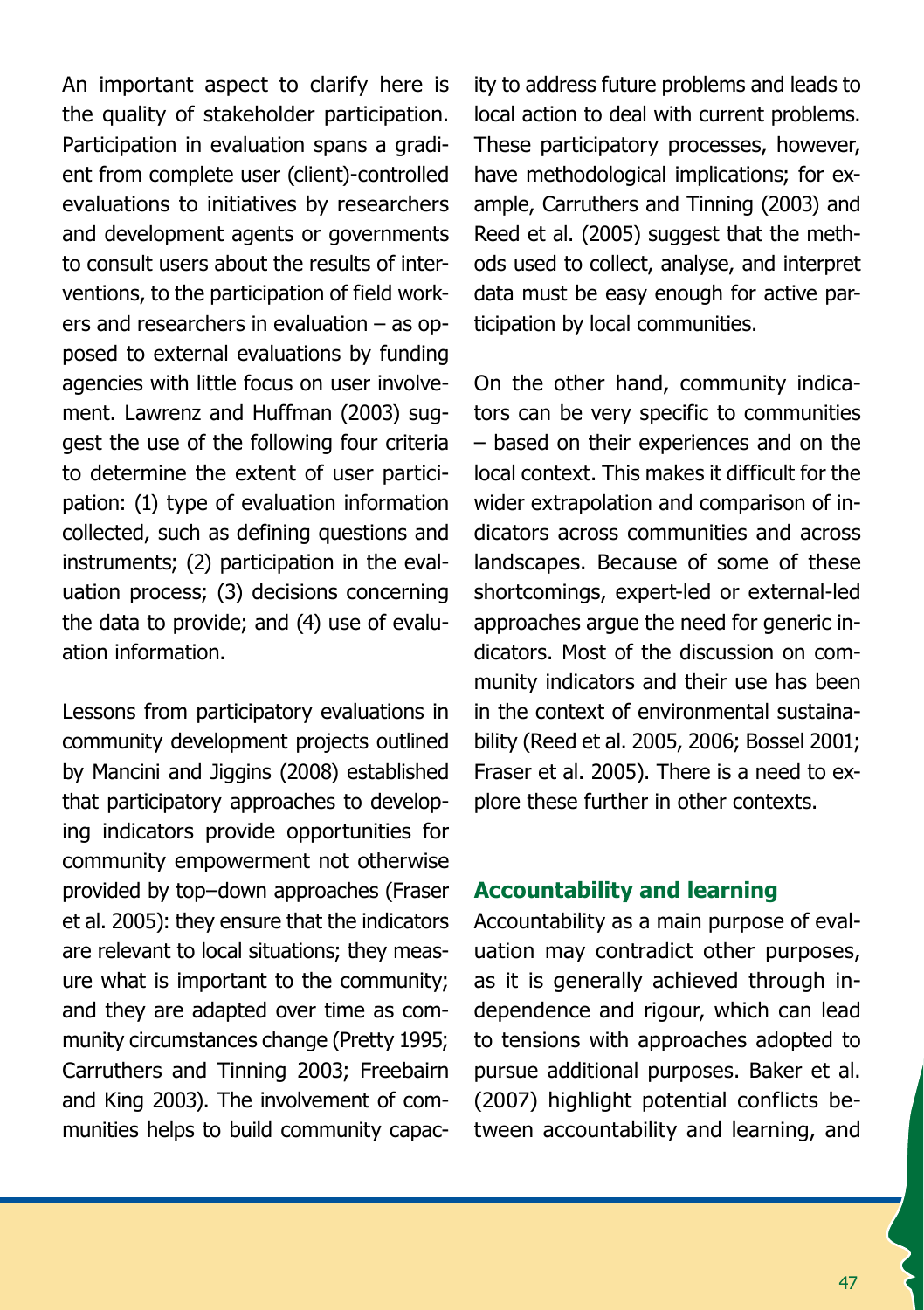Patton (2008) stresses that evaluations required by donors often become an end in themselves, which can undercut utility for other stakeholders.

Van de Berg (2004) describes a similar dilemma between rigour and comprehensiveness, which can be caused by the limited understanding of the logical links between input-output-outcome in resultbased evaluation frameworks (Rennekamp and Arnold 2009). Despite wide application of logic modelling in development interventions, application in extension did not happen until the mid-1990s (Taylor-Powell and Boyd 2008). If we are to learn from evaluations, they need to be designed in such a way that the information they generate helps to confirm the presumed linkages between actions and outcomes. Only then can the evaluation theory for extension systems be strengthened. Many of the extensions reviewed by Pound et al. (2011) fail to develop these linkages. It is important to develop more flexible and non-linear models which can incorporate various directions of behaviour change and identify the 'mediators' between interventions and behaviour changes and eventual outcomes (Braverman and Engle 2009). The approach also needs to be open to acknowledging a combination of factors such as commodity prices, marketing systems, level of education, policy context, appropriateness of innovation, etc. (Hoffmann et al. 2009).

There are trends in institutional practices aimed at separating accountability functions from wider evaluation purposes. Examples here are UK, DEC and Sida, the later having an Aid Watch Dog for accountability purposes and an internal evaluation department focusing on utilizationbased evaluation with a strong learning orientation.

#### **Learning/ capacity strengthening**

Very few of the case studies reviewed by Pound et al. (2011) emphasize 'learning' and 'capacity building' as an important purpose of the evaluation process. This is also reflected in the fact that procedures and guidelines for sharing and disseminating evaluation findings are frequently lacking, which is an important weakness across different evaluation approaches. The identification of users and the planning for communicating findings to these users should be a key step in evaluation design. Capacity strengthening applies to the range of stakeholders and their organisations involved in the evaluation process. It can refer to improved capacities in evaluation management of external and internal evaluators, but it can also refer to opportunities for community empowerment (Fraser et al. 2005). Learning and capacity strengthening are closely linked to participation, user involvement and demand orientation as well as to accountability and learning, as discussed above.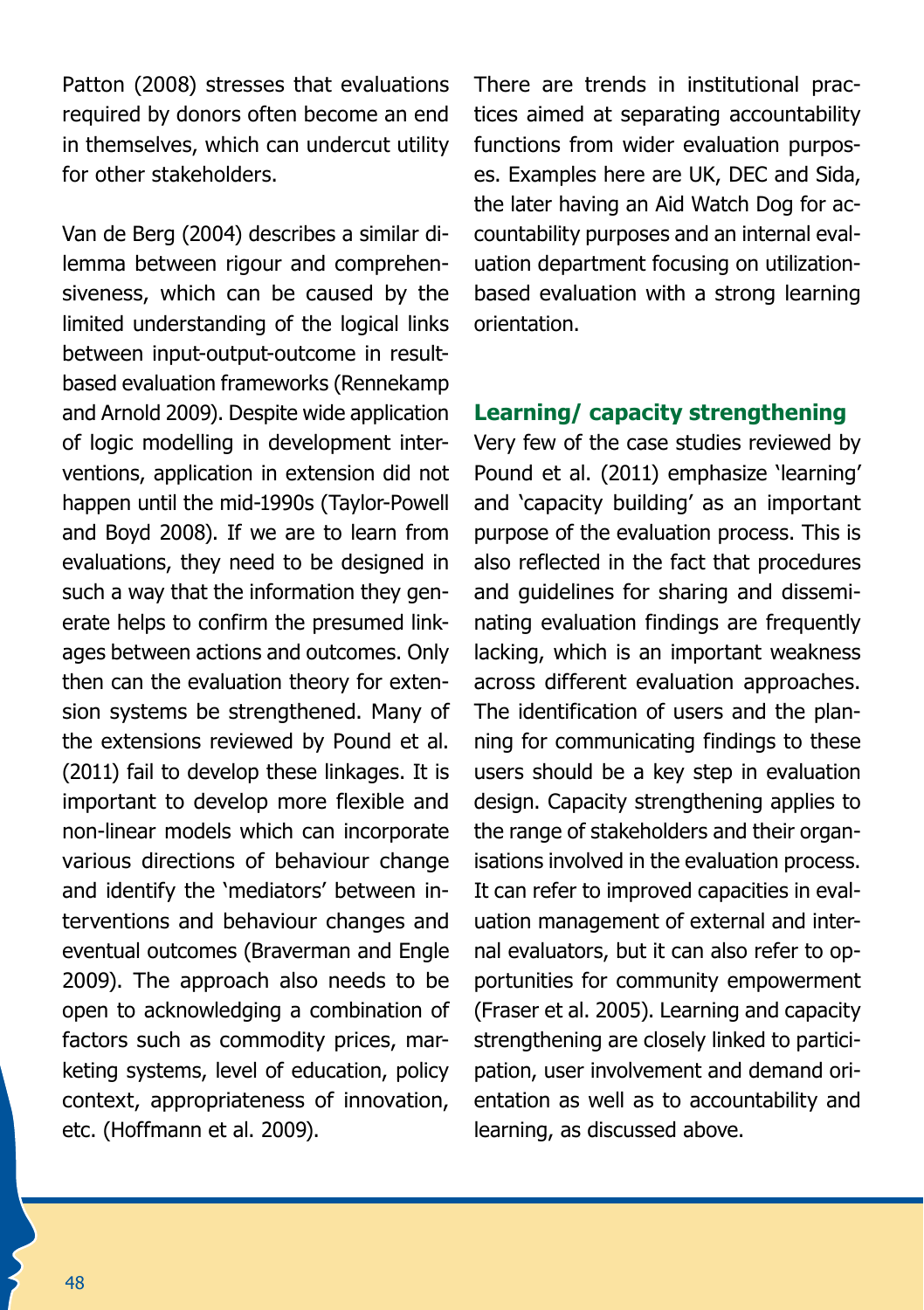#### **Adaptive - change orientation**

Evaluation approaches which are utilization-based and participatory are more likely to be able to adapt over time as community circumstances change (Pretty 1995; Carruthers and Tinning 2003; Freebairn and King 2003). Furthermore, due to their change orientation, they are more likely to build users' capacities to address future problems and lead to local action to deal with current problems. The limitations of more conventional methods to capture unpredictable but relevant effects have been criticized, as this leads to less adaptive interventions with limited contributions of the evaluation findings for programme improvement (Murray 2000).

### **Pluralistic delivery agents – partnerships/ networking**

This is an aspect that has received little attention in evaluation literature and can perhaps best be described by the additional EC criterion of coherence/ complementarity. Emerging RAS systems consist of a range of potential delivery agents and this requires collaboration and effective allocation of tasks among them. In terms of evaluation approach, it requires a detailed stakeholder analysis and careful identification of potential participants in the evaluation process. It is therefore partly linked to the aspects discussed under the 'participation' section above. There are challenges to developing wider inclusion of service providers in RAS evaluations, particularly those who are not defined in terms of 'project partners'. There is still an important shift to be made in terms of thinking about RAS as a network which operates across government and NGO agencies and the private sector and outside of particular projects.

#### **Gaps**

As pointed out by various authors, there is a gap in evaluation studies which combine different approaches in order to capture the complexity of the RAS situation and to cater for the demands and requirements of different user groups. Findings from recent reviews of evaluations of Farmer Field Schools (FFS), which can be described as multi-dimensional and complicated/complex in terms of social and technical interactions, suggest the need for a combination of evaluation methods in order to evaluate impact. The Box below systematizes some of the key findings from recent studies: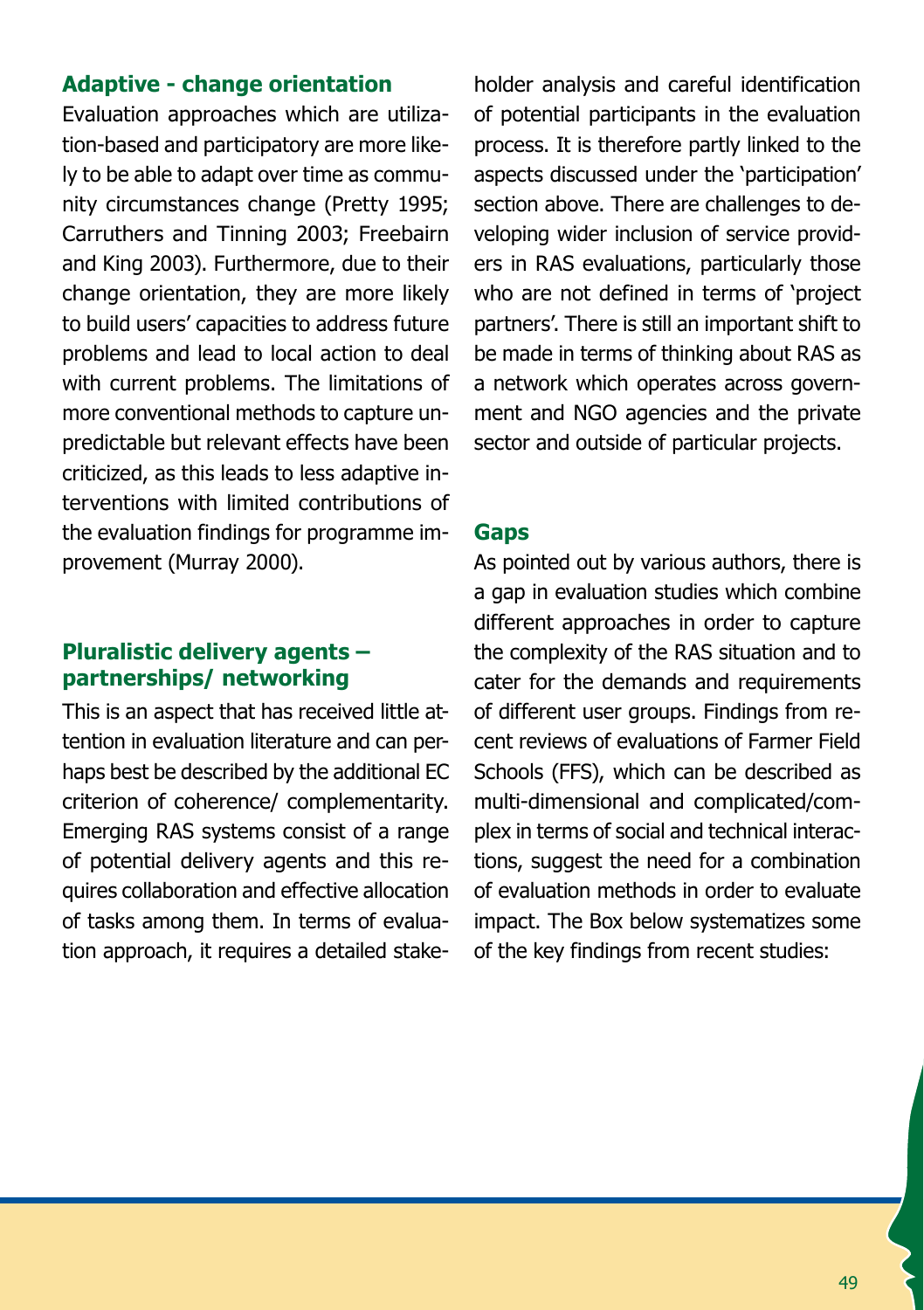### **Box 4: Lessons from evaluations of Farmer Field Schools (FFS)**

A study of different evaluation methods for FFS conducted by Mancini and Jiggins (2008) suggested that opinions on the evaluation approach are divergent and will most likely remain divergent across stakeholders, and that there is a need for a range of evaluation approaches and methodological innovations to address evolving challenges posed by assessing complexities in development. They conclude that mono-disciplinary studies with pre-determined objectives are no longer considered sufficient to evaluate development interventions centred on people's empowerment. This is supported by van der Berg (2004), who reviewed 25 case studies of FFS evaluations and found out that all the studies were designed to be either statistically rigorous (but with a restricted scope) or comprehensive (but with limited coverage), but never both, which had negative consequences for their overall conclusions on FFS performance. Similarly, Njuki et al. (2008), based on a study conducted in Malawi, emphasize the need for 'hybrid' methodologies using elements of participatory and conventional approaches for evaluating research and development programmes.

A further area of intervention should focus on better targeted dissemination of evaluation findings to enhance learning. There is an urgent need to disseminate and share findings not only within projects/ programmes but also with the wider extension evaluation community so that professional practice can be further informed.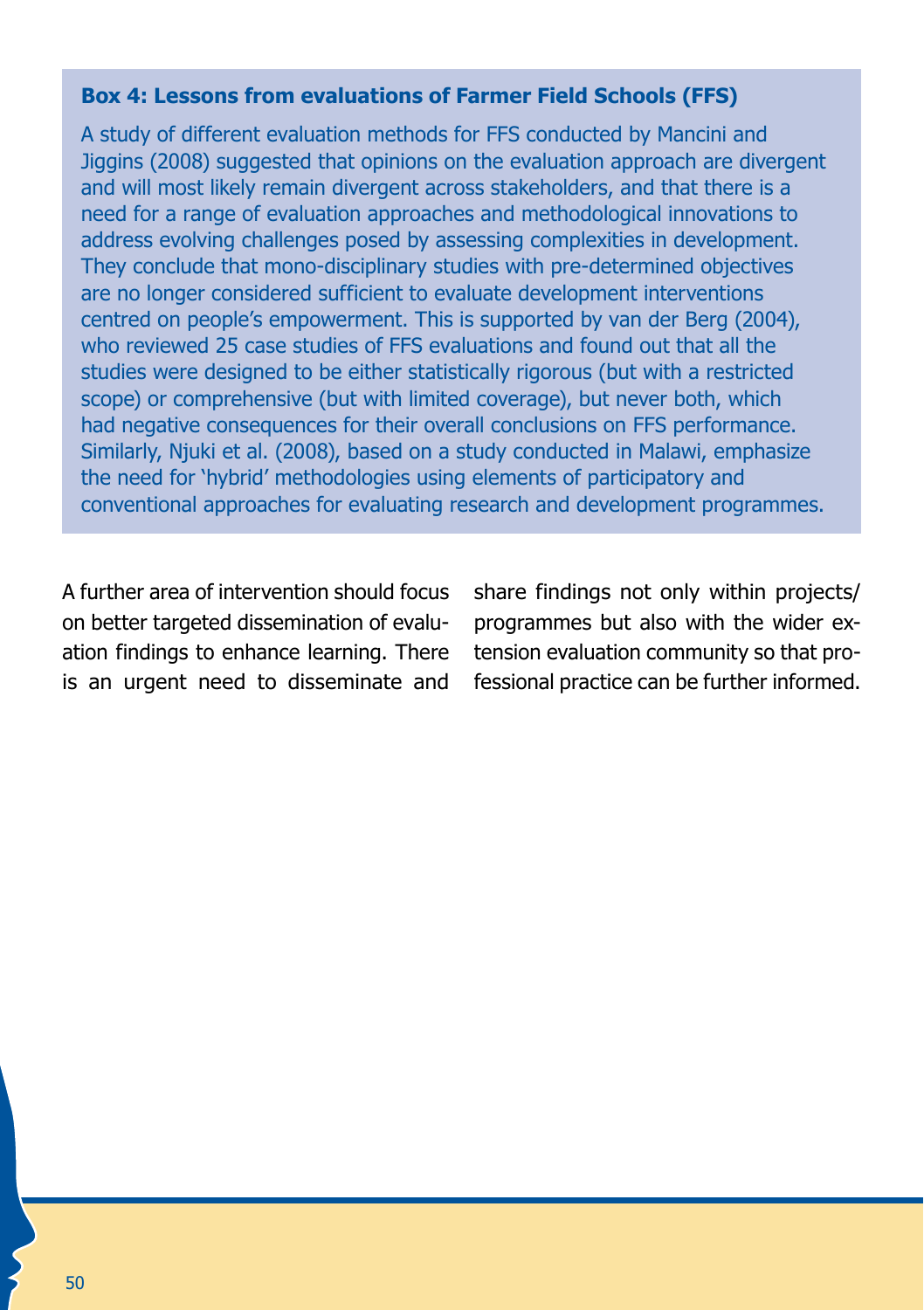# **Ways forward**

The review of the literature suggests that to facilitate the identification and implementation of 'hybrid' approaches, there is a need to develop guidance for evaluation planning which helps in the selection of evaluation approaches appropriate for complex situations. An initial informal inquiry into the usefulness of an extension evaluation toolbox has revealed that there is more demand for a 'concept and principle' box, aimed at bringing different stakeholders' perspectives and evaluation demands closer together, rather than the development of an additional evaluation toolbox.

There are a large number of available guidelines and tools available for evaluation – some generic, like the EC evaluation guidelines, and some more specific. The specific tools and techniques used should be consistent with the principles underpinning the evaluation and its objectives and tailored to facilitate exploration of the evaluation questions that have been defined within the time and resources available.

Findings based on the literature have indicated a particular need for principles and guidance concerning:

- **•** Decision-making on the level and extent of stakeholder participation in extension evaluation
- **•** Development of flexible and non-linear programme theory models
- **•** Designing mixed method evaluations which address both the impacts of what has been done and the strategic and institutional positioning of RAS interventions
- **•** Procedures and guidelines for sharing and disseminating evaluation findings to different users
- **•** Using the criteria of coherence and complementarity.
- **•** Combining and sequencing different approaches and tools in evaluation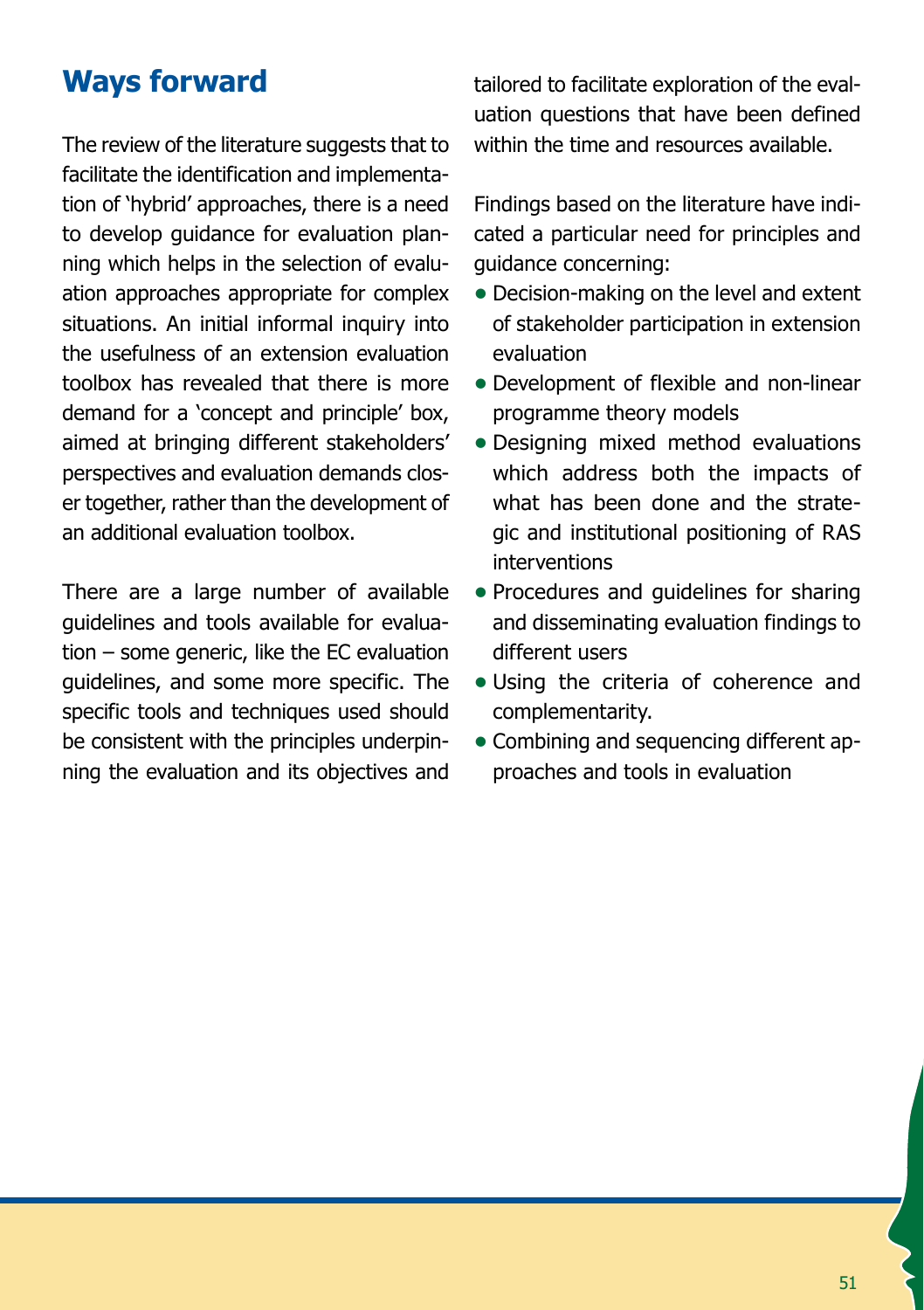### **References**

- **•** ActionAid. 2009. *Who's really fighting hunger? Hunger Free ScoreCard* 2009. Johannesburg: ActionAid.
- **•** AED/USAID n.d. Transforming the Kenyan Dairy Feeds System to Improve Farmer Productivity and Livelihoods. A SCALE case study, Kenya. AED Washington DC. www.aed.org/Publications/upload/Kenya\_Case\_ revised\_020608.pdf (accessed 19 July 2011)
- African Farm Radio Research Initiative 2009. The effect of participatory radio campaigns on agricultural improvement uptake. A preliminary case study assessment. Farm Radio International. www.farmradio.org/english/partners/ afrri/casestudy-report.pdf(accessed 19 July 2011)
- **•** Alkin, M. C., and C. A. Christie. 2004. An evaluation theory tree. In Evaluation Roots, ed. M. C. Alkin, 12–65. Thousand Oaks: Sage.
- **•** Anderson, J. R. 2007. Agricultural advisory services. A background paper for "Innovating through science and technology", Chapter 7 of the World Development Report 2008. http://siteresources.worldbank.org/INTWDR2008/ Resources/2795087-1191427986785/Anderson\_ AdvisoryServices.pdf (accessed 6 June 2011).
- **•** Baker J., I. Christoplos, S. Dahlgren, S. Frueh, T. Kliest, Z. Ofir, and P. Sandison. 2007. Peer Review of the Evaluation Function at WFP. Stockholm: Sida.
- **•** Bakewell, O., and A. Garbutt. 2005. The Use and Abuse of the Logical Framework Approach. Stockholm: Sida.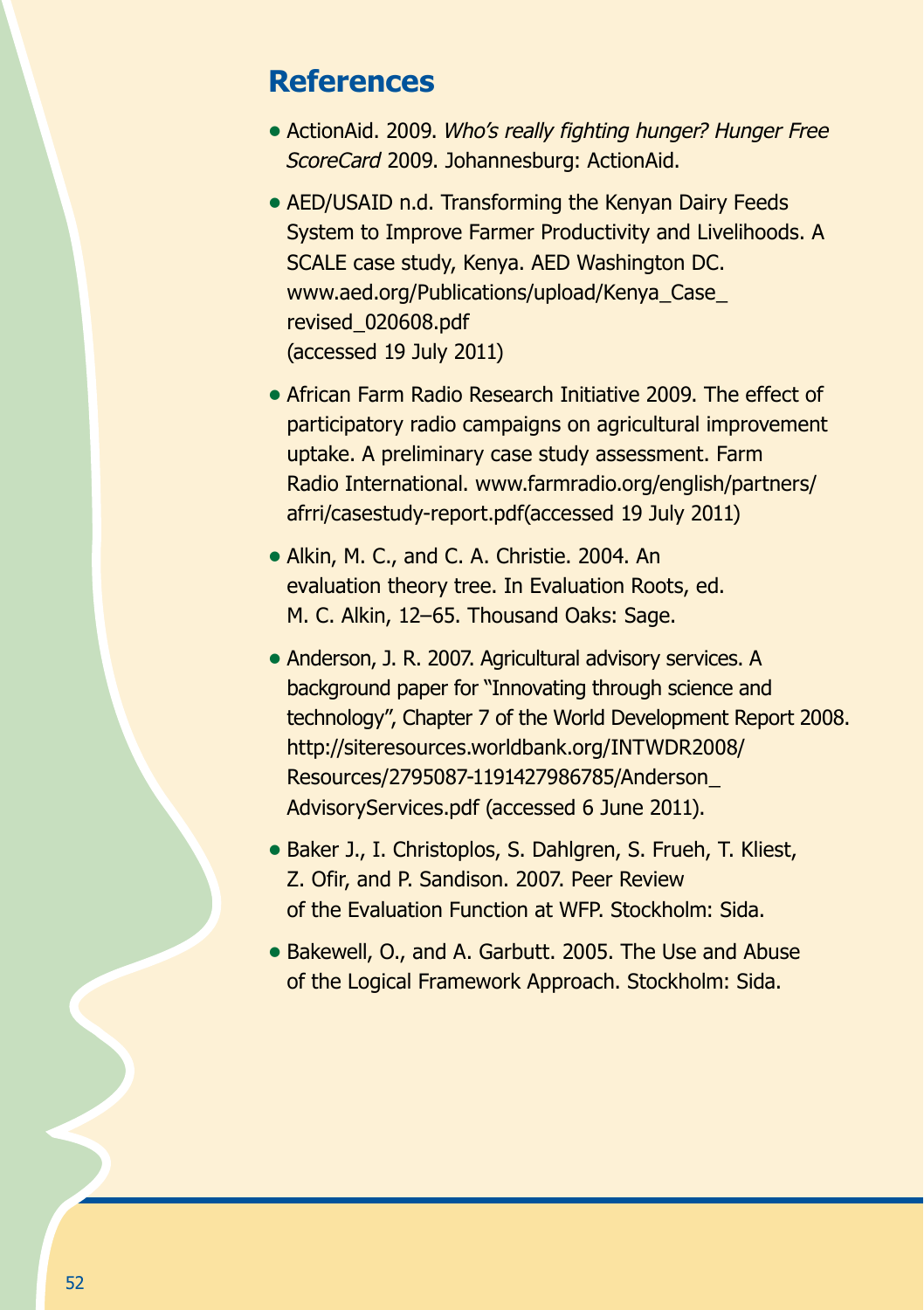- **•** Barker, B. S. 2007. Stakeholders' input on 4-H science and technology program area exploratory study. Journal of Extension [On-line], 45(2) Article 4RIB6. Available at: www.joe.org/joe/2007april/rb6.php (accessed 18 July 2011)
- **•** Birner, R., K. Davis, J. Pender, E. Nkonya, P. Anandajayasekeram, J. Ekboir, A. Mbabu, D. Spielman, D. Horna, S. Benin, and M. Cohen. 2006. From 'best practice' to 'best fit': A framework for designing and analyzing pluralistic agricultural advisory services worldwide. DSGD Discussion Paper No. 37, EPTD Discussion Paper No. 155, FCND Discussion Paper No. 210, ISNAR Discussion Paper No.5. Washington: International Food Policy Research Institute. www.ifpri.org/sites/default/files/pubs/divs/dsgd/dp/papers/dsgdp37.pdf (accessed 6 June 2011).
- Bossel, H. 2001. Assessing viability and sustainability: a systems-based approach for deriving comprehensive indicator sets. *Conservation Ecology* 5, 12 (online).
- Braverman, M. T., and M. E. Arnold. 2008. An evaluator's balancing act: Making decisions about methodological rigor. In *Program evaluation in a complex organizational system: Lessons from Cooperative Extension,* ed. M. T. Braverman, M. Engle, M. E. Arnold, and R.A. Rennekamp, New Directions for Evaluation No. 120, 71–86. San Francisco: Jossey-Bass.
- Braverman, M. T., and M. Engle. 2009. Theory and rigor in Extension program evaluation planning. *Journal of Extension* 47(3). www.joe.org/joe/2009june/a1.php (accessed 6 June 2011).
- **•** Carruthers, G., Tinning, G., 2003. Where, and how, do monitoring and sustainability indicators fit into environmental management systems? *Australian Journal of Experimental Agriculture* 43, 307–323.
- **•** Chen, H. T. 1990. *Theory-driven evaluations.* Newbury Park, CA: Sage Publications
- **•** Christoplos, I. 1996. *Poverty, Pluralism and Extension Practice.* Gatekeeper Series No. 64. International Institute for Environment and Development.
- Christoplos, I. 2010. Mobilizing the potential of rural and agricultural extension. Rome: Food and Agriculture Organization (FAO) of the United Nations and Global Forum for Rural Advisory Services (GFRAS).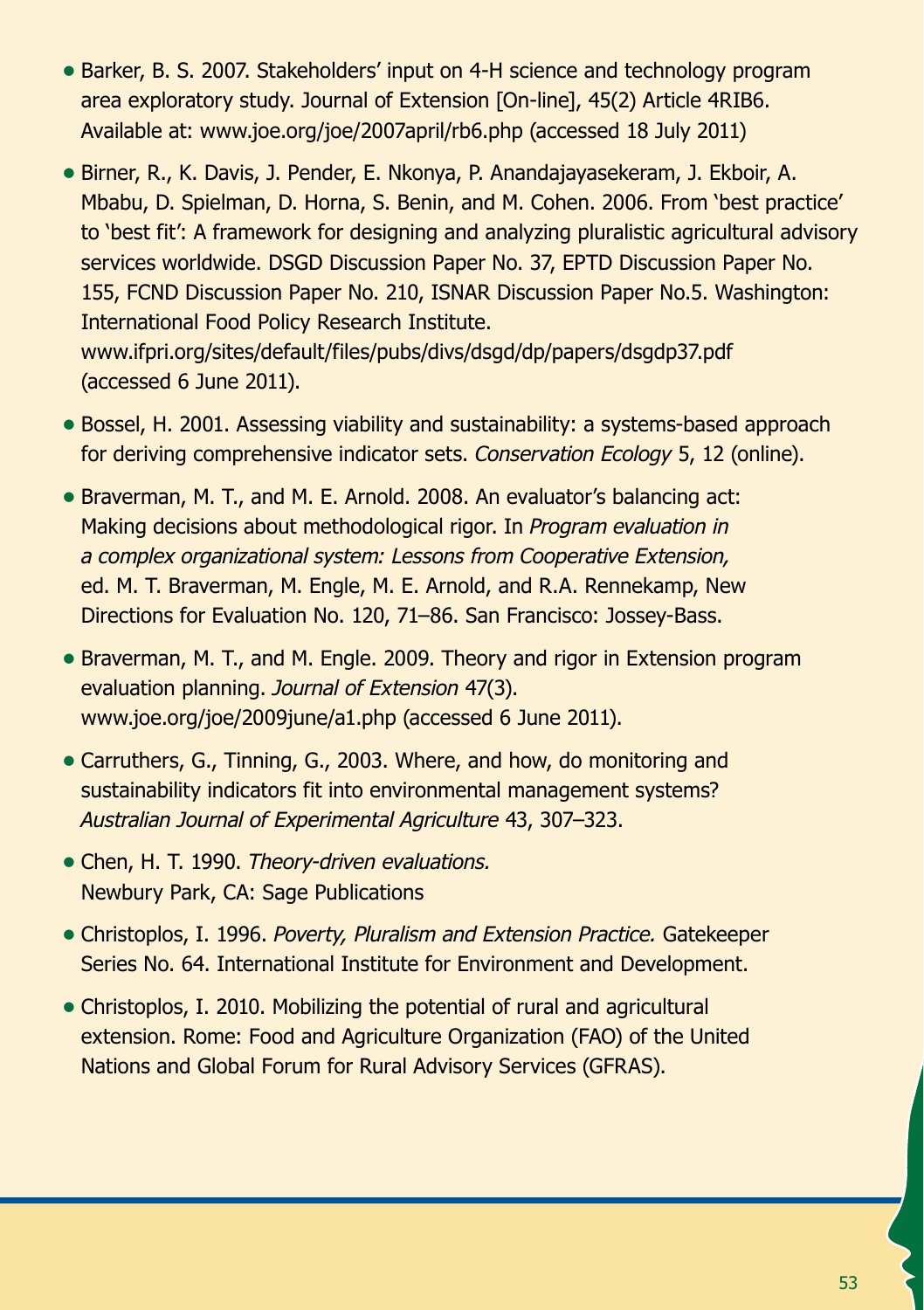- **•** CIDA. 2004. *CIDA Evaluation Guide.* Quebec: Canadian International Development Agency (CIDA). www.acdi-cida.gc.ca/INET/IMAGES.NSF/vLUImages/Performancereview5/\$file/ English\_E\_quide.pdf (accessed 9 September 2010).
- **•** CIDA. 2006. *Organisation Assessment Guide.* Quebec: Canadian International Development Agency (CIDA). www.acdi-cida.gc.ca/INET/IMAGES.NSF/vLUImages/Performancereview6/\$file/ OA%20Guide-E.pdf (accessed 9 September 2010).
- Commission of the European Communities. 2007. Responding to Strategic Needs: Reinforcing the use of evaluation. Communication to the Commission from Ms Grybauskait $\Box$  in agreement with the President. Brussels, 21 February 2007. SEC(2007)213. http://ec.europa.eu/dgs/secretariat\_general/evaluation/docs/ eval\_comm\_sec\_2007\_213\_en.pdf (accessed 6 June 2011).
- **•** Cook, T. and Campbell, D.T. 1979. *Quasi-Experimentation: Design and analysis issues for field settings.* Boston, MA: Houghton Mifflin.
- **•** DANIDA. 2006a. *Evaluation Policy 2006.* Copenhagen: DANIDA. www.um.dk/NR/rdonlyres/FFCDA746-F919-436E-B9AE-BADAE6BE8308/0/ Danidasevaluationpolicy2006.pdf (accessed 9 September 2010).
- **•** DANIDA 2006b. *Evaluation Guidelines 2006.* Copenhagen: DANIDA. www.um.dk/NR/ rdonlyres/4BA486C7-994F-4C45-A084-085D42B0C70E/0/Guidelines2006.pdf (accessed 9 September 2010).
- Davies, R. J., and J. Dart. 2005. The most significant change (MSC) technique: A guide to its use. www.mande.co.uk/docs/MSCGuide.pdf (accessed 6 June 2011).
- **•** Deshler, D. 1997. Evaluating extension programmes. In *Improving Agricultural Extension. A Reference Manual.* Rome: FAO. www.fao.org/docrep/w5830e/w5830e0d.htm#TopOfPage (accessed 6 June 2011).
- **•** Donaldson, S. I., M. Q. Patton, D. M. Fetterman, and M. Scriven. 2010. The 2009 Claremont Debates: The promise and pitfalls of utilization-focused and empowerment evaluation. *Journal of MultiDisciplinary Evaluation* 6(13):15–57.
- **•** Duniform, R., M. Duttweiler, K. Pillemer, D. Tobias, and W. M. K. Trochim. 2004. Evidence-based Extension. *Journal of Extension* 42(2):2FEA2. www.joe.org/joe/2004april/a2.php (accessed 6 June 2011).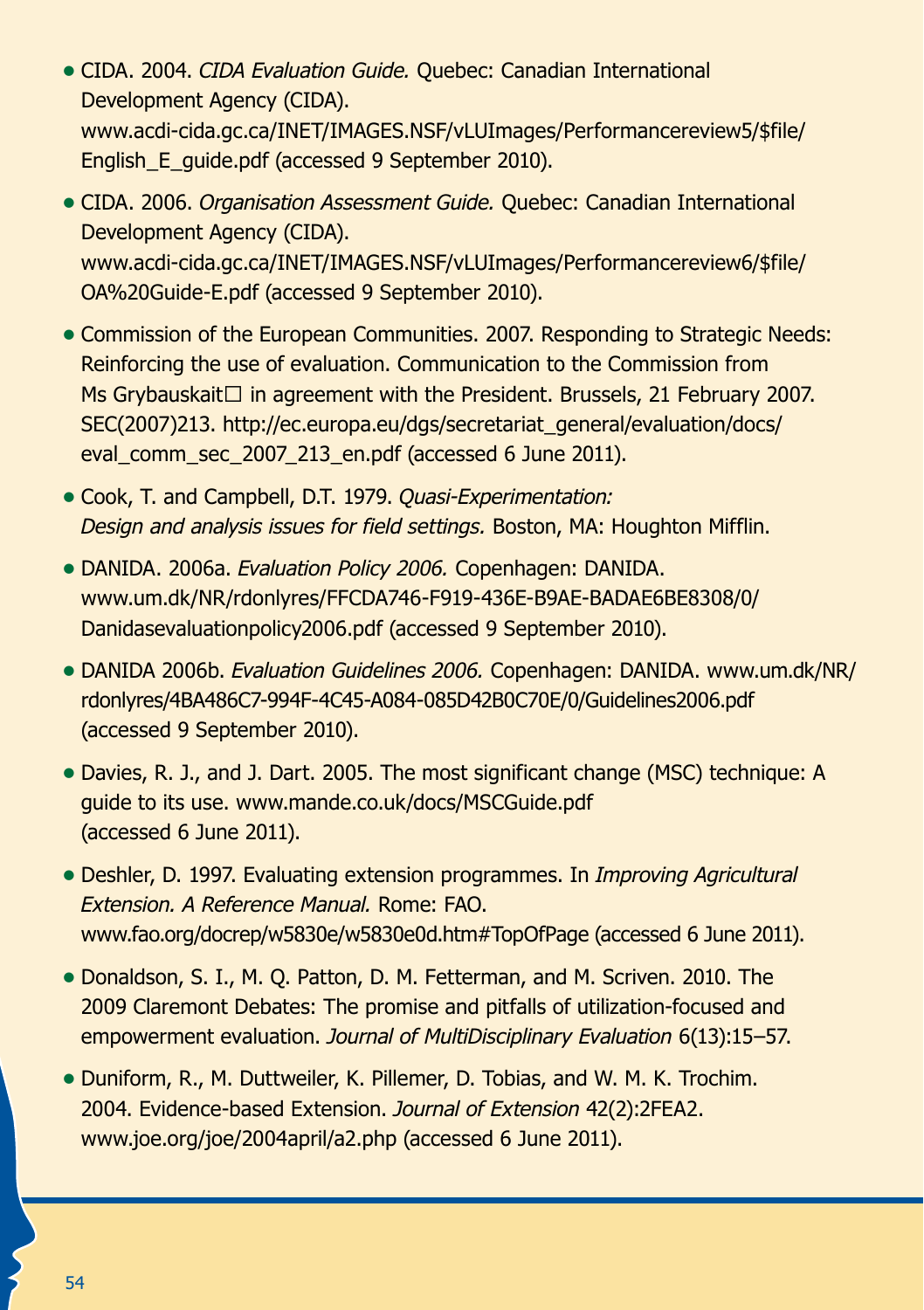- **•** Duignan, P. 2008. Reframing program evaluation as part of strategic information collection for sector decision-making. Outcomes Theory Knowledge Base Article No. 221. http://knol.google.com/k/reframing-program-evaluation-as-part-ofcollecting-strategic-information-for# (accessed 19 July 2011)
- **•** Duignan, P. 2009a. Evaluation types: Formative/developmental, process, impact/ outcome evaluation. Outcomes Theory Knowledge Base Article No. 256. http://knol.google.com/k/paul-duignan-phd/-/2m7zd68aaz774/119 (accessed 6 June 2011).
- **•** Duignan, P. 2009b. Implications of an exclusive focus on impact evaluation in 'what works' evidence-based practice systems. Outcomes Theory Knowledge Base Article No. 223. http://knol.google.com/k/paul-duignan-phd/implications-of-an-exclusivefocus-on/2m7zd68aaz774/46 (accessed 6 June 2011).
- **•** Duignan, P. 2009c. Selecting impact/outcome evaluation designs: a decision-making table and checklist approach. Outcomes Theory Knowledge Base Article No. 256. http://knol.google.com/k/paul-duignan-phd/selecting-impactoutcome-evaluation/ 2m7zd68aaz774/115 (accessed 6 June 2011).
- **•** Duignan, P. 2009d. Terminology in evaluation: Approaches, types (purposes), methods, analysis techniques and designs. Outcomes Theory Knowledge Base Article No. 259. http://knol.google.com/k/paul-duignan-phd/terminologyin-evaluation-approaches/2m7zd68aaz774/120 (accessed 6 June 2011).
- **•** Earl, S., F. Carden, and T. Smutylo. 2001. Outcome Mapping: Building Learning and Reflection into Development Programs. Ottawa: IDRC. www.idrc.ca/en/ev-9330-201-1-DO\_TOPIC.html (accessed 6 June 2011).
- **•** European Commission. 2004. *Evaluating EU Activities A Practical Guide for the Commission Services.* Brussels: European Commission http://ec.europa.eu/dgs/secretariat\_general/evaluation/docs/eval\_activities\_en.pdf (accessed 9 September 2010).
- **•** European Commission. n.d. *Evaluation Standards.* http://ec.europa.eu/dgs/secretariat\_general/evaluation/docs/standards\_c\_2002\_5267 final\_en.pdf (accessed 9 September 2010).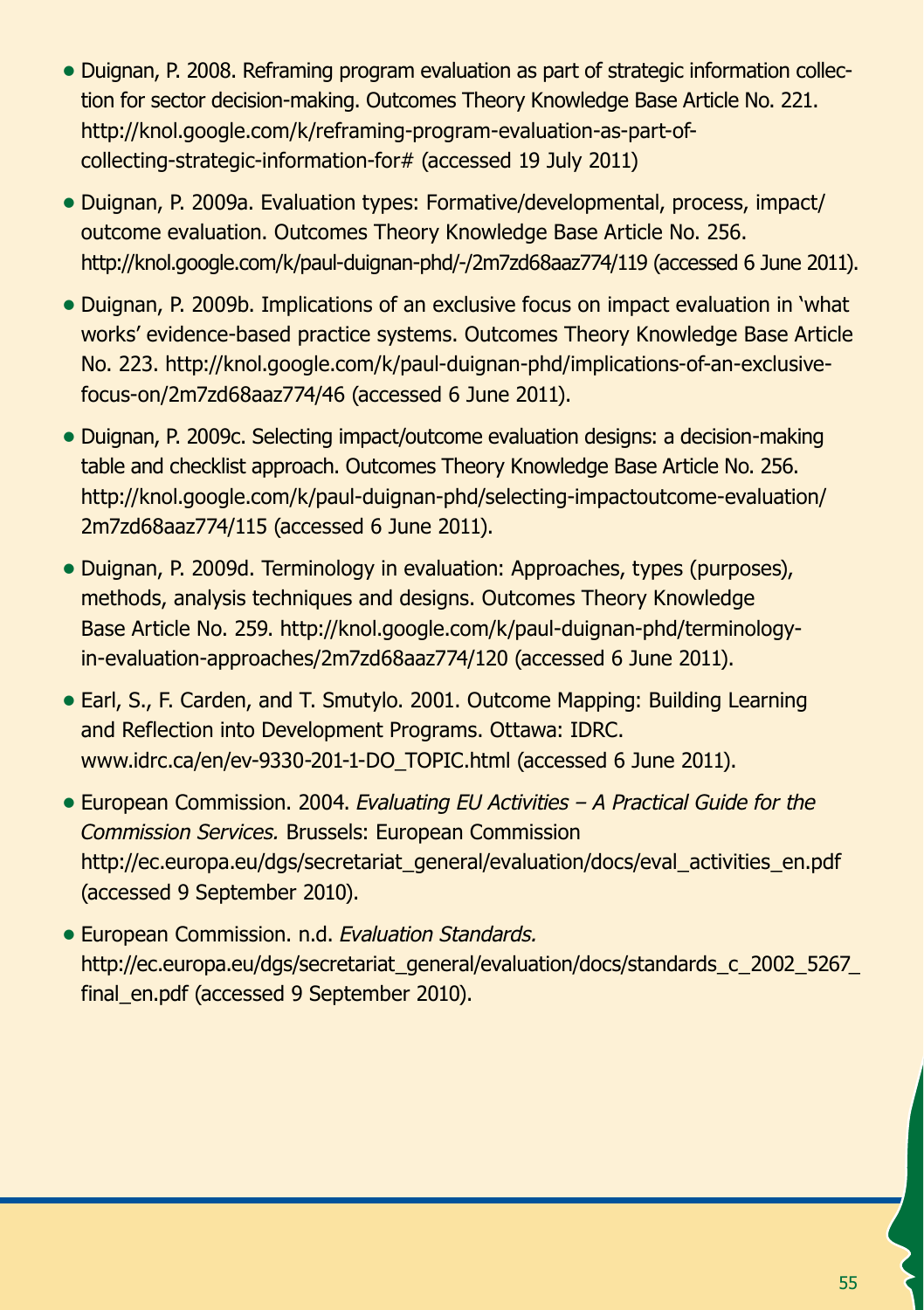- **•** EuropeAid 2006. Evaluation Methods. http://ec.europa.eu/europeaid/evaluation/methodology/methods/mth\_pro\_en.htm (accessed 14 July 2011)
- FAO. 2007. Evaluation in FAO: Institutional Arrangements, Policies and Methods. Rome: Food and Agriculture Organization (FAO). www.fao.org/eims/pbe/eims\_search/1\_dett.asp?calling=simple\_s\_result&publication =&webpage=&photo=&press=&lang=en&pub\_id=235302 (accessed 9 September 2010).
- **•** FAO. 2009. Programme Evaluation Report. Rome: Food and Agriculture Organization (FAO). ftp://ftp.fao.org/docrep/fao/ meeting/018/k6197e.pdf (accessed 9 September 2010).
- **•** Fetterman, D.M., Kaftarian, S.J., & Wandersman, A. (Eds.). 1996. *Empowerment evaluation: Knowledge and tools for self-assessment and accountability.* Thousand Oaks, CA: Sage.
- **•** Fetterman, D. M., and A. Wandersman. 2004. *Empowerment Evaluation Principles in Practice.* New York: Guilford Publications.
- **•** Fraser, E., Mabee, W., Figge, F., 2005. A framework for assessing the vulnerability of food systems to future shocks. *Futures* 37, 465–479.
- **•** Freebairn, D.M., King, C.A., 2003. Reflections on collectively working toward sustainability: indicators for indicators! *Australian Journal of Experimental Agriculture* 43, 223–238.
- **•** Funnell, S. C., and P. J. Rogers. 2011. *Purposeful Program Theory: Effective Use of Theories of Change and Logic Models.* San Francisco: Jossey-Bass.
- **•** Gasper, D. 2000. Evaluating the 'logical framework approach' towards learningoriented development evaluation. *Public Administration and Development* 20(1):17–28.
- **•** Global Donor Platform for Rural Development. 2006. *On Common Ground: A Joint Donor Concept on Rural Development.*  Bonn: Global Donor Platform for Rural Development.
- Global Donor Platform for Rural Development. 2008. Agricultural Sector Experiences in Implementing the Paris Declaration on Aid Effectiveness. Bonn: Global Donor Platform for Rural Development.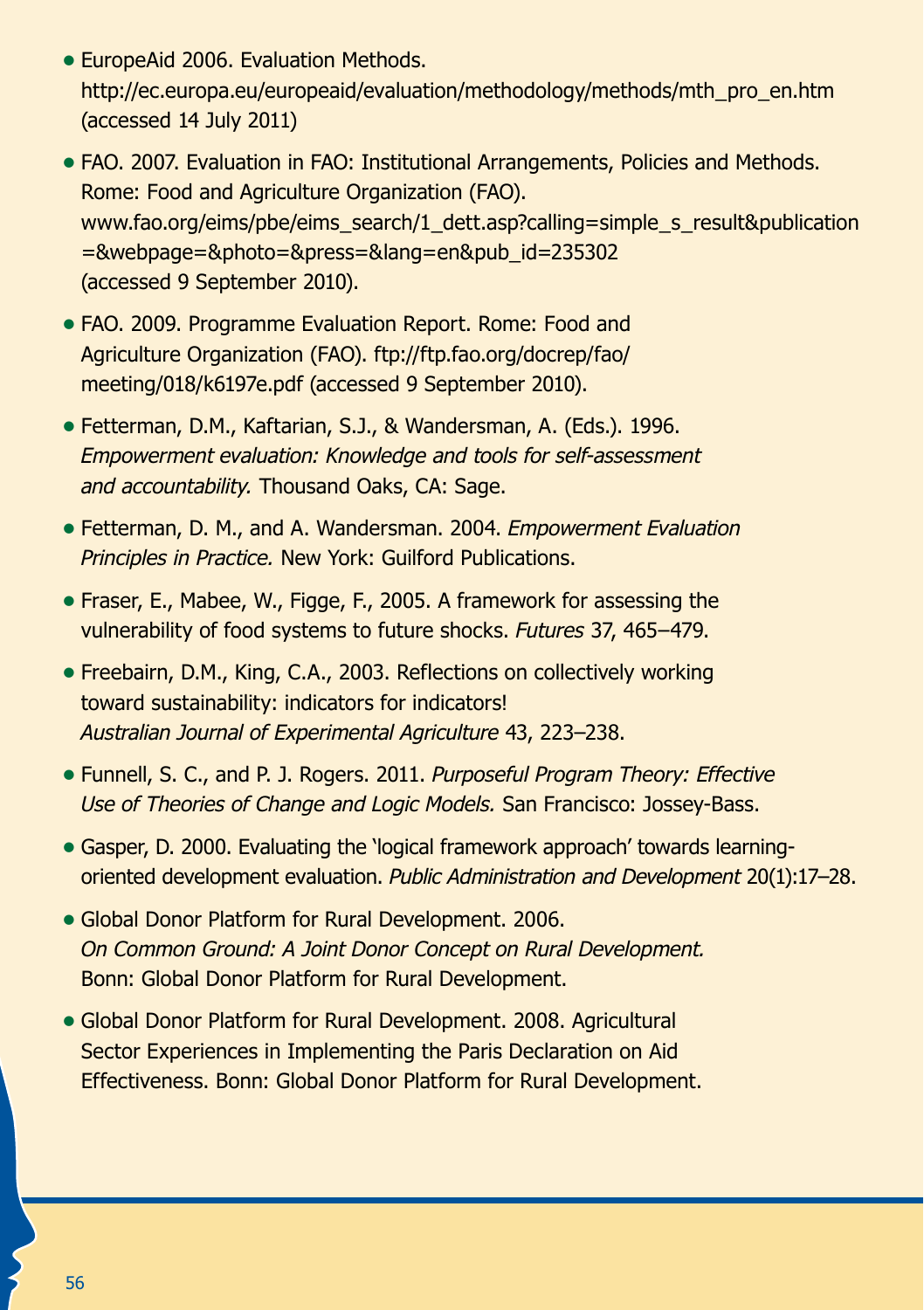- **•** GFRAS. 2010a. Five Key Areas for Mobilising the Potential of Rural Advisory Services. GFRAS Brief 1, October 2010. Global Forum for Rural Advisory Services (GFRAS), c/o Agridea, Eschikon 28, 8315 Lindau, Switzerland. www.gfras.org/en/knowledge/gfras-publications# (accessed 19 July 2011)
- **•** GFRAS. 2010b. Providing space for advocacy and leadership on rural advisory services Strategy and Work Plan for Inception Phase (January 2010 – June 2011). Global Forum for Rural Advisory Services (GFRAS), c/o Agridea, Eschikon 28, 8315 Lindau, Switzerland. www.g-fras.org/fileadmin/UserFiles/GFRAS-documents/ GFRAS-Strategy-for-Inception-Phase\_Jan2010-June2011.pdf (accessed 19 July 2011)
- **•** Greene, J. 1988. Stakeholder participant and utilization in program evaluation. *Evaluation Review,* 12: 91–116.
- **•** GTZ. 2006. Working for sustainable results. Evaluation at GTZ. Eschborn: GTZ. www2.gtz.de/dokumente/bib/06-0796.pdf (accessed 9 September 2010).
- **•** GTZ. 2007. *Results Monitoring 2007: Evaluation Report on the Work of GTZ* and Its Partners. 10<sup>th</sup> Cross-section Analysis 2006–2007. Eschborn: GTZ. www.gtz.de/en/dokumente/Evaluation-Report-0801.pdf (accessed 9 September 2010).
- **•** Guba, E.G. and Lincoln, Y.S. 1989. *Fourth generation evaluation.* Save, Newbury Park, CA.
- Guion, L. A. 2002. Triangulation: Establishing the Validity of Qualitative Studies. Department of Family, Youth and Community Sciences, Florida Cooperative Extension Service, FCS6014. Gainesville: Institute of Food and Agricultural Sciences, University of Florida.
- **•** Guijt, I. 2004. ALPS in Action: A Review of the Shift in ActionAid towards a new Accountability, Learning and Planning System. Action Aid International. www.actionaid.org.uk/\_content/documents/ALPSReview.pdf (accessed 14 July 2011)
- **•** Hall, A., V. Rasheed Sulaiman, N. Clark, and B. Yoganand. 2003. From measuring impact to learning institutional lessons: An innovation systems perspective on improving the management of international agricultural research. *Agricultural Systems* 78(2):213–241.
- **•** Hoffmann, V., M. Gerster-Bentaya, A. Christinck, and M. Lemma, eds. 2009. *Basic Issues and Concepts.* Vol. 1 of *Rural Extension.* Weikersheim: Margraf Publishers.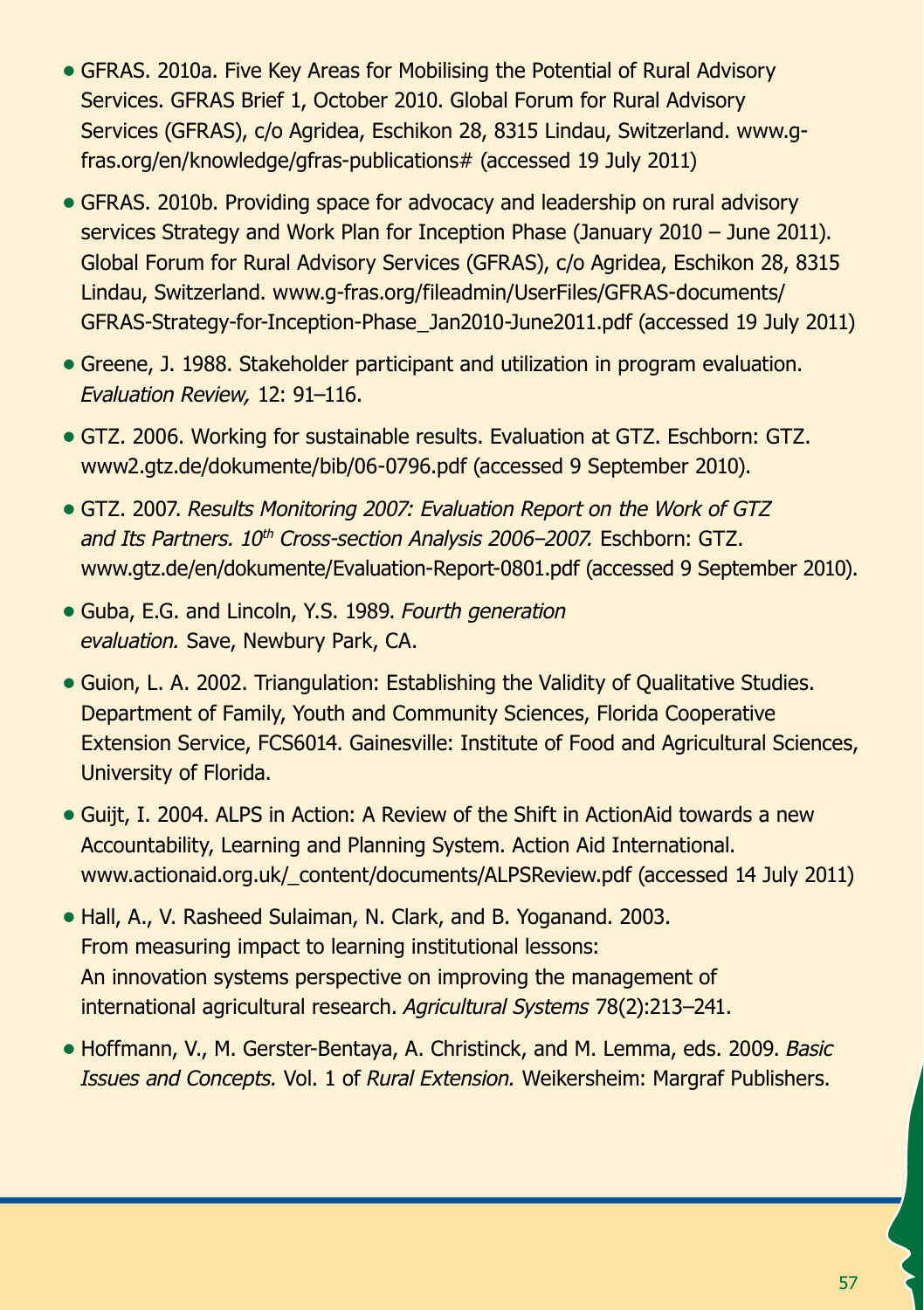- **•** IAASTD. 2009. *Agriculture at a Crossroads: Synthesis Report.* Washington: Island Press.
- **•** IDRC. 2007. *IDRC's Approach to Evaluation.* Ottawa: International Development Research Centre (IDRC). www.idrc.ca/uploads/user-S/12194973371IDRC's Approach to Evaluation.pdf (accessed 9 September 2010).
- **•** IDRC. n.d. *Guiding Principles of IDRC's Evaluation Unit.* Ottawa: International Development Research Centre (IDRC). www.idrc.ca/uploads/user-S/12095810441Evaluation\_Unit\_Guiding\_Principles.pdf (accessed 21 September 2010).
- **•** IFAD. 2003. *IFAD Evaluation Policy.* Rome: International Fund for Agricultural Development (IFAD). www.ifad.org/pub/policy/oe.pdf (accessed 9 September 2010).
- **•** IFAD. 2009. *Evaluation Manual: Methodology and Processes.* Rome: International Fund for Agricultural Development (IFAD). www.ifad.org/evaluation/process\_methodology/doc/manual.pdf (accessed 9 September 2010).
- **•** Jones, H. and Mendizabal, E. 2010. 'Strengthening learning from research and evaluation: going with the grain', report for IACDI. London: ODI.
- **•** Lawrenz, F. & Huffman, D. 2003. How can multi-site evaluations be participatory? *American Journal of Evaluation,* 24(4), 331–338.
- **•** Leeuwis, C., and A. van den Ban. 2004. *Communication for Rural Innovation: Rethinking Agricultural Extension.* 3rd ed. Oxford: Blackwell Publishing.
- **•** Ljungman, Cecilia M., Helge Rønning, Tejeshwar Singh, Henrik Steen Pedersen et al. 2005. *Sida's Work with Culture and Media.* Main Report. Sida Evaluation 04/38.
- Mancini, F. and Jiggins, J. 2008. Appraisal of methods to evaluate farmer field schools', *Development in Practice,* 18:4,539–550.
- Murray, P 2000. Evaluating participatory extension programs: challenges and problems. *Australian Journal of Experimental Agriculture* 2000 Vol. 40 No. 4 pp. 519–526
- **•** Nagel, U. J. 2003. Back on the Agenda: Extension and Its Institutional Linkages. Some Personal Observations on the Re-discovery of a Key Player. Paper presented at the Tropentag in Goettingen, Germany, 2003.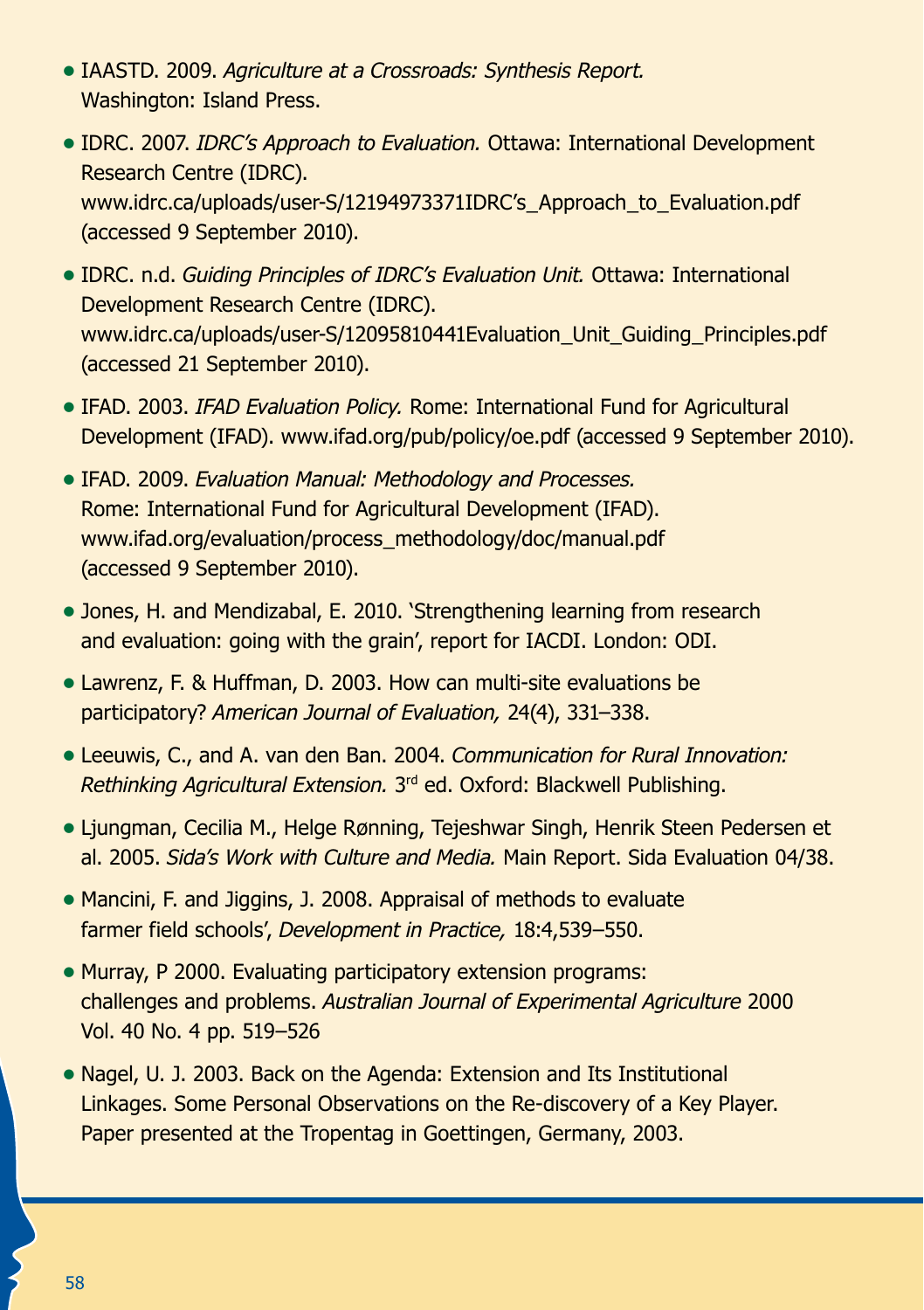- **•** Narayan, Deepa. 1993. Participatory Evaluation: Tools for Managing Change in Water and Sanitation. World Bank Technical Paper 207
- **•** Neuchâtel Group. 1999. Common Framework on Agricultural Extension. Lindau: Neuchâtel Group. www.g-fras.org/fileadmin/UserFiles/Documents/Frames-and-guidelines/ New-paradigms/Common-Framework-on-Agricultural-Extension.pdf (accessed 6 June 2011).
- **•** Neuchâtel Group. 2000. Guide for Monitoring, Evaluation and Joint Analyses of Pluralistic Extension Support. Lindau: Neuchâtel Group. www.g-fras.org/fileadmin/UserFiles/Documents/Frames-and-guidelines/M\_E/ Guide-for-Monitoring-Evaluation-and-Joint-Analysis.pdf (accessed 6 June 2011).
- **•** Neuchâtel Group. 2006. Demand-Driven Agricultural Advisory Services. Lindau: Neuchâtel Group. www.g-fras.org/fileadmin/UserFiles/Documents/Frames-and-guidelines/Newparadigms/Demand-Driven-Agricultural-Advisory-Services.pdf (accessed 6 June 2011).
- **•** Njuki, J., M. Mapila, S. Kaaria, and T. Magombo. 2008. Using community indicators for evaluating research and development programmes: Experiences from Malawi. *Development in Practice* 18(4):633–642.
- **•** NORAD. 2006. Evaluation Policy 2006–2010. Part 1 Strategic priorities, Part 2 Evaluation Programme 2006–2008, Part 3 Guidelines for Evaluation of Norwegian Development Cooperation. Oslo: NORAD.
- **•** OECD. 1991. *DAC Principles for Evaluation of Development Assistance.* Paris: Development Assistance Committee.
- **•** OECD. 1998. *Review of the DAC Principles for Evaluation of Development Assistance.* Paris: DAC Working Party on Aid Evaluation. www.oecd.org/dataoecd/63/50/2065863.pdf (accessed 6 June 2011).
- **•** OECD. 2005/2008. The Paris Declaration on Aid Effectiveness and the Accra Agenda for Action. Paris: OECD. www.oecd.org/dataoecd/30/63/43911948.pdf (accessed 6 June 2011).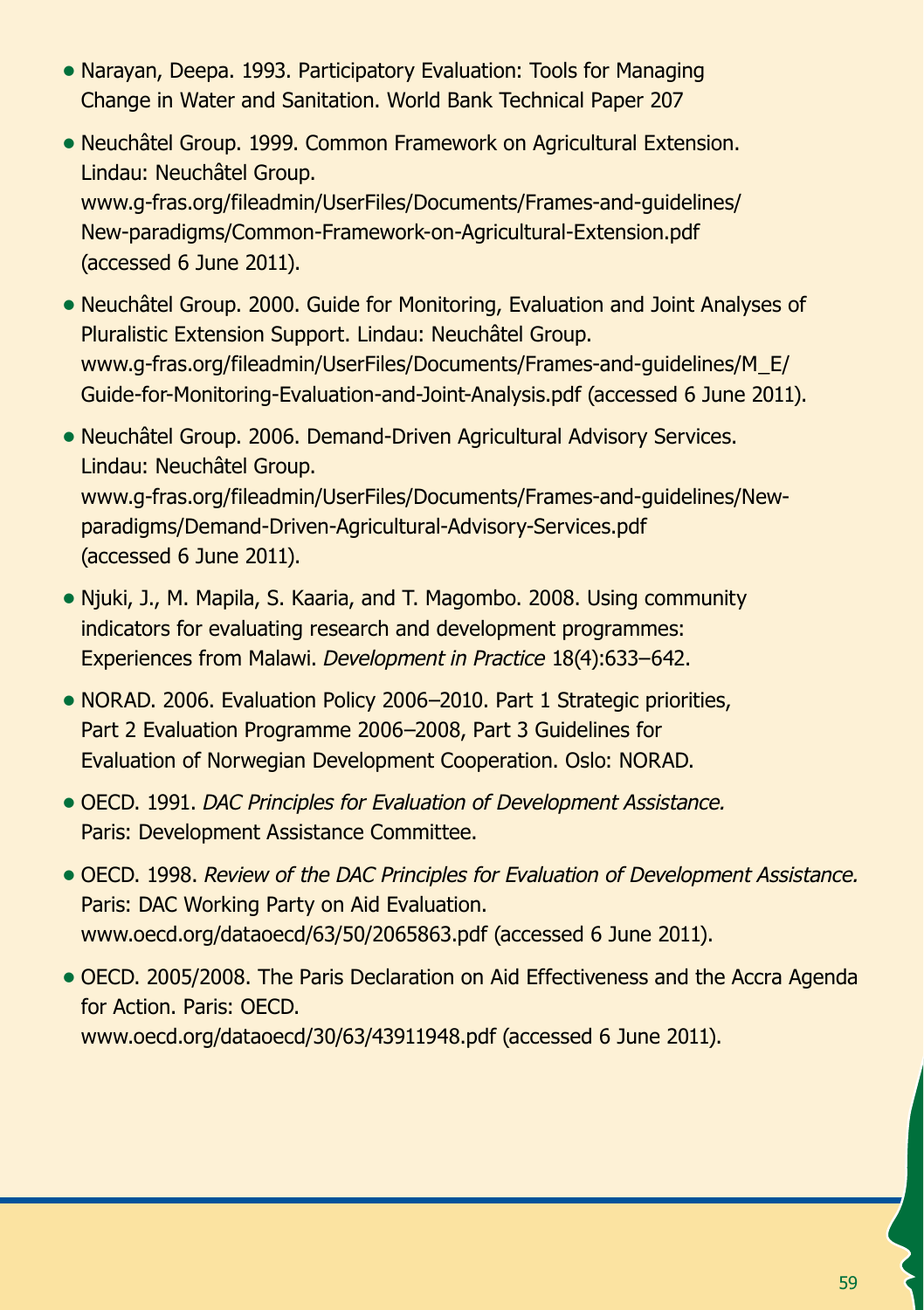- **•** OECD/DAC Working Party on Aid Effectiveness. 2008. *Aid Effectiveness: A Progress Report on Implementing the Paris Declaration. 3rd High level Forum on Aid Effectiveness, September 2–4, 2008, Accra, Ghana.* http://siteresources.worldbank.org/ACCRAEXT/Resources/Progress\_Report-Full-EN.pdf (accessed 6 June 2011).
- **•** OECD. 2010a. Evaluation in Development Agencies, Better Aid. Paris: OECD Publishing. http://dx.doi.org/10.1787/9789264094857-en (accessed 6 June 2011).
- **•** OECD. 2010b. *Quality Standards for Development Evaluation.* DAC Guideline and Reference Series. www.oecd.org/dataoecd/55/0/44798177.pdf (accessed 6 June 2011).
- **•** Patton, M. Q. 2002a. *Qualitative Research and Evaluation Methods.* Thousand Oaks: Sage Publications.
- **•** Patton, M. Q. 2002b. Utilization-Focused Evaluation (U-FE) CHECKLIST. www.fmfi.org.za/wiki/index.php/Utilisation\_Focused\_Evaluation (accessed 6 June 2011).
- **•** Patton, M.Q. 2007. Process use as a usefulism. In J. B. Cousins (Ed.), Process use in theory, research, and practice. *New Directions for Evaluation,* 116, 99–112.
- **•** Patton, M. Q. 2008. *Utilization-Focused Evaluation.* Thousand Oaks: Sage Publications.
- **•** Patton, M.Q. 2010. *Developmental Evaluation: Applying Complexity Concepts to Enhance Innovation and Use.* New York, NY: Guilford Press.
- **•** Pound, B., S. Gündel, A. Martin, and E. Apenteng. 2011. *Meta-evaluation of Extension Evaluation Case Studies.* Lindau: NRI/GFRAS.
- **•** Preskill, H., and A. T. Coghlan, eds. 2003. *Using Appreciative Inquiry in Evaluation.* New Directions for Evaluation No. 100. San Francisco: Jossey-Bass.
- **•** Pretty, J.N., 1995. Participatory learning for sustainable agriculture. *World Development* 23, 1247–1263.
- **•** Rajalahti, R., J. Woelcke, and E. Pehu. 2005. *Monitoring and Evaluation for World Bank Agricultural Research and Extension Projects: A Good Practice Note.* Agriculture and Rural Development Discussion Paper 20. Washington: The International Bank for Reconstruction and Development/ The World Bank. http://siteresources.worldbank.org/INTARD/Resources/ARD\_DP20.pdf (accessed 14 July 2011)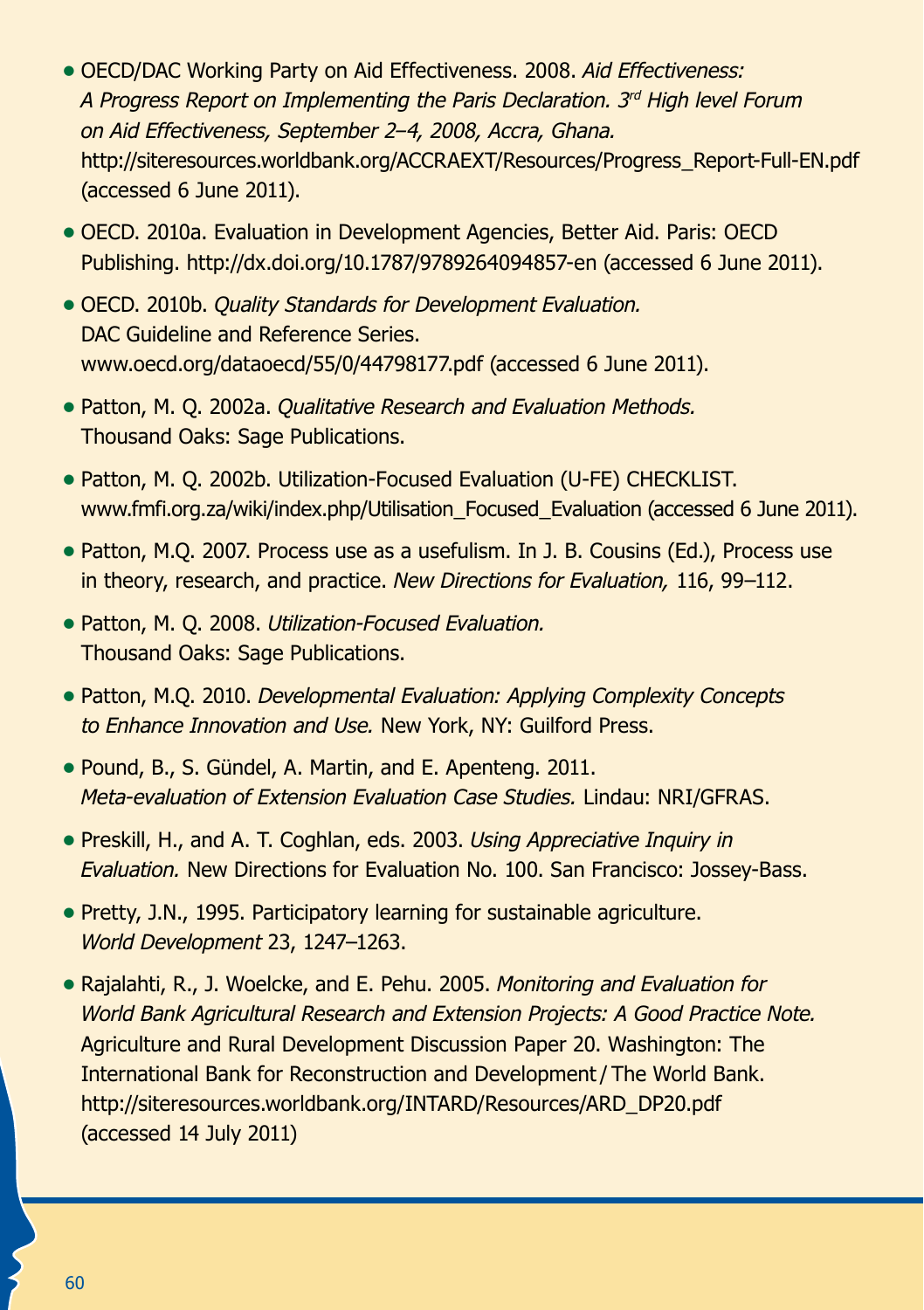- **•** Reed, M.S., Fraser, E.D.G., Morse, S., Dougill, A.J., 2005. Integrating methods for developing sustainability indicators that can facilitate learning and action. *Ecology and Society* 10 (1): r3 (online).
- **•** Reed, M.S; Fraser, E.D.G.; Dougill, A.J. 2006 An adaptive learning process for developing and applying sustainability indicators with local communities. *Ecological Economics* 59 (406–418) (online)
- **•** Rennekamp, R. A., and M. E. Arnold. 2009. What progress, program evaluation? Reflections on a quarter-century of extension evaluation practice. *Journal of Extension* 47(3):3COM1.
- **•** Reuber, M., and O. Haas. 2009. *Evaluations at the Deutsche Gesellschaft für Technische Zusammenarbeit* (GTZ GmbH) German Technical Cooperation. Eschborn: GTZ. www.gtz.de/en/dokumente/en-evaluations-at-gtz-reuber-haas-2009.pdf (accessed 9 September 2010).
- **•** Scriven, M. 1972. Pros and cons about goal-free evaluation.: Evaluation comment. *The Journal of Educational Evaluation,* 3(4): 1-7.
- **•** Sida. 2004. *Looking Back, Moving Forward. Sida Evaluation Manual.* Stockholm: Swedish International Development Cooperation Agency (Sida). www.alnap.org/pool/files/evaluation\_manual\_sida.pdf (accessed 13 July 2011)
- Stufflebeam, D. L. 2000. The Methodology of Metaevaluation as Reflected in Metaevaluations by the Western Michigan University Evaluation Center. *Journal of Personnel Evaluation in Education,* 14(1):95–125.
- **•** Swanson, B. E., and R. Rajalahti. 2010. S*trengthening Agricultural Extension and Advisory Systems: Procedures for Assessing, Transforming, and Evaluating Extension Systems.* Agriculture and Rural Development Discussion Paper 45. Washington: World Bank.
- **•** Taylor-Powell, E., and H. H. Boyd. 2008. Evaluation capacity building in complex organizations. In P*rogram Evaluation on a Complex Organizational System: Lessons from Cooperative Extension,* ed. M. T. Braverman, M. Engle, M. E. Arnold, and R. A. Rennekamp, New Directions for Evaluation No. 120, 55–69. San Francisco: Jossey-Bass.
- UNEG. 2005. Norms for Evaluation in the UN system. New York: United Nations Evaluation Group (UNEG).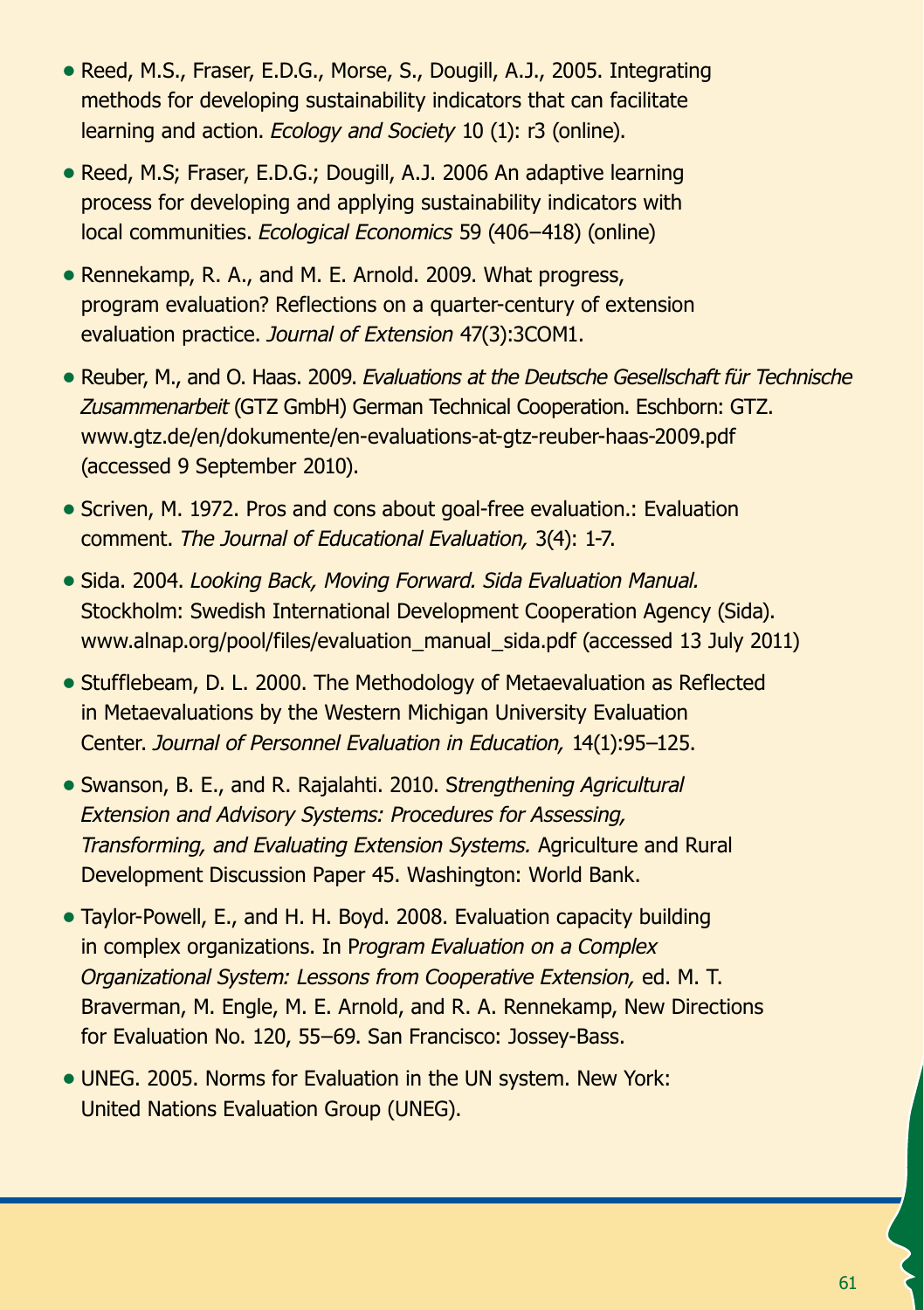- **•** UNDP. 2009. *Handbook on Planning, Monitoring and Evaluating for Development Results.* New York: UNDP. www.undp.org/evaluation/handbook/documents/english/pme-handbook.pdf (accessed 9 September 2010).
- **•** van den Berg, H. 2004. *IPM FFS: A synthesis of 25 impact evaluations. Report prepared for the Global IPM Facility.* Wageningen: The Netherlands.
- **•** Weiss, C. H. 1995. Nothing as Practical as Good Theory: Exploring Theory-Based Evaluation for Comprehensive Community Initiatives for Children and Families", in J. Connell, A. Kubisch, L. B. Schorr, and C. H. Weiss (eds) New Approaches to Evaluating Community Initiatives, New York: Aspen Institute.
- **•** White, H. 2009a. *Some Reflections on Current Debates in Impact Evaluation.* International Initiative for Impact Evaluation, Working paper 1. New Delhi: International Initiative for Impact Evaluation (3ie). www.3ieimpact.org/admin/pdfs\_papers/11.pdf (accessed 6 June 2011).
- **•** White, H. 2009b. *Theory-Based Impact Evaluation: Principles and Practice.* International Initiative for Impact Evaluation, Working paper 3. New Delhi: International Initiative for Impact Evaluation (3ie). www.3ieimpact.org/admin/pdfs\_papers/51.pdf (accessed 6 June 2011).
- **•** W. K. Kellogg Foundation. 2004a. Evaluation Handbook. www.wkkf.org/knowledge-center/resources/2010/ W-K-Kellogg-Foundation-Evaluation-Handbook.aspx (accessed 6 June 2011).
- **•** W. K. Kellogg Foundation. 2004b. Logic Model Development Guide. Using Logic Models to Bring Together Planning, Evaluation, and Action. www.wkkf.org/knowledge-center/resources/2006/02/ WK-Kellogg-Foundation-Logic-Model-Development-Guide.aspx (accessed 6 June 2011).
- **•** World Bank. 2004. Monitoring and Evaluation. Some tools, methods and approaches. Washington: The World Bank.
- **•** World Bank. 2006. *Enhancing Agricultural Innovation: How to Go Beyond the Strengthening of Research Systems.* Washington: The International Bank for Reconstruction and Development / The World Bank. http://siteresources.worldbank.org/INTARD/Resources/Enhancing\_Ag\_Innovation.pdf (accessed 6 June 2011).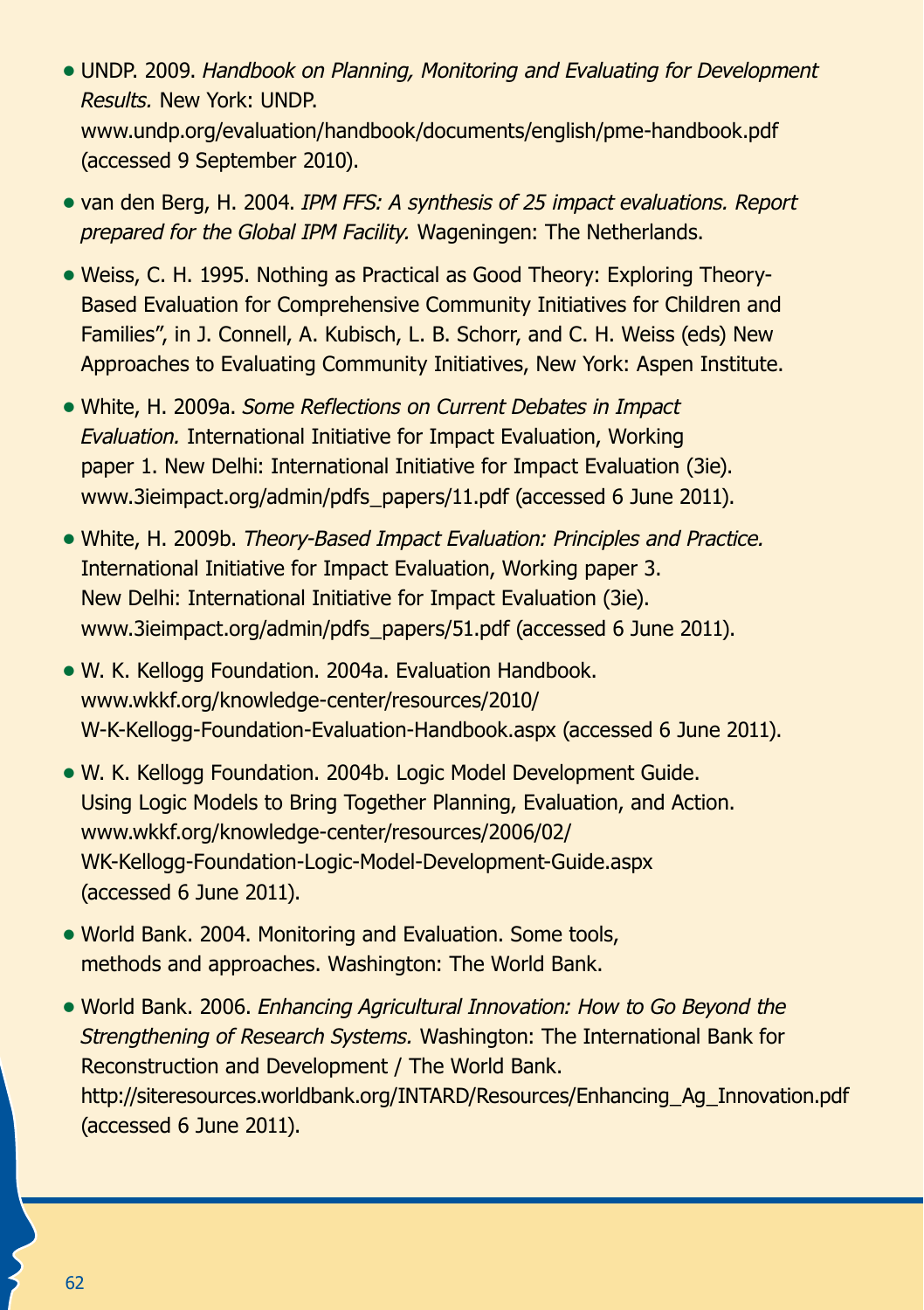- **•** World Bank. 2008. *World Development Report 2008: Agriculture for Development.* Washington: The International Bank for Reconstruction and Development/ The World Bank.
- **•** World Bank Group. n.d. Evaluation for better results. IEG Brochure. Washington: Independent Evaluation Group (IEG). http://siteresources.worldbank.org/EXTOED/Resources/ieg\_brochure.pdf

GFRAS – Global Forum for Rural Advisory Services c/o Agridea Eschikon 28 8315 Lindau **Switzerland** Tel: +41 (0)52 354 97 64



Except where otherwise noted, this work is licensed under **http://creativecommons.org/licenses/by-nc/3.0/**